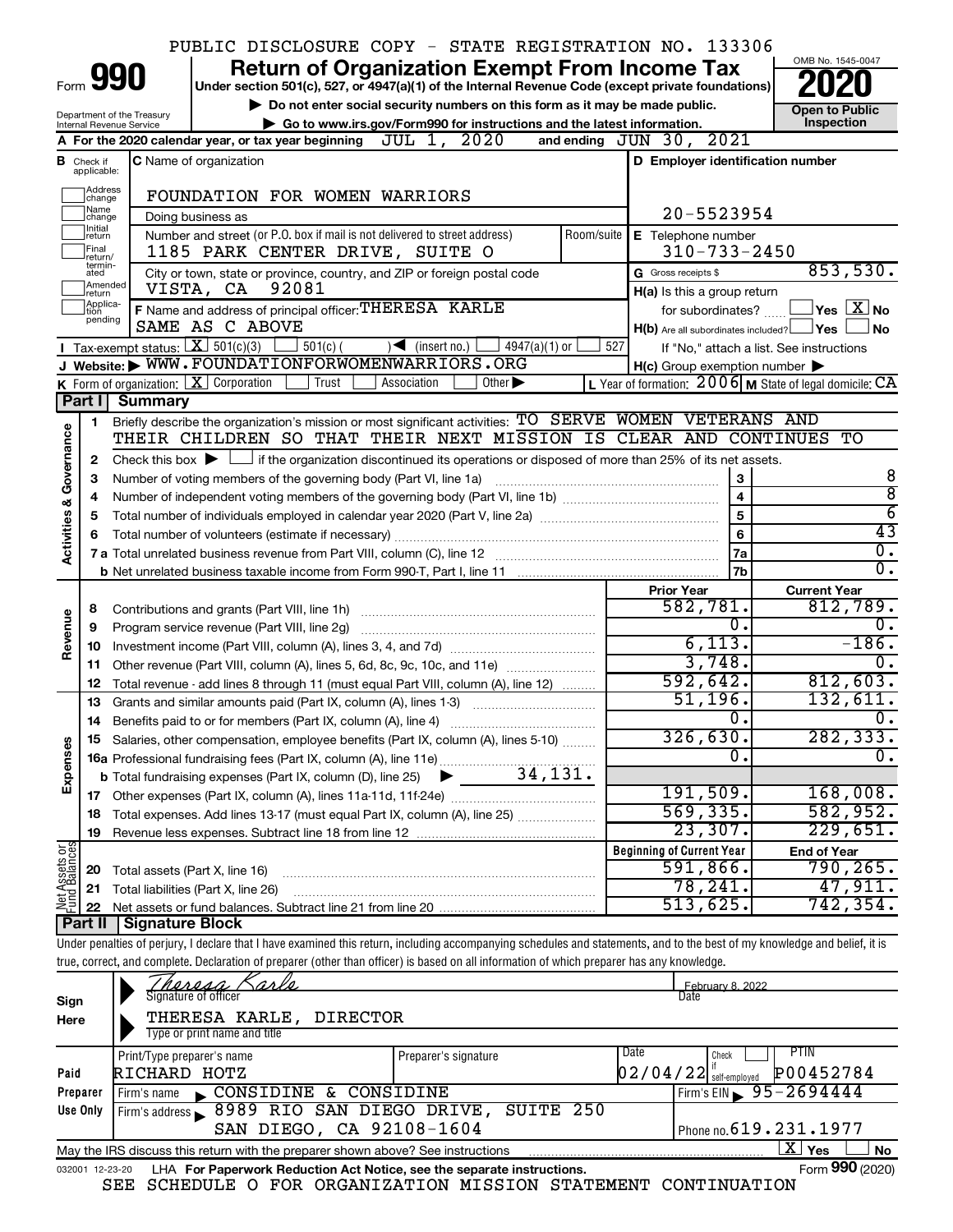|              | 499,262.<br>4e Total program service expenses<br>Form 990 (2020)                                                                                                                                                                        |
|--------------|-----------------------------------------------------------------------------------------------------------------------------------------------------------------------------------------------------------------------------------------|
| 4d           | Other program services (Describe on Schedule O.)<br>(Expenses \$<br>including grants of \$<br>(Revenue \$                                                                                                                               |
|              |                                                                                                                                                                                                                                         |
|              |                                                                                                                                                                                                                                         |
|              |                                                                                                                                                                                                                                         |
|              |                                                                                                                                                                                                                                         |
| 4c           | (Code:<br>) (Expenses \$<br>including grants of \$<br>) (Revenue \$                                                                                                                                                                     |
|              |                                                                                                                                                                                                                                         |
|              |                                                                                                                                                                                                                                         |
|              |                                                                                                                                                                                                                                         |
|              |                                                                                                                                                                                                                                         |
| 4b           | including grants of \$<br>) (Expenses \$<br>) (Revenue \$<br>(Code:                                                                                                                                                                     |
|              |                                                                                                                                                                                                                                         |
|              |                                                                                                                                                                                                                                         |
|              | COSTS. WARRIOR SUPPORT INCLUDES PROFESSIONAL DEVELOPMENT WORKSHOPS,<br>LEGACY AND HOLIDAY PROGRAMS, AND DISTRIBUTION OF IN-KIND GOODS.                                                                                                  |
|              | AND THEIR FAMILIES. FINANCIAL ASSISTANCE INCLUDES RENT, UTILITIES,<br>INSURANCE, REPAIRS, FOOD, HEALTH CARE NEEDS AND OTHER BASIC NEEDS                                                                                                 |
|              | EMERGENCY FINANCIAL ASSISTANCE, CHILDCARE ASSISTANCE, PROFESSIONAL<br>DEVELOPMENT, RESOURCE REFERRALS, AND CRITICAL GOODS TO WOMEN VETERANS                                                                                             |
| 4a           | 499, 262. including grants of \$132, 611. ) (Revenue \$<br>) (Expenses \$<br>(Code:<br>FOUNDATION FOR WOMEN WARRIORS (FFWW) ENHANCES THE PERSONAL AND ECONOMIC<br>WELLBEING OF WOMEN VETERANS AND THEIR FAMILIES. OUR PROGRAMS PROVIDE: |
|              | Section 501(c)(3) and 501(c)(4) organizations are required to report the amount of grants and allocations to others, the total expenses, and<br>revenue, if any, for each program service reported.                                     |
| 4            | If "Yes," describe these changes on Schedule O.<br>Describe the organization's program service accomplishments for each of its three largest program services, as measured by expenses.                                                 |
| 3            | If "Yes," describe these new services on Schedule O.<br>$\overline{X}$ Yes $\overline{X}$ No<br>Did the organization cease conducting, or make significant changes in how it conducts, any program services?                            |
| $\mathbf{2}$ | Did the organization undertake any significant program services during the year which were not listed on the<br>$\overline{\ }$ Yes $\overline{\phantom{a}X}$ No<br>prior Form 990 or 990-EZ?                                           |
|              | 1,018 WOMEN AND CHILDREN, INCLUDING PROVIDING 226 DAYS OF CHILDCARE.                                                                                                                                                                    |
|              | TO SERVE WOMEN VETERANS AND THEIR CHILDREN SO THAT THEIR NEXT MISSION<br>IN 2020-2021 WE SERVED<br>IS CLEAR AND CONTINUES TO IMPACT THE WORLD.                                                                                          |
|              |                                                                                                                                                                                                                                         |
| 1            | Briefly describe the organization's mission:                                                                                                                                                                                            |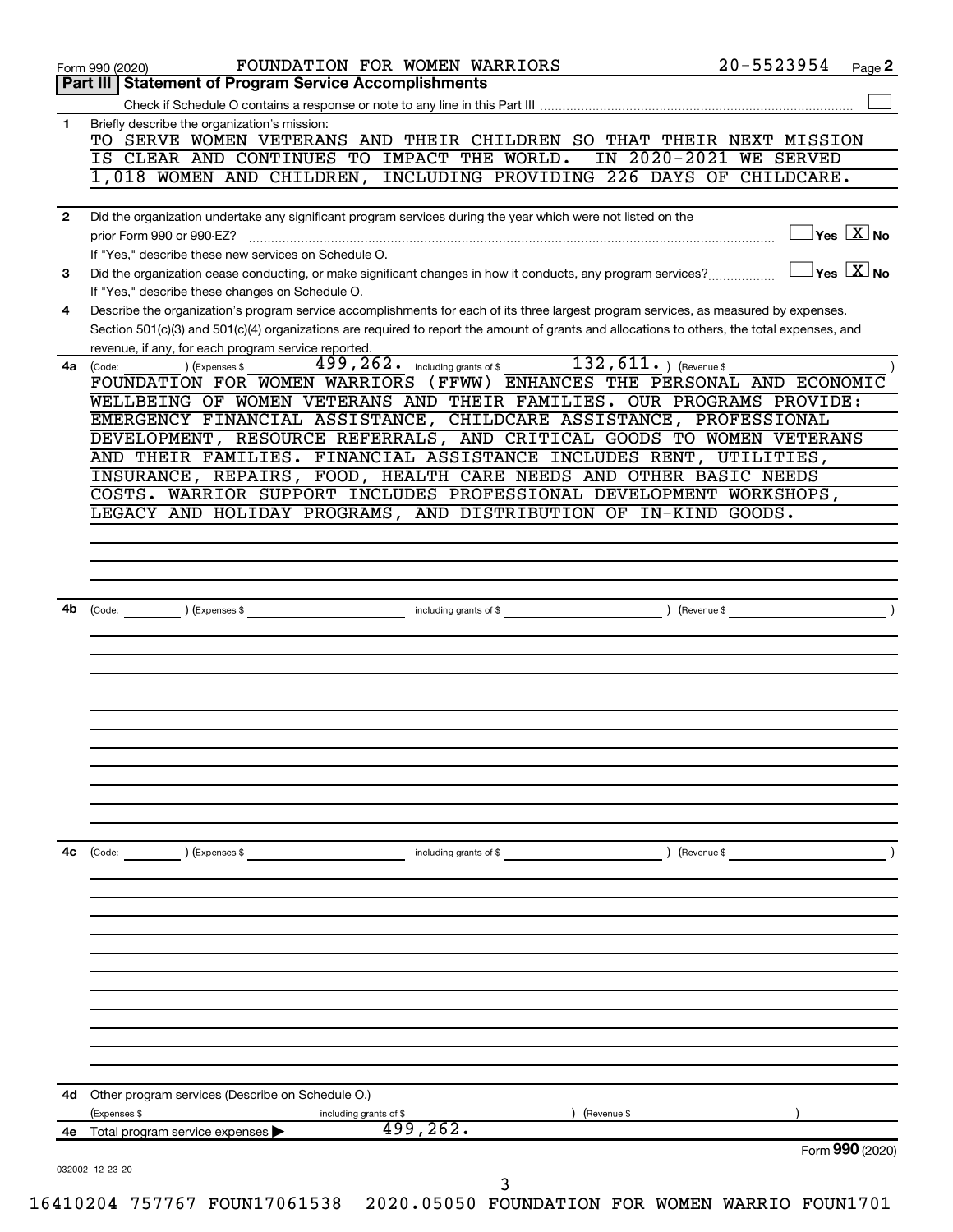|  | Form 990 (2020) |  |
|--|-----------------|--|

Form 990 (2020) **POUNDATION FOR WOMEN WARRIORS**  $20-5523954$   $_{\text{Page}}$ **Part IV Checklist of Required Schedules**

|    |                                                                                                                                                                                                                                                           |                 | Yes                     | No.                     |
|----|-----------------------------------------------------------------------------------------------------------------------------------------------------------------------------------------------------------------------------------------------------------|-----------------|-------------------------|-------------------------|
| 1. | Is the organization described in section 501(c)(3) or 4947(a)(1) (other than a private foundation)?                                                                                                                                                       |                 |                         |                         |
|    |                                                                                                                                                                                                                                                           | 1               | х                       |                         |
| 2  |                                                                                                                                                                                                                                                           | $\mathbf{2}$    | $\overline{\textbf{x}}$ |                         |
| 3  | Did the organization engage in direct or indirect political campaign activities on behalf of or in opposition to candidates for                                                                                                                           |                 |                         |                         |
|    |                                                                                                                                                                                                                                                           | 3               |                         | x.                      |
| 4  | Section 501(c)(3) organizations. Did the organization engage in lobbying activities, or have a section 501(h) election in effect                                                                                                                          | 4               |                         | x                       |
| 5  | Is the organization a section 501(c)(4), 501(c)(5), or 501(c)(6) organization that receives membership dues, assessments, or                                                                                                                              |                 |                         |                         |
|    |                                                                                                                                                                                                                                                           | 5               |                         | х                       |
| 6  | Did the organization maintain any donor advised funds or any similar funds or accounts for which donors have the right to<br>provide advice on the distribution or investment of amounts in such funds or accounts? If "Yes," complete Schedule D, Part I | 6               |                         | х                       |
| 7  | Did the organization receive or hold a conservation easement, including easements to preserve open space,                                                                                                                                                 |                 |                         |                         |
|    |                                                                                                                                                                                                                                                           | $\overline{7}$  |                         | x                       |
| 8  | Did the organization maintain collections of works of art, historical treasures, or other similar assets? If "Yes," complete                                                                                                                              |                 |                         |                         |
|    |                                                                                                                                                                                                                                                           | 8               |                         | x                       |
| 9  | Did the organization report an amount in Part X, line 21, for escrow or custodial account liability, serve as a custodian for                                                                                                                             |                 |                         |                         |
|    | amounts not listed in Part X; or provide credit counseling, debt management, credit repair, or debt negotiation services?                                                                                                                                 |                 |                         |                         |
|    |                                                                                                                                                                                                                                                           | 9               |                         | x                       |
| 10 | Did the organization, directly or through a related organization, hold assets in donor-restricted endowments                                                                                                                                              |                 |                         |                         |
|    |                                                                                                                                                                                                                                                           | 10              | X                       |                         |
| 11 | If the organization's answer to any of the following questions is "Yes," then complete Schedule D, Parts VI, VII, VIII, IX, or X<br>as applicable.                                                                                                        |                 |                         |                         |
|    | a Did the organization report an amount for land, buildings, and equipment in Part X, line 10? If "Yes," complete Schedule D,                                                                                                                             |                 |                         |                         |
|    | Part VI                                                                                                                                                                                                                                                   | 11a             |                         | x                       |
|    | <b>b</b> Did the organization report an amount for investments - other securities in Part X, line 12, that is 5% or more of its total                                                                                                                     |                 |                         |                         |
|    |                                                                                                                                                                                                                                                           | 11b             |                         | х                       |
|    | c Did the organization report an amount for investments - program related in Part X, line 13, that is 5% or more of its total                                                                                                                             |                 |                         |                         |
|    |                                                                                                                                                                                                                                                           | 11c             |                         | х                       |
|    | d Did the organization report an amount for other assets in Part X, line 15, that is 5% or more of its total assets reported in                                                                                                                           |                 |                         |                         |
|    |                                                                                                                                                                                                                                                           | 11d             |                         | х<br>X                  |
|    |                                                                                                                                                                                                                                                           | <b>11e</b>      |                         |                         |
| f. | Did the organization's separate or consolidated financial statements for the tax year include a footnote that addresses                                                                                                                                   |                 | х                       |                         |
|    | the organization's liability for uncertain tax positions under FIN 48 (ASC 740)? If "Yes," complete Schedule D, Part X                                                                                                                                    | 11f             |                         |                         |
|    | 12a Did the organization obtain separate, independent audited financial statements for the tax year? If "Yes," complete                                                                                                                                   | 12a             | х                       |                         |
|    | <b>b</b> Was the organization included in consolidated, independent audited financial statements for the tax year?                                                                                                                                        |                 |                         |                         |
|    | If "Yes," and if the organization answered "No" to line 12a, then completing Schedule D, Parts XI and XII is optional                                                                                                                                     | 12 <sub>b</sub> |                         | X                       |
| 13 |                                                                                                                                                                                                                                                           | 13              |                         | $\overline{\textbf{x}}$ |
|    |                                                                                                                                                                                                                                                           | 14a             |                         | X.                      |
|    | <b>b</b> Did the organization have aggregate revenues or expenses of more than \$10,000 from grantmaking, fundraising, business,                                                                                                                          |                 |                         |                         |
|    | investment, and program service activities outside the United States, or aggregate foreign investments valued at \$100,000                                                                                                                                |                 |                         |                         |
|    |                                                                                                                                                                                                                                                           | 14b             |                         | x                       |
| 15 | Did the organization report on Part IX, column (A), line 3, more than \$5,000 of grants or other assistance to or for any                                                                                                                                 |                 |                         | x                       |
|    | Did the organization report on Part IX, column (A), line 3, more than \$5,000 of aggregate grants or other assistance to                                                                                                                                  | 15              |                         |                         |
| 16 |                                                                                                                                                                                                                                                           |                 |                         | x                       |
| 17 | Did the organization report a total of more than \$15,000 of expenses for professional fundraising services on Part IX,                                                                                                                                   | 16              |                         |                         |
|    |                                                                                                                                                                                                                                                           | 17              |                         | x                       |
| 18 | Did the organization report more than \$15,000 total of fundraising event gross income and contributions on Part VIII, lines                                                                                                                              |                 |                         |                         |
|    |                                                                                                                                                                                                                                                           | 18              |                         | x                       |
| 19 | Did the organization report more than \$15,000 of gross income from gaming activities on Part VIII, line 9a? If "Yes,"                                                                                                                                    |                 |                         |                         |
|    |                                                                                                                                                                                                                                                           | 19              |                         | х                       |
|    |                                                                                                                                                                                                                                                           | <b>20a</b>      |                         | x                       |
|    |                                                                                                                                                                                                                                                           | 20 <sub>b</sub> |                         |                         |
| 21 | Did the organization report more than \$5,000 of grants or other assistance to any domestic organization or                                                                                                                                               |                 |                         |                         |
|    |                                                                                                                                                                                                                                                           | 21              |                         | x                       |

032003 12-23-20

Form (2020) **990**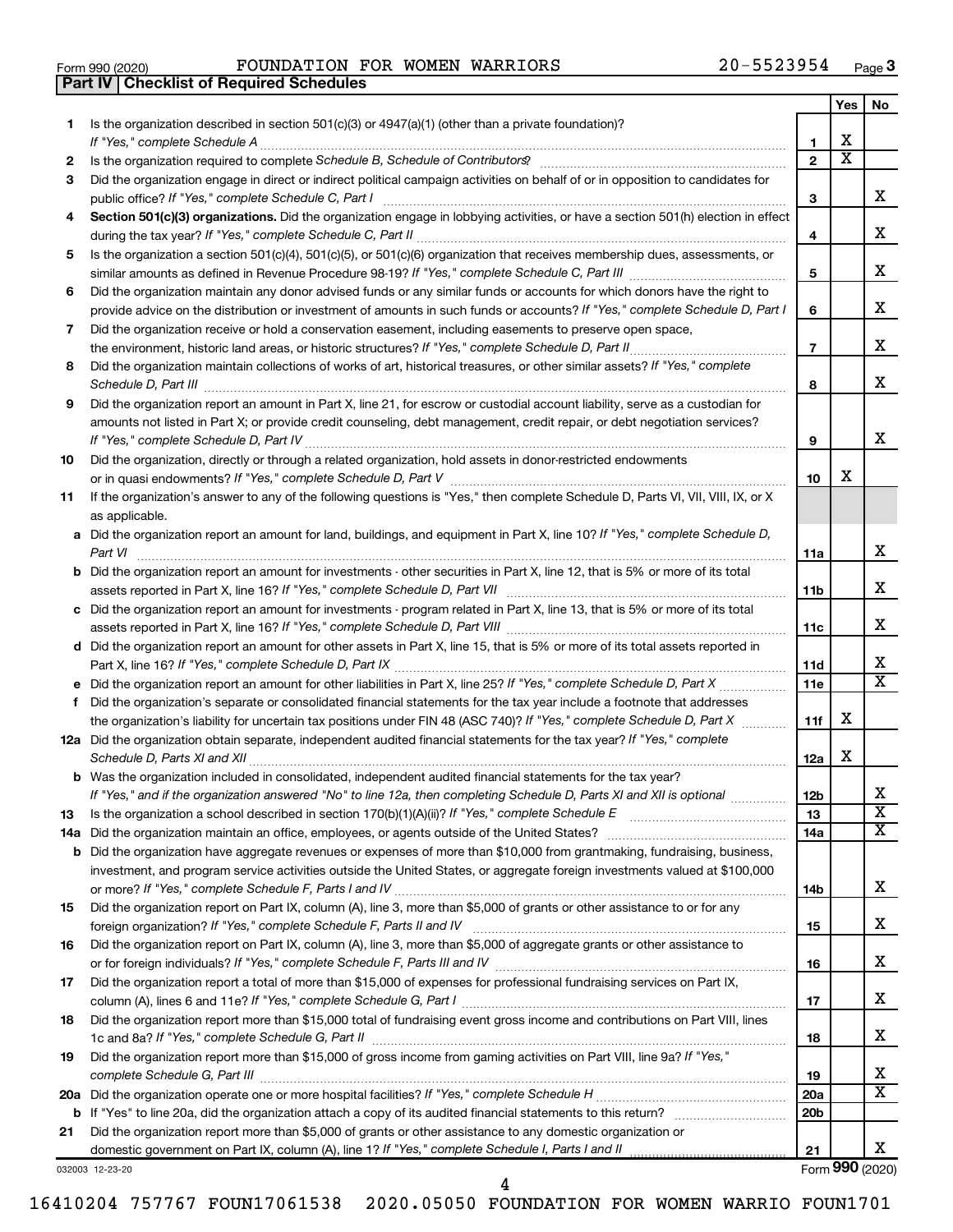|  | Form 990 (2020) |
|--|-----------------|
|  |                 |

Form 990 (2020) **POUNDATION FOR WOMEN WARRIORS**  $20-5523954$   $_{\text{Page}}$ 

*(continued)* **Part IV Checklist of Required Schedules**

|          |                                                                                                                                    |                 | Yes | No              |
|----------|------------------------------------------------------------------------------------------------------------------------------------|-----------------|-----|-----------------|
| 22       | Did the organization report more than \$5,000 of grants or other assistance to or for domestic individuals on                      |                 |     |                 |
|          |                                                                                                                                    | 22              | X   |                 |
| 23       | Did the organization answer "Yes" to Part VII, Section A, line 3, 4, or 5 about compensation of the organization's current         |                 |     |                 |
|          | and former officers, directors, trustees, key employees, and highest compensated employees? If "Yes," complete                     |                 |     |                 |
|          | Schedule J                                                                                                                         | 23              |     | x               |
|          | 24a Did the organization have a tax-exempt bond issue with an outstanding principal amount of more than \$100,000 as of the        |                 |     |                 |
|          | last day of the year, that was issued after December 31, 2002? If "Yes," answer lines 24b through 24d and complete                 |                 |     |                 |
|          |                                                                                                                                    | 24a             |     | х               |
|          |                                                                                                                                    | 24 <sub>b</sub> |     |                 |
|          | c Did the organization maintain an escrow account other than a refunding escrow at any time during the year to defease             |                 |     |                 |
|          |                                                                                                                                    | 24c             |     |                 |
|          |                                                                                                                                    | 24d             |     |                 |
|          | 25a Section 501(c)(3), 501(c)(4), and 501(c)(29) organizations. Did the organization engage in an excess benefit                   |                 |     |                 |
|          |                                                                                                                                    | 25a             |     | x               |
|          | b Is the organization aware that it engaged in an excess benefit transaction with a disqualified person in a prior year, and       |                 |     |                 |
|          | that the transaction has not been reported on any of the organization's prior Forms 990 or 990-EZ? If "Yes," complete              |                 |     |                 |
|          | Schedule L, Part I                                                                                                                 | 25b             |     | х               |
| 26       | Did the organization report any amount on Part X, line 5 or 22, for receivables from or payables to any current                    |                 |     |                 |
|          | or former officer, director, trustee, key employee, creator or founder, substantial contributor, or 35%                            |                 |     |                 |
|          |                                                                                                                                    | 26              |     | х               |
| 27       | Did the organization provide a grant or other assistance to any current or former officer, director, trustee, key employee,        |                 |     |                 |
|          | creator or founder, substantial contributor or employee thereof, a grant selection committee member, or to a 35% controlled        |                 |     |                 |
|          | entity (including an employee thereof) or family member of any of these persons? If "Yes," complete Schedule L, Part III           | 27              |     | x               |
| 28       | Was the organization a party to a business transaction with one of the following parties (see Schedule L, Part IV                  |                 |     |                 |
|          | instructions, for applicable filing thresholds, conditions, and exceptions):                                                       |                 |     |                 |
|          | a A current or former officer, director, trustee, key employee, creator or founder, or substantial contributor? If                 |                 |     |                 |
|          |                                                                                                                                    | 28a             |     | х<br>X          |
|          |                                                                                                                                    | 28 <sub>b</sub> |     |                 |
|          | c A 35% controlled entity of one or more individuals and/or organizations described in lines 28a or 28b?If                         |                 |     | х               |
|          |                                                                                                                                    | 28c<br>29       | х   |                 |
| 29<br>30 | Did the organization receive contributions of art, historical treasures, or other similar assets, or qualified conservation        |                 |     |                 |
|          |                                                                                                                                    | 30              |     | х               |
| 31       | Did the organization liquidate, terminate, or dissolve and cease operations? If "Yes," complete Schedule N, Part I                 | 31              |     | x               |
| 32       | Did the organization sell, exchange, dispose of, or transfer more than 25% of its net assets? If "Yes," complete                   |                 |     |                 |
|          |                                                                                                                                    | 32              |     | х               |
| 33       | Did the organization own 100% of an entity disregarded as separate from the organization under Regulations                         |                 |     |                 |
|          |                                                                                                                                    | 33              |     | х               |
| 34       | Was the organization related to any tax-exempt or taxable entity? If "Yes," complete Schedule R, Part II, III, or IV, and          |                 |     |                 |
|          | Part V, line 1                                                                                                                     | 34              |     | х               |
|          |                                                                                                                                    | 35a             |     | x               |
|          | <b>b</b> If "Yes" to line 35a, did the organization receive any payment from or engage in any transaction with a controlled entity |                 |     |                 |
|          |                                                                                                                                    | 35 <sub>b</sub> |     |                 |
| 36       | Section 501(c)(3) organizations. Did the organization make any transfers to an exempt non-charitable related organization?         |                 |     |                 |
|          |                                                                                                                                    | 36              |     | х               |
| 37       | Did the organization conduct more than 5% of its activities through an entity that is not a related organization                   |                 |     |                 |
|          |                                                                                                                                    | 37              |     | х               |
| 38       | Did the organization complete Schedule O and provide explanations in Schedule O for Part VI, lines 11b and 19?                     |                 |     |                 |
|          |                                                                                                                                    | 38              | х   |                 |
| ∣ Part V | <b>Statements Regarding Other IRS Filings and Tax Compliance</b>                                                                   |                 |     |                 |
|          |                                                                                                                                    |                 |     |                 |
|          |                                                                                                                                    |                 | Yes | No              |
|          | 31<br>1a Enter the number reported in Box 3 of Form 1096. Enter -0- if not applicable <i>manumerane</i> manu-<br>1a                |                 |     |                 |
|          | 1b                                                                                                                                 |                 |     |                 |
|          | c Did the organization comply with backup withholding rules for reportable payments to vendors and reportable gaming               |                 |     |                 |
|          |                                                                                                                                    | 1c              | X   |                 |
|          | 032004 12-23-20<br>5                                                                                                               |                 |     | Form 990 (2020) |
|          |                                                                                                                                    |                 |     |                 |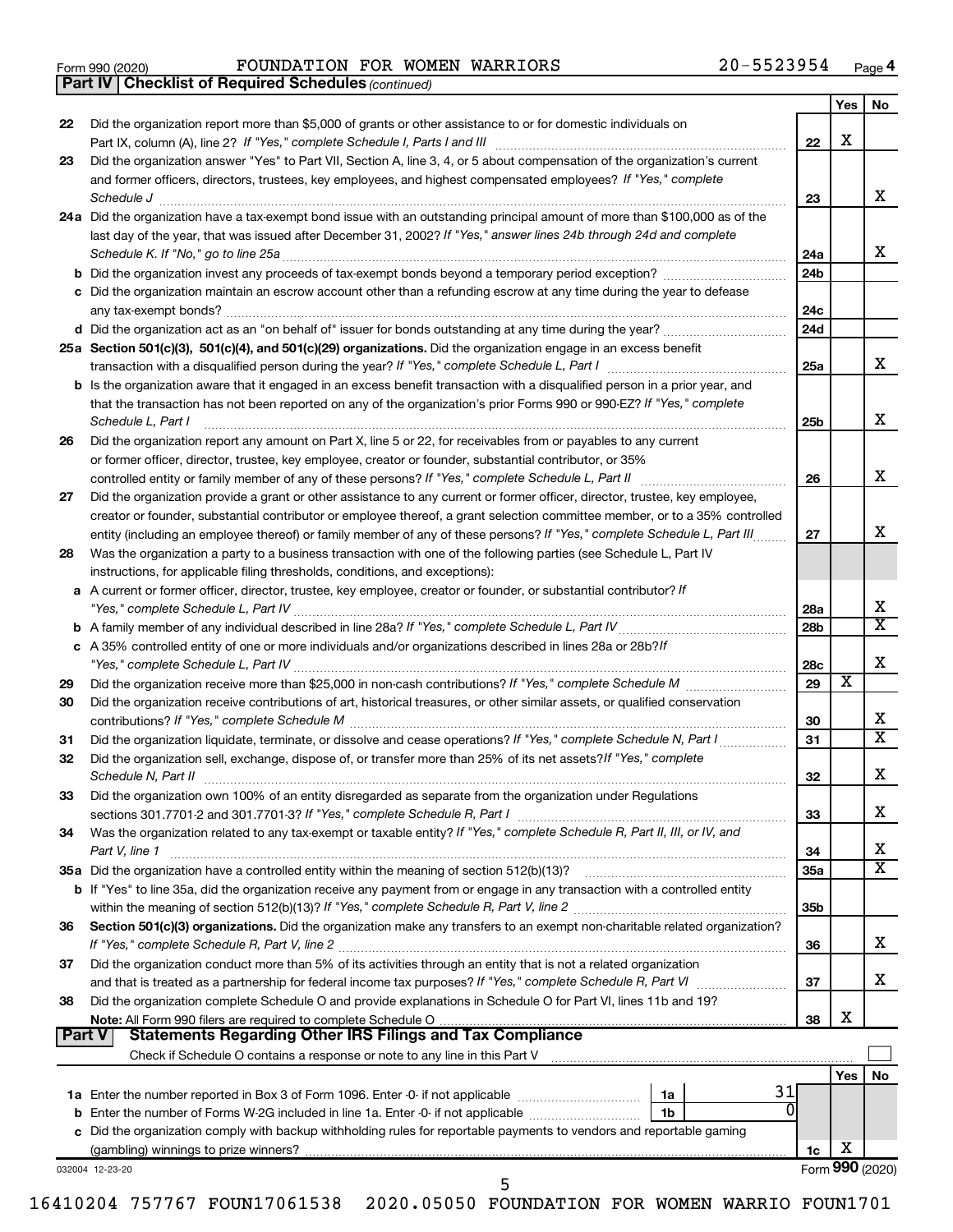|  | Form 990 (2020) |
|--|-----------------|
|  |                 |

**Part V** Statements Regarding Other IRS Filings and Tax Compliance (continued)

|         |                                                                                                                                                               |                | Yes | No                      |  |  |
|---------|---------------------------------------------------------------------------------------------------------------------------------------------------------------|----------------|-----|-------------------------|--|--|
|         | 2a Enter the number of employees reported on Form W-3, Transmittal of Wage and Tax Statements,                                                                |                |     |                         |  |  |
|         | $6 \mid$<br>filed for the calendar year ending with or within the year covered by this return<br>2a                                                           |                |     |                         |  |  |
|         |                                                                                                                                                               | 2 <sub>b</sub> | х   |                         |  |  |
|         |                                                                                                                                                               |                |     |                         |  |  |
|         | 3a Did the organization have unrelated business gross income of \$1,000 or more during the year?                                                              |                |     |                         |  |  |
|         | <b>b</b> If "Yes," has it filed a Form 990-T for this year? If "No" to line 3b, provide an explanation on Schedule O                                          | Зb             |     |                         |  |  |
|         | 4a At any time during the calendar year, did the organization have an interest in, or a signature or other authority over, a                                  |                |     |                         |  |  |
|         | financial account in a foreign country (such as a bank account, securities account, or other financial account)?                                              | 4a             |     | x                       |  |  |
|         | <b>b</b> If "Yes," enter the name of the foreign country $\blacktriangleright$                                                                                |                |     |                         |  |  |
|         | See instructions for filing requirements for FinCEN Form 114, Report of Foreign Bank and Financial Accounts (FBAR).                                           |                |     |                         |  |  |
|         |                                                                                                                                                               | 5а             |     | x                       |  |  |
| b       |                                                                                                                                                               | 5b             |     | $\overline{\textbf{X}}$ |  |  |
| с       |                                                                                                                                                               | 5c             |     |                         |  |  |
|         | 6a Does the organization have annual gross receipts that are normally greater than \$100,000, and did the organization solicit                                |                |     |                         |  |  |
|         |                                                                                                                                                               | 6a             |     | x                       |  |  |
|         | <b>b</b> If "Yes," did the organization include with every solicitation an express statement that such contributions or gifts                                 |                |     |                         |  |  |
|         |                                                                                                                                                               | 6b             |     |                         |  |  |
| 7       | Organizations that may receive deductible contributions under section 170(c).                                                                                 |                |     |                         |  |  |
| a       | Did the organization receive a payment in excess of \$75 made partly as a contribution and partly for goods and services provided to the payor?               | 7a             |     | х                       |  |  |
| b       |                                                                                                                                                               | 7b             |     |                         |  |  |
| с       | Did the organization sell, exchange, or otherwise dispose of tangible personal property for which it was required                                             |                |     | x                       |  |  |
|         | 7d                                                                                                                                                            | 7c             |     |                         |  |  |
| d       | Did the organization receive any funds, directly or indirectly, to pay premiums on a personal benefit contract?                                               | 7е             |     |                         |  |  |
| е       |                                                                                                                                                               | 7f             |     |                         |  |  |
| f.<br>g | If the organization received a contribution of qualified intellectual property, did the organization file Form 8899 as required?                              | 7g             |     |                         |  |  |
| h       | If the organization received a contribution of cars, boats, airplanes, or other vehicles, did the organization file a Form 1098-C?                            | 7h             |     |                         |  |  |
| 8       | Sponsoring organizations maintaining donor advised funds. Did a donor advised fund maintained by the                                                          |                |     |                         |  |  |
|         | sponsoring organization have excess business holdings at any time during the year?                                                                            |                |     |                         |  |  |
| 9       | Sponsoring organizations maintaining donor advised funds.                                                                                                     | 8              |     |                         |  |  |
| а       | Did the sponsoring organization make any taxable distributions under section 4966?                                                                            | 9а             |     |                         |  |  |
| b       |                                                                                                                                                               | 9b             |     |                         |  |  |
| 10      | Section 501(c)(7) organizations. Enter:                                                                                                                       |                |     |                         |  |  |
| а       | 10a                                                                                                                                                           |                |     |                         |  |  |
|         | 10 <sub>b</sub><br>b Gross receipts, included on Form 990, Part VIII, line 12, for public use of club facilities                                              |                |     |                         |  |  |
| 11      | Section 501(c)(12) organizations. Enter:                                                                                                                      |                |     |                         |  |  |
|         | 11a                                                                                                                                                           |                |     |                         |  |  |
|         | <b>b</b> Gross income from other sources (Do not net amounts due or paid to other sources against                                                             |                |     |                         |  |  |
|         | 11b                                                                                                                                                           |                |     |                         |  |  |
|         | 12a Section 4947(a)(1) non-exempt charitable trusts. Is the organization filing Form 990 in lieu of Form 1041?                                                | 12a            |     |                         |  |  |
|         | 12 <sub>b</sub><br>b If "Yes," enter the amount of tax-exempt interest received or accrued during the year                                                    |                |     |                         |  |  |
| 13      | Section 501(c)(29) qualified nonprofit health insurance issuers.                                                                                              |                |     |                         |  |  |
|         |                                                                                                                                                               | 13a            |     |                         |  |  |
|         | Note: See the instructions for additional information the organization must report on Schedule O.                                                             |                |     |                         |  |  |
|         | <b>b</b> Enter the amount of reserves the organization is required to maintain by the states in which the                                                     |                |     |                         |  |  |
|         | 13 <sub>b</sub>                                                                                                                                               |                |     |                         |  |  |
|         | 13c<br>14a Did the organization receive any payments for indoor tanning services during the tax year?                                                         |                |     | x                       |  |  |
|         |                                                                                                                                                               | 14a<br>14b     |     |                         |  |  |
|         | <b>b</b> If "Yes," has it filed a Form 720 to report these payments? If "No," provide an explanation on Schedule O                                            |                |     |                         |  |  |
| 15      | Is the organization subject to the section 4960 tax on payment(s) of more than \$1,000,000 in remuneration or<br>excess parachute payment(s) during the year? | 15             |     | X                       |  |  |
|         | If "Yes," see instructions and file Form 4720, Schedule N.                                                                                                    |                |     |                         |  |  |
| 16      | Is the organization an educational institution subject to the section 4968 excise tax on net investment income?                                               | 16             |     | X                       |  |  |
|         | If "Yes," complete Form 4720, Schedule O.                                                                                                                     |                |     |                         |  |  |
|         |                                                                                                                                                               |                |     |                         |  |  |

Form (2020) **990**

032005 12-23-20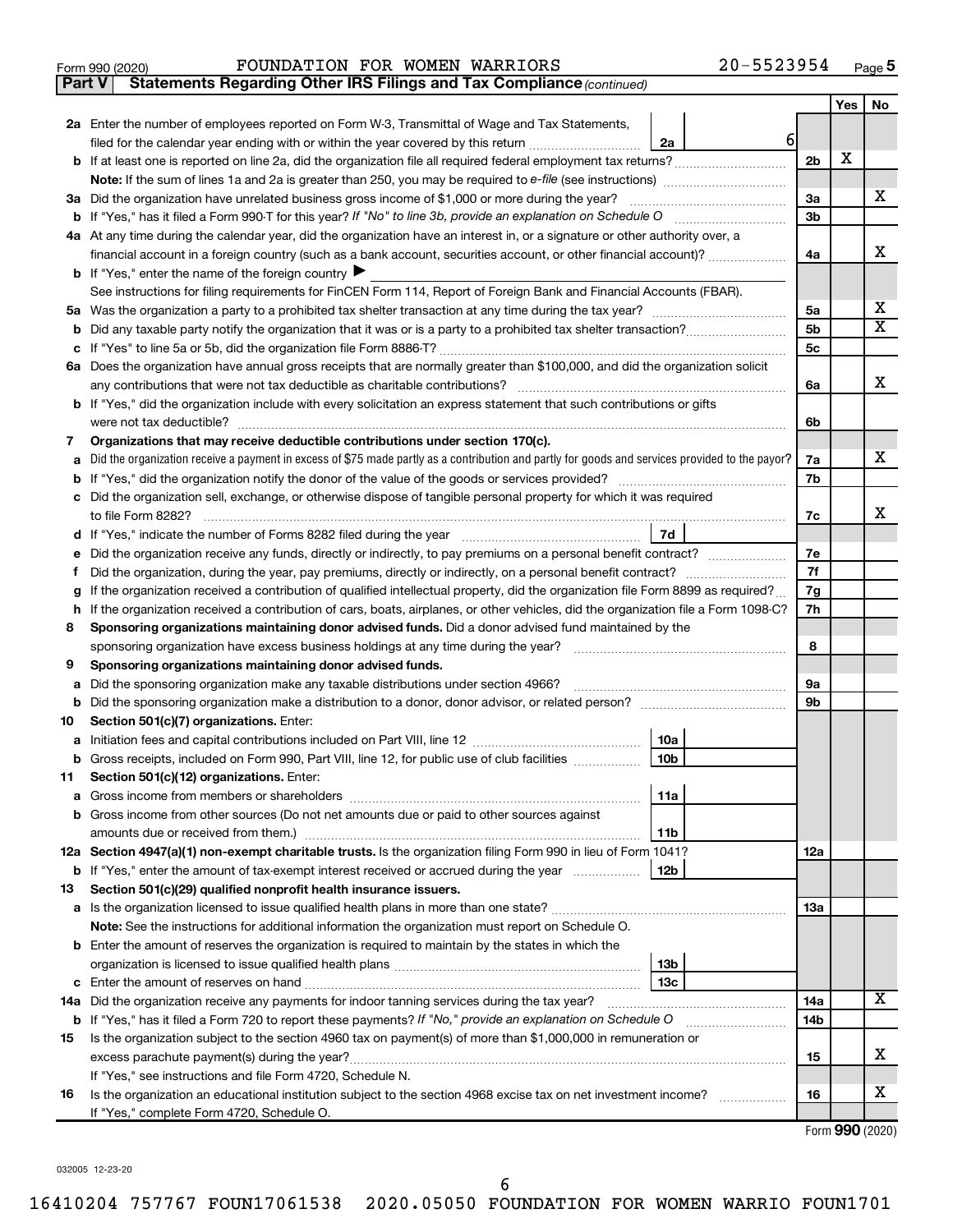| Form 990 (2020) |  |
|-----------------|--|
|-----------------|--|

### Form 990 (2020) **POUNDATION FOR WOMEN WARRIORS**  $20-5523954$   $_{\text{Page}}$

**Part VI** Governance, Management, and Disclosure For each "Yes" response to lines 2 through 7b below, and for a "No" response *to line 8a, 8b, or 10b below, describe the circumstances, processes, or changes on Schedule O. See instructions.*

|    | Check if Schedule O contains a response or note to any line in this Part VI [11] [11] [11] [11] Check if Schedule O contains a response or note to any line in this Part VI |    |   |                 |                         | $\overline{\text{X}}$   |
|----|-----------------------------------------------------------------------------------------------------------------------------------------------------------------------------|----|---|-----------------|-------------------------|-------------------------|
|    | <b>Section A. Governing Body and Management</b>                                                                                                                             |    |   |                 |                         |                         |
|    |                                                                                                                                                                             |    |   |                 | Yes                     | No                      |
|    | 1a Enter the number of voting members of the governing body at the end of the tax year                                                                                      | 1a | 8 |                 |                         |                         |
|    | If there are material differences in voting rights among members of the governing body, or if the governing                                                                 |    |   |                 |                         |                         |
|    | body delegated broad authority to an executive committee or similar committee, explain on Schedule O.                                                                       |    |   |                 |                         |                         |
| b  | Enter the number of voting members included on line 1a, above, who are independent                                                                                          | 1b | 8 |                 |                         |                         |
| 2  | Did any officer, director, trustee, or key employee have a family relationship or a business relationship with any other                                                    |    |   |                 |                         |                         |
|    | officer, director, trustee, or key employee?                                                                                                                                |    |   | $\mathbf{2}$    |                         | x                       |
| 3  | Did the organization delegate control over management duties customarily performed by or under the direct supervision                                                       |    |   |                 |                         |                         |
|    |                                                                                                                                                                             |    |   | 3               |                         | x                       |
| 4  | Did the organization make any significant changes to its governing documents since the prior Form 990 was filed?                                                            |    |   | $\overline{4}$  |                         | $\overline{\mathbf{x}}$ |
| 5  |                                                                                                                                                                             |    |   | 5               |                         | $\overline{\textbf{x}}$ |
| 6  | Did the organization have members or stockholders?                                                                                                                          |    |   | 6               |                         | $\overline{\mathtt{x}}$ |
| 7а | Did the organization have members, stockholders, or other persons who had the power to elect or appoint one or                                                              |    |   |                 |                         |                         |
|    |                                                                                                                                                                             |    |   | 7a              |                         | x                       |
|    | <b>b</b> Are any governance decisions of the organization reserved to (or subject to approval by) members, stockholders, or                                                 |    |   |                 |                         |                         |
|    | persons other than the governing body?                                                                                                                                      |    |   | 7b              |                         | x                       |
| 8  | Did the organization contemporaneously document the meetings held or written actions undertaken during the year by the following:                                           |    |   |                 |                         |                         |
|    |                                                                                                                                                                             |    |   | 8а              | X                       |                         |
| b  |                                                                                                                                                                             |    |   | 8b              | $\overline{\text{x}}$   |                         |
| 9  | Is there any officer, director, trustee, or key employee listed in Part VII, Section A, who cannot be reached at the                                                        |    |   |                 |                         |                         |
|    |                                                                                                                                                                             |    |   | 9               |                         | X.                      |
|    | Section B. Policies (This Section B requests information about policies not required by the Internal Revenue Code.)                                                         |    |   |                 |                         |                         |
|    |                                                                                                                                                                             |    |   |                 | Yes                     | No                      |
|    |                                                                                                                                                                             |    |   | 10a             |                         | $\overline{\mathbf{X}}$ |
|    | b If "Yes," did the organization have written policies and procedures governing the activities of such chapters, affiliates,                                                |    |   |                 |                         |                         |
|    |                                                                                                                                                                             |    |   | 10 <sub>b</sub> |                         |                         |
|    | 11a Has the organization provided a complete copy of this Form 990 to all members of its governing body before filing the form?                                             |    |   | 11a             | $\overline{\mathbf{X}}$ |                         |
| b  | Describe in Schedule O the process, if any, used by the organization to review this Form 990.                                                                               |    |   |                 |                         |                         |
|    |                                                                                                                                                                             |    |   | 12a             | х                       |                         |
| b  | Were officers, directors, or trustees, and key employees required to disclose annually interests that could give rise to conflicts?                                         |    |   | 12 <sub>b</sub> | $\overline{\textbf{x}}$ |                         |
| c  | Did the organization regularly and consistently monitor and enforce compliance with the policy? If "Yes," describe                                                          |    |   |                 |                         |                         |
|    |                                                                                                                                                                             |    |   | 12c             | х                       |                         |
| 13 |                                                                                                                                                                             |    |   | 13              | $\overline{\text{X}}$   |                         |
| 14 | Did the organization have a written document retention and destruction policy? [11] manufaction manufaction in                                                              |    |   | 14              | $\overline{\text{x}}$   |                         |
| 15 | Did the process for determining compensation of the following persons include a review and approval by independent                                                          |    |   |                 |                         |                         |
|    | persons, comparability data, and contemporaneous substantiation of the deliberation and decision?                                                                           |    |   |                 |                         |                         |
|    |                                                                                                                                                                             |    |   | 15a             | х                       |                         |
|    |                                                                                                                                                                             |    |   | 15b             |                         | $\overline{\mathbf{X}}$ |
|    | If "Yes" to line 15a or 15b, describe the process in Schedule O (see instructions).                                                                                         |    |   |                 |                         |                         |
|    | 16a Did the organization invest in, contribute assets to, or participate in a joint venture or similar arrangement with a                                                   |    |   |                 |                         |                         |
|    | taxable entity during the year?                                                                                                                                             |    |   | 16a             |                         | х                       |
|    | b If "Yes," did the organization follow a written policy or procedure requiring the organization to evaluate its participation                                              |    |   |                 |                         |                         |
|    | in joint venture arrangements under applicable federal tax law, and take steps to safeguard the organization's                                                              |    |   |                 |                         |                         |
|    | exempt status with respect to such arrangements?                                                                                                                            |    |   | 16b             |                         |                         |
|    | <b>Section C. Disclosure</b>                                                                                                                                                |    |   |                 |                         |                         |
| 17 | List the states with which a copy of this Form 990 is required to be filed $\blacktriangleright$ CA                                                                         |    |   |                 |                         |                         |
| 18 | Section 6104 requires an organization to make its Forms 1023 (1024 or 1024-A, if applicable), 990, and 990-T (Section 501(c)(3)s only) available                            |    |   |                 |                         |                         |
|    | for public inspection. Indicate how you made these available. Check all that apply.                                                                                         |    |   |                 |                         |                         |
|    | $\lfloor x \rfloor$ Another's website<br>$X$ Upon request<br>$\lfloor X \rfloor$ Own website<br>Other (explain on Schedule O)                                               |    |   |                 |                         |                         |
| 19 | Describe on Schedule O whether (and if so, how) the organization made its governing documents, conflict of interest policy, and financial                                   |    |   |                 |                         |                         |
|    | statements available to the public during the tax year.                                                                                                                     |    |   |                 |                         |                         |
| 20 | State the name, address, and telephone number of the person who possesses the organization's books and records                                                              |    |   |                 |                         |                         |
|    | JODIE GRENIER - 310-733-2450                                                                                                                                                |    |   |                 |                         |                         |
|    | 92081<br>1185 PARK CENTER DRIVE, STE O, VISTA,<br>CA                                                                                                                        |    |   |                 |                         |                         |
|    | 032006 12-23-20                                                                                                                                                             |    |   |                 |                         | Form 990 (2020)         |
|    | 7                                                                                                                                                                           |    |   |                 |                         |                         |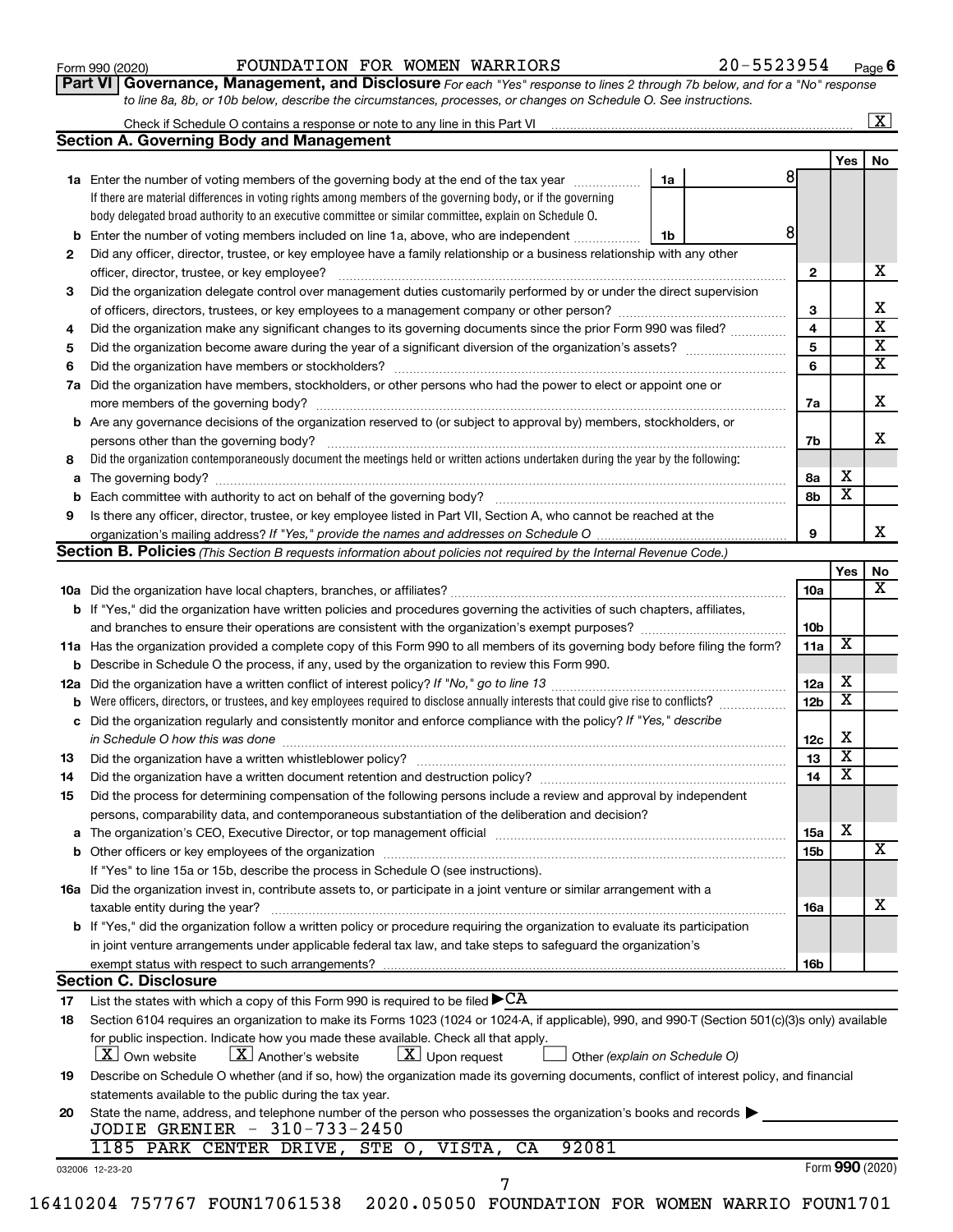$\Box$ 

| Part VII Compensation of Officers, Directors, Trustees, Key Employees, Highest Compensated |  |  |
|--------------------------------------------------------------------------------------------|--|--|
| <b>Employees, and Independent Contractors</b>                                              |  |  |

Check if Schedule O contains a response or note to any line in this Part VII

**Section A. Officers, Directors, Trustees, Key Employees, and Highest Compensated Employees**

**1a**  Complete this table for all persons required to be listed. Report compensation for the calendar year ending with or within the organization's tax year.  $\bullet$  List all of the organization's current officers, directors, trustees (whether individuals or organizations), regardless of amount of compensation.

Enter -0- in columns (D), (E), and (F) if no compensation was paid.

**•** List all of the organization's current key employees, if any. See instructions for definition of "key employee."

• List the organization's five *current* highest compensated employees (other than an officer, director, trustee, or key employee) who received reportable compensation (Box 5 of Form W-2 and/or Box 7 of Form 1099-MISC) of more than \$100,000 from the organization and any related organizations.

 $\bullet$  List all of the organization's former officers, key employees, and highest compensated employees who received more than \$100,000 of reportable compensation from the organization and any related organizations.

**•** List all of the organization's former directors or trustees that received, in the capacity as a former director or trustee of the organization, more than \$10,000 of reportable compensation from the organization and any related organizations.

See instructions for the order in which to list the persons above.

Check this box if neither the organization nor any related organization compensated any current officer, director, or trustee.  $\Box$ 

| (A)                         | (B)                      |                                |                                                                  | (C)         |              |                                 |        | (D)             | (E)             | (F)                         |
|-----------------------------|--------------------------|--------------------------------|------------------------------------------------------------------|-------------|--------------|---------------------------------|--------|-----------------|-----------------|-----------------------------|
| Name and title              | Average                  |                                | (do not check more than one                                      | Position    |              |                                 |        | Reportable      | Reportable      | Estimated                   |
|                             | hours per                |                                | box, unless person is both an<br>officer and a director/trustee) |             |              |                                 |        | compensation    | compensation    | amount of                   |
|                             | week                     |                                |                                                                  |             |              |                                 |        | from            | from related    | other                       |
|                             | (list any                |                                |                                                                  |             |              |                                 |        | the             | organizations   | compensation                |
|                             | hours for                |                                |                                                                  |             |              |                                 |        | organization    | (W-2/1099-MISC) | from the                    |
|                             | related<br>organizations |                                |                                                                  |             |              |                                 |        | (W-2/1099-MISC) |                 | organization<br>and related |
|                             | below                    |                                |                                                                  |             |              |                                 |        |                 |                 | organizations               |
|                             | line)                    | Individual trustee or director | Institutional trustee                                            | Officer     | Key employee | Highest compensated<br>employee | Former |                 |                 |                             |
| (1) CAITLIN CARROLL         | 1.00                     |                                |                                                                  |             |              |                                 |        |                 |                 |                             |
| <b>DIRECTOR</b>             |                          | $\mathbf X$                    |                                                                  |             |              |                                 |        | $\mathbf 0$ .   | 0.              | $\mathbf 0$ .               |
| (2) PATRICIA JACKSON-KELLEY | 1.00                     |                                |                                                                  |             |              |                                 |        |                 |                 |                             |
| <b>DIRECTOR</b>             |                          | $\mathbf X$                    |                                                                  |             |              |                                 |        | $\mathbf 0$ .   | 0.              | $\mathbf 0$ .               |
| (3) PAMELA KELLER           | 1.00                     |                                |                                                                  |             |              |                                 |        |                 |                 |                             |
| <b>SECRETARY</b>            |                          | $\mathbf X$                    |                                                                  | $\rm X$     |              |                                 |        | $\mathbf 0$ .   | 0.              | $\mathbf 0$ .               |
| (4) DEIYA PERNAS            | 1.00                     |                                |                                                                  |             |              |                                 |        |                 |                 |                             |
| <b>TREASURER</b>            |                          | $\mathbf X$                    |                                                                  | $\rm X$     |              |                                 |        | $\mathbf 0$ .   | 0.              | $\boldsymbol{0}$ .          |
| (5) THERESA KARLE           | 5.00                     |                                |                                                                  |             |              |                                 |        |                 |                 |                             |
| CHAIRWOMAN                  |                          | $\mathbf X$                    |                                                                  |             |              |                                 |        | $\mathbf 0$ .   | $\mathbf 0$ .   | $\mathbf 0$ .               |
| (6) DR. EMERALD ARCHER, PHD | 1.00                     |                                |                                                                  |             |              |                                 |        |                 |                 |                             |
| <b>DIRECTOR</b>             |                          | $\mathbf X$                    |                                                                  |             |              |                                 |        | $\mathbf 0$ .   | 0.              | $\mathbf 0$ .               |
| (7) CYNTHIA TREVINO         | 5.00                     |                                |                                                                  |             |              |                                 |        |                 |                 |                             |
| CO-CHAIRWOMAN               |                          | $\mathbf X$                    |                                                                  |             |              |                                 |        | $\mathbf 0$ .   | 0.              | $\mathbf 0$ .               |
| (8) KEVIN WALTON            | 1.00                     |                                |                                                                  |             |              |                                 |        |                 |                 |                             |
| <b>DIRECTOR</b>             |                          | $\mathbf X$                    |                                                                  |             |              |                                 |        | $\mathbf 0$ .   | 0.              | $\mathbf 0$ .               |
| (9) JODIE GREINER           | 60.00                    |                                |                                                                  |             |              |                                 |        |                 |                 |                             |
| CEO                         |                          |                                |                                                                  | $\mathbf X$ |              |                                 |        | 84,137.         | 0.              | $\mathbf 0$ .               |
|                             |                          |                                |                                                                  |             |              |                                 |        |                 |                 |                             |
|                             |                          |                                |                                                                  |             |              |                                 |        |                 |                 |                             |
|                             |                          |                                |                                                                  |             |              |                                 |        |                 |                 |                             |
|                             |                          |                                |                                                                  |             |              |                                 |        |                 |                 |                             |
|                             |                          |                                |                                                                  |             |              |                                 |        |                 |                 |                             |
|                             |                          |                                |                                                                  |             |              |                                 |        |                 |                 |                             |
|                             |                          |                                |                                                                  |             |              |                                 |        |                 |                 |                             |
|                             |                          |                                |                                                                  |             |              |                                 |        |                 |                 |                             |
|                             |                          |                                |                                                                  |             |              |                                 |        |                 |                 |                             |
|                             |                          |                                |                                                                  |             |              |                                 |        |                 |                 |                             |
|                             |                          |                                |                                                                  |             |              |                                 |        |                 |                 |                             |
|                             |                          |                                |                                                                  |             |              |                                 |        |                 |                 |                             |
|                             |                          |                                |                                                                  |             |              |                                 |        |                 |                 |                             |
|                             |                          |                                |                                                                  |             |              |                                 |        |                 |                 |                             |
|                             |                          |                                |                                                                  |             |              |                                 |        |                 |                 |                             |

032007 12-23-20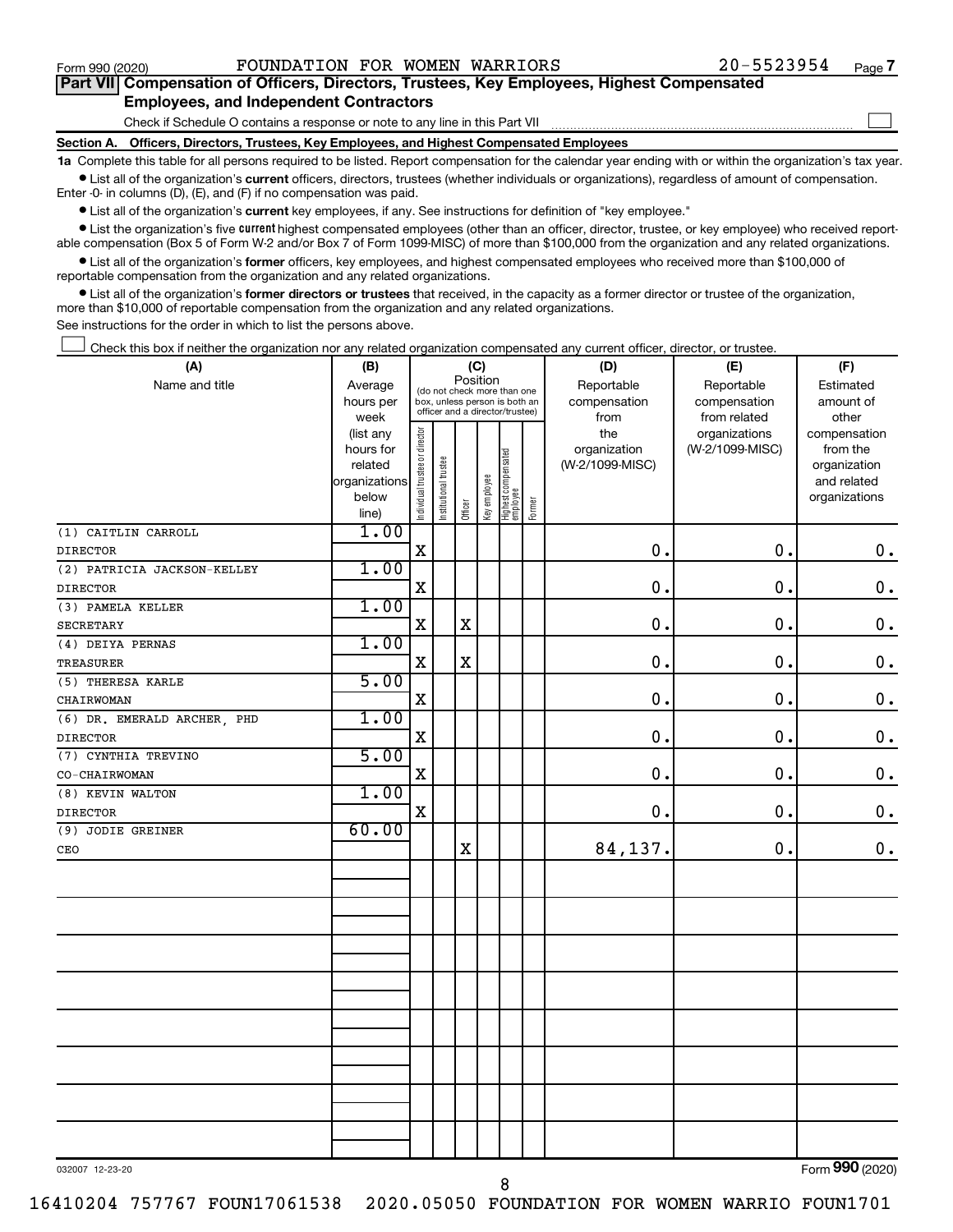|   | Form 990 (2020)                                                                                                                                                                                                                                                                                                                                               | FOUNDATION FOR WOMEN WARRIORS                                 |                                |                       |          |              |                                                                                                 |        |                                                                  | 20-5523954                                                                            |                  |                                              |                                                    | Page 8                 |
|---|---------------------------------------------------------------------------------------------------------------------------------------------------------------------------------------------------------------------------------------------------------------------------------------------------------------------------------------------------------------|---------------------------------------------------------------|--------------------------------|-----------------------|----------|--------------|-------------------------------------------------------------------------------------------------|--------|------------------------------------------------------------------|---------------------------------------------------------------------------------------|------------------|----------------------------------------------|----------------------------------------------------|------------------------|
|   | <b>Part VII</b><br>Section A. Officers, Directors, Trustees, Key Employees, and Highest Compensated Employees (continued)                                                                                                                                                                                                                                     |                                                               |                                |                       |          |              |                                                                                                 |        |                                                                  |                                                                                       |                  |                                              |                                                    |                        |
|   | (A)<br>Name and title                                                                                                                                                                                                                                                                                                                                         | (B)<br>Average<br>hours per<br>week<br>(list any<br>hours for |                                |                       | Position | (C)          | (do not check more than one<br>box, unless person is both an<br>officer and a director/trustee) |        | (D)<br>Reportable<br>compensation<br>from<br>the<br>organization | (E)<br>Reportable<br>compensation<br>from related<br>organizations<br>(W-2/1099-MISC) |                  | compensation                                 | (F)<br>Estimated<br>amount of<br>other<br>from the |                        |
|   |                                                                                                                                                                                                                                                                                                                                                               | related<br>organizations<br>below<br>line)                    | Individual trustee or director | Institutional trustee | Officer  | Key employee | Highest compensated<br>  employee                                                               | Former | (W-2/1099-MISC)                                                  |                                                                                       |                  | organization<br>and related<br>organizations |                                                    |                        |
|   |                                                                                                                                                                                                                                                                                                                                                               |                                                               |                                |                       |          |              |                                                                                                 |        |                                                                  |                                                                                       |                  |                                              |                                                    |                        |
|   |                                                                                                                                                                                                                                                                                                                                                               |                                                               |                                |                       |          |              |                                                                                                 |        |                                                                  |                                                                                       |                  |                                              |                                                    |                        |
|   |                                                                                                                                                                                                                                                                                                                                                               |                                                               |                                |                       |          |              |                                                                                                 |        |                                                                  |                                                                                       |                  |                                              |                                                    |                        |
|   |                                                                                                                                                                                                                                                                                                                                                               |                                                               |                                |                       |          |              |                                                                                                 |        |                                                                  |                                                                                       |                  |                                              |                                                    |                        |
|   |                                                                                                                                                                                                                                                                                                                                                               |                                                               |                                |                       |          |              |                                                                                                 |        |                                                                  |                                                                                       |                  |                                              |                                                    |                        |
|   |                                                                                                                                                                                                                                                                                                                                                               |                                                               |                                |                       |          |              |                                                                                                 |        | 84, 137.                                                         |                                                                                       | $\overline{0}$ . |                                              |                                                    | $\overline{0}$ .       |
|   | 1b Subtotal<br>c Total from continuation sheets to Part VII, Section A [111] [12] [13] Continuum [13] D                                                                                                                                                                                                                                                       |                                                               |                                |                       |          |              |                                                                                                 |        | σ.<br>84, 137.                                                   |                                                                                       | σ.<br>σ.         |                                              |                                                    | $\overline{0}$ .<br>σ. |
| 2 | Total number of individuals (including but not limited to those listed above) who received more than \$100,000 of reportable<br>compensation from the organization $\blacktriangleright$                                                                                                                                                                      |                                                               |                                |                       |          |              |                                                                                                 |        |                                                                  |                                                                                       |                  |                                              | Yes                                                | 0<br>No                |
| 3 | Did the organization list any former officer, director, trustee, key employee, or highest compensated employee on<br>line 1a? If "Yes," complete Schedule J for such individual [11] manufacture manufacture 1a? If "Yes," complete Schedule J for such individual                                                                                            |                                                               |                                |                       |          |              |                                                                                                 |        |                                                                  |                                                                                       |                  | 3                                            |                                                    | x                      |
| 5 | For any individual listed on line 1a, is the sum of reportable compensation and other compensation from the organization<br>and related organizations greater than \$150,000? If "Yes," complete Schedule J for such individual<br>Did any person listed on line 1a receive or accrue compensation from any unrelated organization or individual for services |                                                               |                                |                       |          |              |                                                                                                 |        |                                                                  |                                                                                       |                  | 4                                            |                                                    | х                      |
|   | rendered to the organization? If "Yes," complete Schedule J for such person.<br><b>Section B. Independent Contractors</b>                                                                                                                                                                                                                                     |                                                               |                                |                       |          |              |                                                                                                 |        |                                                                  |                                                                                       |                  | 5                                            |                                                    | x                      |
| 1 | Complete this table for your five highest compensated independent contractors that received more than \$100,000 of compensation from<br>the organization. Report compensation for the calendar year ending with or within the organization's tax year.                                                                                                        |                                                               |                                |                       |          |              |                                                                                                 |        |                                                                  |                                                                                       |                  |                                              |                                                    |                        |
|   |                                                                                                                                                                                                                                                                                                                                                               | (A)<br>Name and business address                              |                                | <b>NONE</b>           |          |              |                                                                                                 |        | (B)<br>Description of services                                   |                                                                                       |                  | (C)<br>Compensation                          |                                                    |                        |
|   |                                                                                                                                                                                                                                                                                                                                                               |                                                               |                                |                       |          |              |                                                                                                 |        |                                                                  |                                                                                       |                  |                                              |                                                    |                        |
|   |                                                                                                                                                                                                                                                                                                                                                               |                                                               |                                |                       |          |              |                                                                                                 |        |                                                                  |                                                                                       |                  |                                              |                                                    |                        |
|   |                                                                                                                                                                                                                                                                                                                                                               |                                                               |                                |                       |          |              |                                                                                                 |        |                                                                  |                                                                                       |                  |                                              |                                                    |                        |
| 2 | Total number of independent contractors (including but not limited to those listed above) who received more than<br>\$100,000 of compensation from the organization                                                                                                                                                                                           |                                                               |                                |                       |          |              | 0                                                                                               |        |                                                                  |                                                                                       |                  |                                              |                                                    |                        |
|   |                                                                                                                                                                                                                                                                                                                                                               |                                                               |                                |                       |          |              |                                                                                                 |        |                                                                  |                                                                                       |                  | $F_{\alpha r}$ QQO (2020)                    |                                                    |                        |

032008 12-23-20

Form (2020) **990**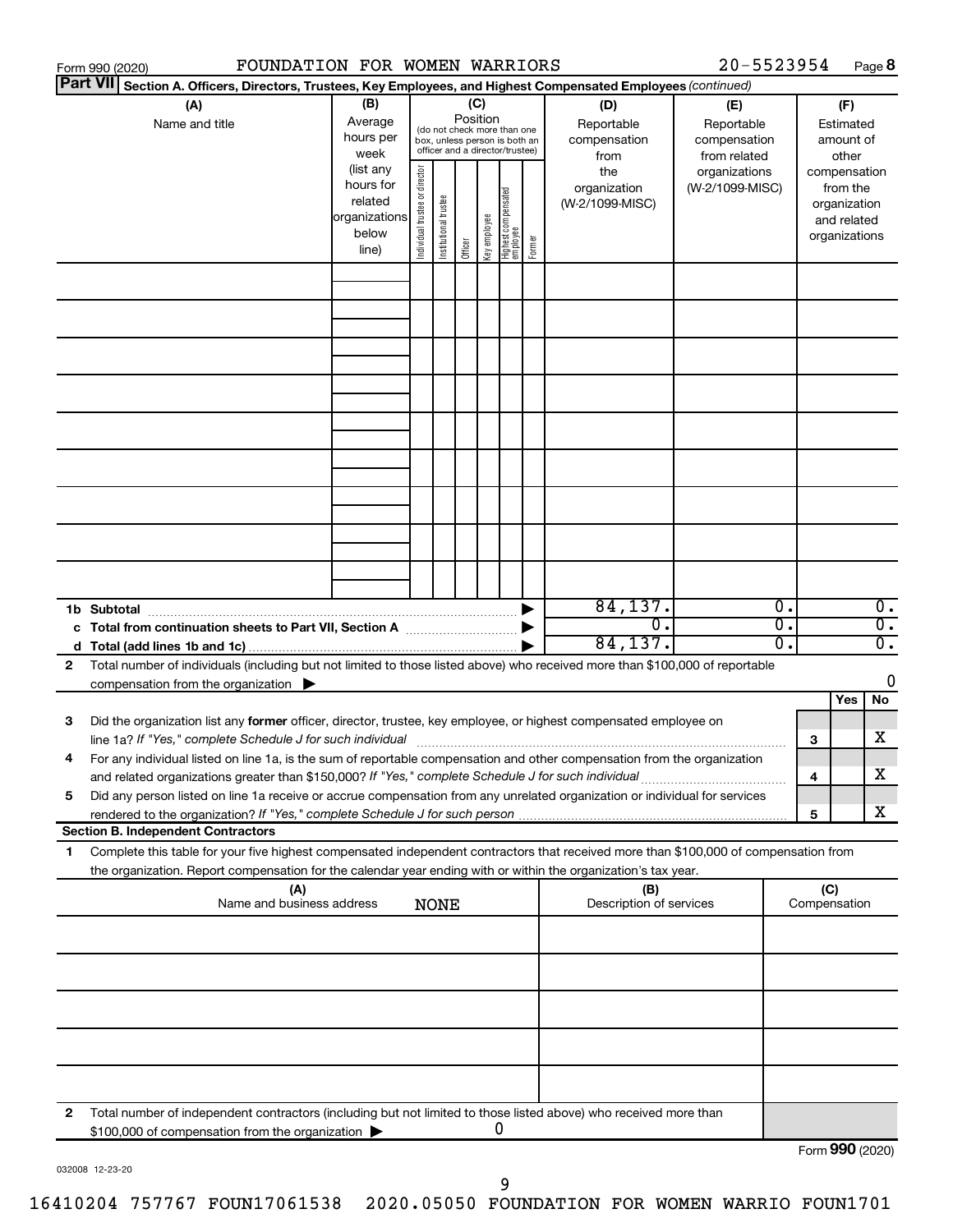|                                                                                         | <b>Part VIII</b>                      | <b>Statement of Revenue</b>                                                                                                                                                                                                                                                                                                                                                                                                                                                                                                                                                                                                                                             |                                                                             |                                                          |               |                                                        |           |                                                                 |
|-----------------------------------------------------------------------------------------|---------------------------------------|-------------------------------------------------------------------------------------------------------------------------------------------------------------------------------------------------------------------------------------------------------------------------------------------------------------------------------------------------------------------------------------------------------------------------------------------------------------------------------------------------------------------------------------------------------------------------------------------------------------------------------------------------------------------------|-----------------------------------------------------------------------------|----------------------------------------------------------|---------------|--------------------------------------------------------|-----------|-----------------------------------------------------------------|
|                                                                                         |                                       |                                                                                                                                                                                                                                                                                                                                                                                                                                                                                                                                                                                                                                                                         |                                                                             |                                                          |               |                                                        |           |                                                                 |
|                                                                                         |                                       |                                                                                                                                                                                                                                                                                                                                                                                                                                                                                                                                                                                                                                                                         |                                                                             |                                                          | Total revenue | Related or exempt<br>function revenue business revenue | Unrelated | (D)<br>Revenue excluded<br>from tax under<br>sections 512 - 514 |
| Contributions, Gifts, Grants<br>and Other Similar Amounts<br>Program Service<br>Revenue | b<br>с<br>d<br>2a<br>b<br>c<br>d<br>е | 1 a Federated campaigns<br>Membership dues<br>$\ldots \ldots \ldots \ldots \ldots$<br>Fundraising events<br>Related organizations<br>Government grants (contributions)<br>f All other contributions, gifts, grants, and<br>similar amounts not included above<br>Noncash contributions included in lines 1a-1f<br><u> 1989 - Johann Barbara, martin amerikan basar dan basar dan basar dalam basar dalam basar dalam basar dalam ba</u><br>the control of the control of the control of the control of the control of<br>the contract of the contract of the contract of the contract of the contract of<br>the control of the control of the control of the control of | 1a<br>1 <sub>b</sub><br>1 <sub>c</sub><br>1 <sub>d</sub><br>1e<br>1f<br> 1g | 148,857.<br>663,932.<br>175,681.<br><b>Business Code</b> | 812,789.      |                                                        |           |                                                                 |
|                                                                                         | f                                     | All other program service revenue                                                                                                                                                                                                                                                                                                                                                                                                                                                                                                                                                                                                                                       |                                                                             |                                                          |               |                                                        |           |                                                                 |
|                                                                                         | 3<br>4<br>5                           | Investment income (including dividends, interest, and<br>Income from investment of tax-exempt bond proceeds                                                                                                                                                                                                                                                                                                                                                                                                                                                                                                                                                             |                                                                             | ►                                                        | 161.          |                                                        |           | 161.                                                            |
|                                                                                         | b                                     | 6 a Gross rents<br> 6a<br>.<br>6 <sub>b</sub><br>Less: rental expenses<br>Rental income or (loss)<br>6c                                                                                                                                                                                                                                                                                                                                                                                                                                                                                                                                                                 | (i) Real                                                                    | (ii) Personal                                            |               |                                                        |           |                                                                 |
| Revenue                                                                                 | d                                     | Net rental income or (loss)<br>7 a Gross amount from sales of<br>assets other than inventory<br>7a<br><b>b</b> Less: cost or other basis<br>and sales expenses<br> 7c <br>c Gain or (loss)                                                                                                                                                                                                                                                                                                                                                                                                                                                                              | (i) Securities<br>40,580.<br>$ z_{\text{b}} $ 40,927.<br>$-347.$            | (ii) Other                                               |               |                                                        |           |                                                                 |
|                                                                                         |                                       |                                                                                                                                                                                                                                                                                                                                                                                                                                                                                                                                                                                                                                                                         |                                                                             |                                                          | $-347.$       |                                                        |           | $-347.$                                                         |
| ৯<br>Ĕ                                                                                  |                                       | 8 a Gross income from fundraising events (not<br>including \$<br>contributions reported on line 1c). See                                                                                                                                                                                                                                                                                                                                                                                                                                                                                                                                                                | оf                                                                          | l 8a                                                     |               |                                                        |           |                                                                 |
|                                                                                         |                                       |                                                                                                                                                                                                                                                                                                                                                                                                                                                                                                                                                                                                                                                                         |                                                                             | 8b                                                       |               |                                                        |           |                                                                 |
|                                                                                         |                                       | c Net income or (loss) from fundraising events                                                                                                                                                                                                                                                                                                                                                                                                                                                                                                                                                                                                                          |                                                                             | .                                                        |               |                                                        |           |                                                                 |
|                                                                                         |                                       | 9 a Gross income from gaming activities. See                                                                                                                                                                                                                                                                                                                                                                                                                                                                                                                                                                                                                            |                                                                             | 9a                                                       |               |                                                        |           |                                                                 |
|                                                                                         |                                       |                                                                                                                                                                                                                                                                                                                                                                                                                                                                                                                                                                                                                                                                         |                                                                             | 9 <sub>b</sub>                                           |               |                                                        |           |                                                                 |
|                                                                                         |                                       | 10 a Gross sales of inventory, less returns                                                                                                                                                                                                                                                                                                                                                                                                                                                                                                                                                                                                                             |                                                                             |                                                          |               |                                                        |           |                                                                 |
|                                                                                         |                                       | <b>b</b> Less: cost of goods sold                                                                                                                                                                                                                                                                                                                                                                                                                                                                                                                                                                                                                                       |                                                                             | 10bl                                                     |               |                                                        |           |                                                                 |
|                                                                                         |                                       | c Net income or (loss) from sales of inventory                                                                                                                                                                                                                                                                                                                                                                                                                                                                                                                                                                                                                          |                                                                             |                                                          |               |                                                        |           |                                                                 |
| Miscellaneous<br>Revenue                                                                | 11 a                                  | the control of the control of the control of the control of the control of                                                                                                                                                                                                                                                                                                                                                                                                                                                                                                                                                                                              |                                                                             | <b>Business Code</b>                                     |               |                                                        |           |                                                                 |
|                                                                                         | b                                     |                                                                                                                                                                                                                                                                                                                                                                                                                                                                                                                                                                                                                                                                         |                                                                             |                                                          |               |                                                        |           |                                                                 |
|                                                                                         | с                                     |                                                                                                                                                                                                                                                                                                                                                                                                                                                                                                                                                                                                                                                                         |                                                                             |                                                          |               |                                                        |           |                                                                 |
|                                                                                         | d                                     |                                                                                                                                                                                                                                                                                                                                                                                                                                                                                                                                                                                                                                                                         |                                                                             |                                                          |               |                                                        |           |                                                                 |
|                                                                                         |                                       |                                                                                                                                                                                                                                                                                                                                                                                                                                                                                                                                                                                                                                                                         |                                                                             |                                                          |               |                                                        | 0.        | $-186.$                                                         |
|                                                                                         | 12                                    |                                                                                                                                                                                                                                                                                                                                                                                                                                                                                                                                                                                                                                                                         |                                                                             |                                                          | 812,603.      | $\overline{0}$ .                                       |           | $Form$ QQ $\cap$ (2020)                                         |

Form 990 (2020) **POUNDATION FOR WOMEN WARRIORS** 20-5523954 Page

032009 12-23-20

Form (2020) **990**

20-5523954 Page 9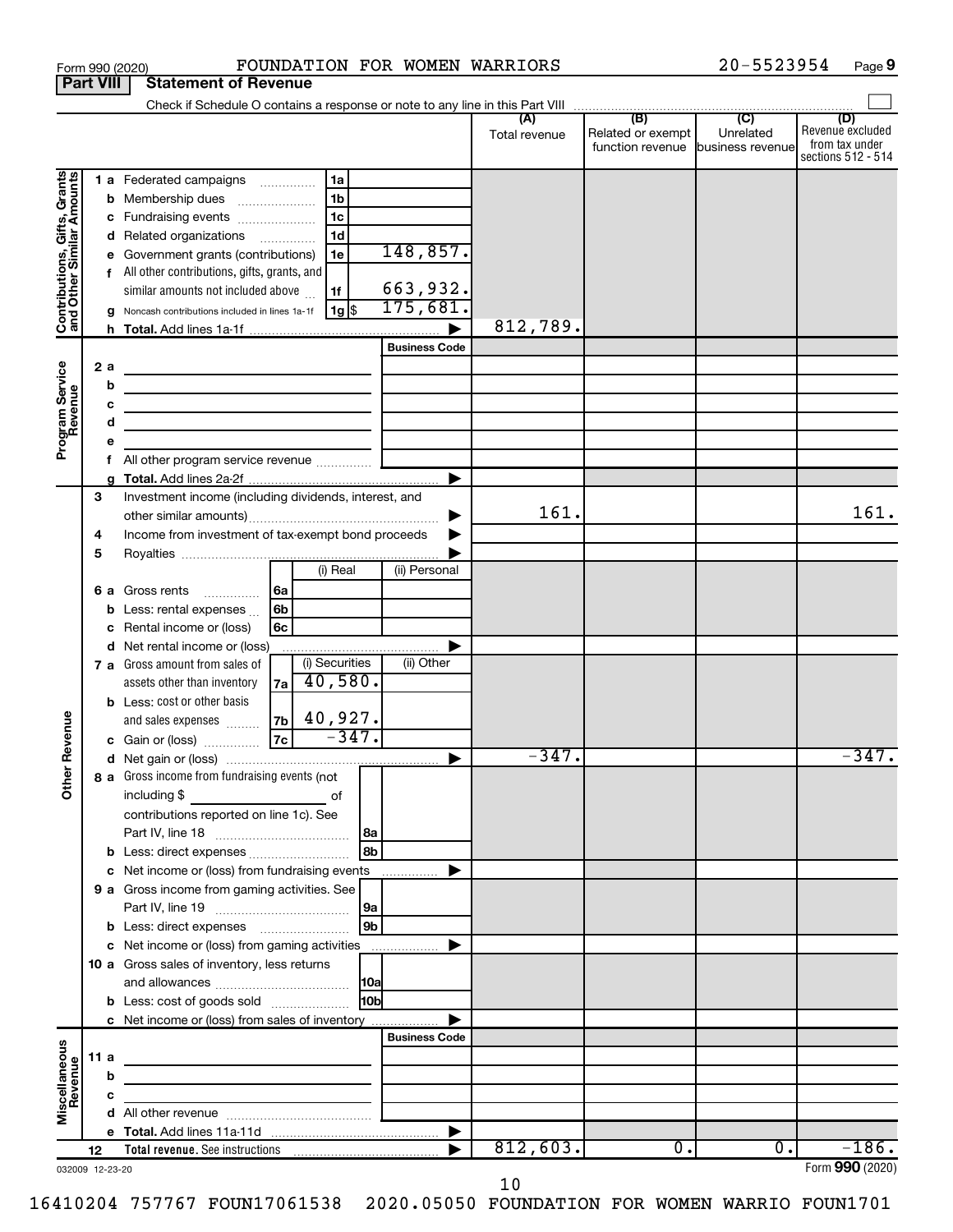**Part IX Statement of Functional Expenses**

Form 990 (2020) **POUNDATION FOR WOMEN WARRIORS**  $20-5523954$   $_{\text{Page}}$ 

*Section 501(c)(3) and 501(c)(4) organizations must complete all columns. All other organizations must complete column (A).*

|    | Check if Schedule O contains a response or note to any line in this Part IX                                                                                                                                |                       |                                    |                                           |                                |
|----|------------------------------------------------------------------------------------------------------------------------------------------------------------------------------------------------------------|-----------------------|------------------------------------|-------------------------------------------|--------------------------------|
|    | Do not include amounts reported on lines 6b,<br>7b, 8b, 9b, and 10b of Part VIII.                                                                                                                          | (A)<br>Total expenses | (B)<br>Program service<br>expenses | (C)<br>Management and<br>general expenses | (D)<br>Fundraising<br>expenses |
| 1. | Grants and other assistance to domestic organizations                                                                                                                                                      |                       |                                    |                                           |                                |
|    | and domestic governments. See Part IV, line 21                                                                                                                                                             |                       |                                    |                                           |                                |
| 2  | Grants and other assistance to domestic                                                                                                                                                                    |                       |                                    |                                           |                                |
|    | individuals. See Part IV, line 22                                                                                                                                                                          | 132,611.              | 132,611.                           |                                           |                                |
| 3  | Grants and other assistance to foreign                                                                                                                                                                     |                       |                                    |                                           |                                |
|    | organizations, foreign governments, and foreign                                                                                                                                                            |                       |                                    |                                           |                                |
|    | individuals. See Part IV, lines 15 and 16                                                                                                                                                                  |                       |                                    |                                           |                                |
| 4  | Benefits paid to or for members                                                                                                                                                                            |                       |                                    |                                           |                                |
| 5  | Compensation of current officers, directors,                                                                                                                                                               |                       |                                    |                                           |                                |
|    | trustees, and key employees                                                                                                                                                                                | 91,731.               | 77,971.                            | 8, 256.                                   | 5,504.                         |
| 6  | Compensation not included above to disqualified                                                                                                                                                            |                       |                                    |                                           |                                |
|    | persons (as defined under section 4958(f)(1)) and                                                                                                                                                          |                       |                                    |                                           |                                |
|    | persons described in section 4958(c)(3)(B)                                                                                                                                                                 |                       |                                    |                                           |                                |
| 7  | Other salaries and wages                                                                                                                                                                                   | 159,493.              | 135,569.                           | 14,354.                                   | 9,570.                         |
| 8  | Pension plan accruals and contributions (include                                                                                                                                                           |                       |                                    |                                           |                                |
|    | section 401(k) and 403(b) employer contributions)                                                                                                                                                          |                       |                                    |                                           |                                |
| 9  |                                                                                                                                                                                                            | 9,155.                | 7,782.                             | 824.                                      | 549.                           |
| 10 |                                                                                                                                                                                                            | 21,954.               | 18,661.                            | 1,976.                                    | 1,317.                         |
| 11 | Fees for services (nonemployees):                                                                                                                                                                          |                       |                                    |                                           |                                |
|    |                                                                                                                                                                                                            |                       |                                    |                                           |                                |
| b  |                                                                                                                                                                                                            | 9,863.                | 5,064.                             | 4,448.                                    | 351.                           |
|    |                                                                                                                                                                                                            | 11,600.               | 5,956.                             | 5,231.                                    | 413.                           |
| d  |                                                                                                                                                                                                            |                       |                                    |                                           |                                |
|    | e Professional fundraising services. See Part IV, line 17                                                                                                                                                  |                       |                                    |                                           |                                |
| f  | Investment management fees                                                                                                                                                                                 | 428.                  |                                    | 428.                                      |                                |
|    | g Other. (If line 11g amount exceeds 10% of line 25,                                                                                                                                                       |                       |                                    |                                           |                                |
|    | column (A) amount, list line 11g expenses on Sch O.)                                                                                                                                                       | 11,359.               |                                    |                                           |                                |
| 12 |                                                                                                                                                                                                            | 26, 175.              | $\frac{6,476}{19,341}$             | $\frac{4,432}{2,243}$                     | $\frac{451}{4,591}$            |
| 13 |                                                                                                                                                                                                            | 16,611.               | 12,919.                            | 2,350.                                    | 1,342.                         |
| 14 |                                                                                                                                                                                                            |                       |                                    |                                           |                                |
| 15 |                                                                                                                                                                                                            |                       |                                    |                                           |                                |
| 16 |                                                                                                                                                                                                            | 21,942.               | 19,403.                            | 1,347.                                    | 1,192.                         |
| 17 | Travel                                                                                                                                                                                                     |                       |                                    |                                           |                                |
| 18 | Payments of travel or entertainment expenses                                                                                                                                                               |                       |                                    |                                           |                                |
|    | for any federal, state, or local public officials                                                                                                                                                          |                       |                                    |                                           |                                |
| 19 | Conferences, conventions, and meetings                                                                                                                                                                     | 10,936.               | 8,292.                             | 154.                                      | 2,490.                         |
| 20 | Interest                                                                                                                                                                                                   |                       |                                    |                                           |                                |
| 21 |                                                                                                                                                                                                            |                       |                                    |                                           |                                |
| 22 | Depreciation, depletion, and amortization                                                                                                                                                                  |                       |                                    |                                           |                                |
| 23 | Insurance                                                                                                                                                                                                  | 8,548.                | 6,510.                             | 1,270.                                    | 768.                           |
| 24 | Other expenses. Itemize expenses not covered<br>above (List miscellaneous expenses on line 24e. If<br>line 24e amount exceeds 10% of line 25, column (A)<br>amount, list line 24e expenses on Schedule O.) |                       |                                    |                                           |                                |
| a  | <b>OUTSIDE SERVICES</b>                                                                                                                                                                                    | 18,009.               | 14, 176.                           | 1,364.                                    | 2,469.                         |
| h  | <b>WARRIOR SUPPORT</b>                                                                                                                                                                                     | 11,426.               | 11,426.                            |                                           |                                |
|    | <b>TELEPHONE</b>                                                                                                                                                                                           | 8, 264.               | 7,308.                             | 507.                                      | 449.                           |
| d  | POSTAGE AND DELIVERY                                                                                                                                                                                       | 8,078.                | 7,700.                             | $\overline{33}$ .                         | 345.                           |
|    | e All other expenses                                                                                                                                                                                       | 4,769.                | 2,097.                             | 342.                                      | 2,330.                         |
| 25 | Total functional expenses. Add lines 1 through 24e                                                                                                                                                         | 582,952.              | 499,262.                           | 49,559.                                   | 34,131.                        |
| 26 | Joint costs. Complete this line only if the organization                                                                                                                                                   |                       |                                    |                                           |                                |
|    | reported in column (B) joint costs from a combined                                                                                                                                                         |                       |                                    |                                           |                                |
|    | educational campaign and fundraising solicitation.                                                                                                                                                         |                       |                                    |                                           |                                |

032010 12-23-20

Check here

Form (2020) **990**

Check here  $\begin{array}{c} \begin{array}{|c} \hline \end{array} \end{array}$  if following SOP 98-2 (ASC 958-720)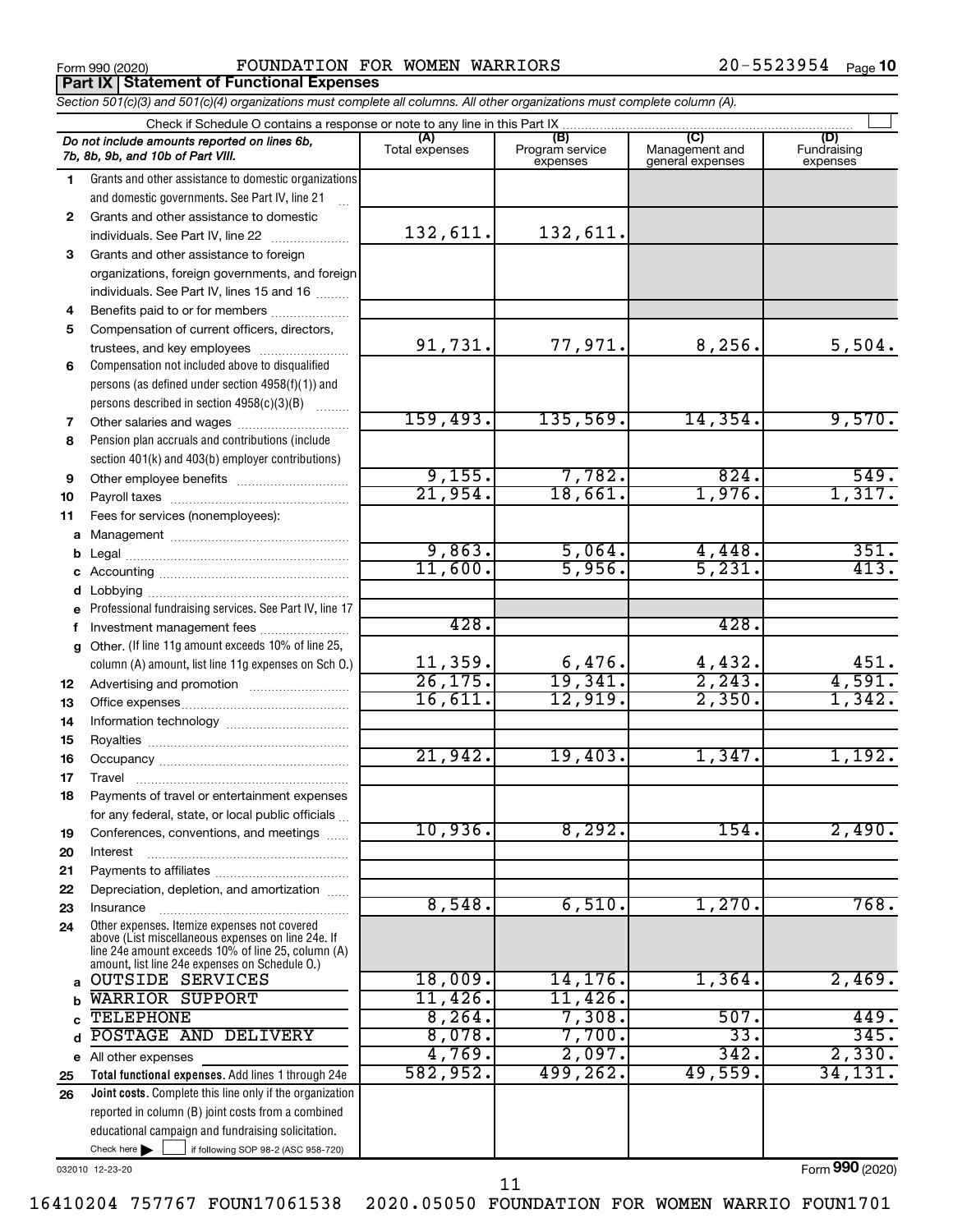$\overline{\phantom{a}}$ 

| 0 |  |  |
|---|--|--|

**Part X Balance Sheet**

### Form 990 (2020) **POUNDATION FOR WOMEN WARRIORS**  $20-5523954$   $_{\text{Page}}$

20-5523954 Page 11

|                             |    |                                                                                                        |                 | (A)<br>Beginning of year |                         | (B)<br>End of year |
|-----------------------------|----|--------------------------------------------------------------------------------------------------------|-----------------|--------------------------|-------------------------|--------------------|
|                             | 1  |                                                                                                        |                 | 358,563.                 | $\mathbf{1}$            | 333,072.           |
|                             | 2  |                                                                                                        |                 | 207, 128.                | $\overline{\mathbf{2}}$ | 305,788.           |
|                             | З  |                                                                                                        |                 | 10, 100.                 | $\overline{\mathbf{3}}$ | 29, 262.           |
|                             | 4  |                                                                                                        |                 |                          | 4                       |                    |
|                             | 5  | Loans and other receivables from any current or former officer, director,                              |                 |                          |                         |                    |
|                             |    | trustee, key employee, creator or founder, substantial contributor, or 35%                             |                 |                          |                         |                    |
|                             |    | controlled entity or family member of any of these persons                                             |                 |                          | 5                       |                    |
|                             | 6  | Loans and other receivables from other disqualified persons (as defined                                |                 |                          |                         |                    |
|                             |    | under section 4958(f)(1)), and persons described in section 4958(c)(3)(B) $\ldots$                     |                 |                          | 6                       |                    |
|                             | 7  |                                                                                                        |                 |                          | $\overline{7}$          |                    |
| Assets                      | 8  |                                                                                                        |                 | $\overline{0}$ .         | 8                       | 103,096.           |
|                             | 9  |                                                                                                        |                 |                          | 9                       |                    |
|                             |    | 10a Land, buildings, and equipment: cost or other                                                      |                 |                          |                         |                    |
|                             |    | basis. Complete Part VI of Schedule D                                                                  | 10a             |                          |                         |                    |
|                             |    | <b>b</b> Less: accumulated depreciation <i>mimimimini</i>                                              | 10 <sub>b</sub> |                          | 10 <sub>c</sub>         |                    |
|                             | 11 |                                                                                                        |                 | 14,575.                  | 11                      | 17,514.            |
|                             | 12 |                                                                                                        |                 |                          | 12                      |                    |
|                             | 13 |                                                                                                        |                 |                          | 13                      |                    |
|                             | 14 |                                                                                                        |                 |                          | 14                      |                    |
|                             | 15 |                                                                                                        |                 | 1,500.                   | 15                      | 1,533.             |
|                             | 16 |                                                                                                        |                 | 591,866.                 | 16                      | 790, 265.          |
|                             | 17 |                                                                                                        |                 | 24,041.                  | 17                      | 47,911.            |
|                             | 18 |                                                                                                        |                 |                          | 18                      |                    |
|                             | 19 |                                                                                                        |                 |                          | 19                      |                    |
|                             | 20 |                                                                                                        |                 |                          | 20                      |                    |
|                             | 21 | Escrow or custodial account liability. Complete Part IV of Schedule D                                  |                 |                          | 21                      |                    |
|                             | 22 | Loans and other payables to any current or former officer, director,                                   |                 |                          |                         |                    |
| Liabilities                 |    | trustee, key employee, creator or founder, substantial contributor, or 35%                             |                 |                          |                         |                    |
|                             |    | controlled entity or family member of any of these persons [                                           |                 |                          | 22                      |                    |
|                             | 23 | Secured mortgages and notes payable to unrelated third parties                                         |                 |                          | 23                      |                    |
|                             | 24 | Unsecured notes and loans payable to unrelated third parties                                           |                 |                          | 24                      |                    |
|                             | 25 | Other liabilities (including federal income tax, payables to related third                             |                 |                          |                         |                    |
|                             |    | parties, and other liabilities not included on lines 17-24). Complete Part X                           |                 |                          |                         |                    |
|                             |    |                                                                                                        |                 | 54, 200.                 | 25                      | 0.                 |
|                             | 26 | Total liabilities. Add lines 17 through 25                                                             |                 | 78,241.                  | 26                      | 47,911.            |
|                             |    | Organizations that follow FASB ASC 958, check here $\blacktriangleright \lfloor \underline{X} \rfloor$ |                 |                          |                         |                    |
|                             |    | and complete lines 27, 28, 32, and 33.                                                                 |                 |                          |                         |                    |
|                             | 27 |                                                                                                        |                 | 349,025.                 | 27                      | 660,700.           |
|                             | 28 |                                                                                                        |                 | 164,600.                 | 28                      | 81,654.            |
|                             |    | Organizations that do not follow FASB ASC 958, check here $\blacktriangleright$                        |                 |                          |                         |                    |
|                             |    | and complete lines 29 through 33.                                                                      |                 |                          |                         |                    |
|                             | 29 |                                                                                                        |                 |                          | 29                      |                    |
|                             | 30 | Paid-in or capital surplus, or land, building, or equipment fund                                       |                 |                          | 30                      |                    |
| Net Assets or Fund Balances | 31 | Retained earnings, endowment, accumulated income, or other funds                                       |                 |                          | 31                      |                    |
|                             | 32 |                                                                                                        |                 | 513,625.                 | 32                      | 742,354.           |
|                             | 33 |                                                                                                        |                 | 591,866.                 | 33                      | 790, 265.          |

Form (2020) **990**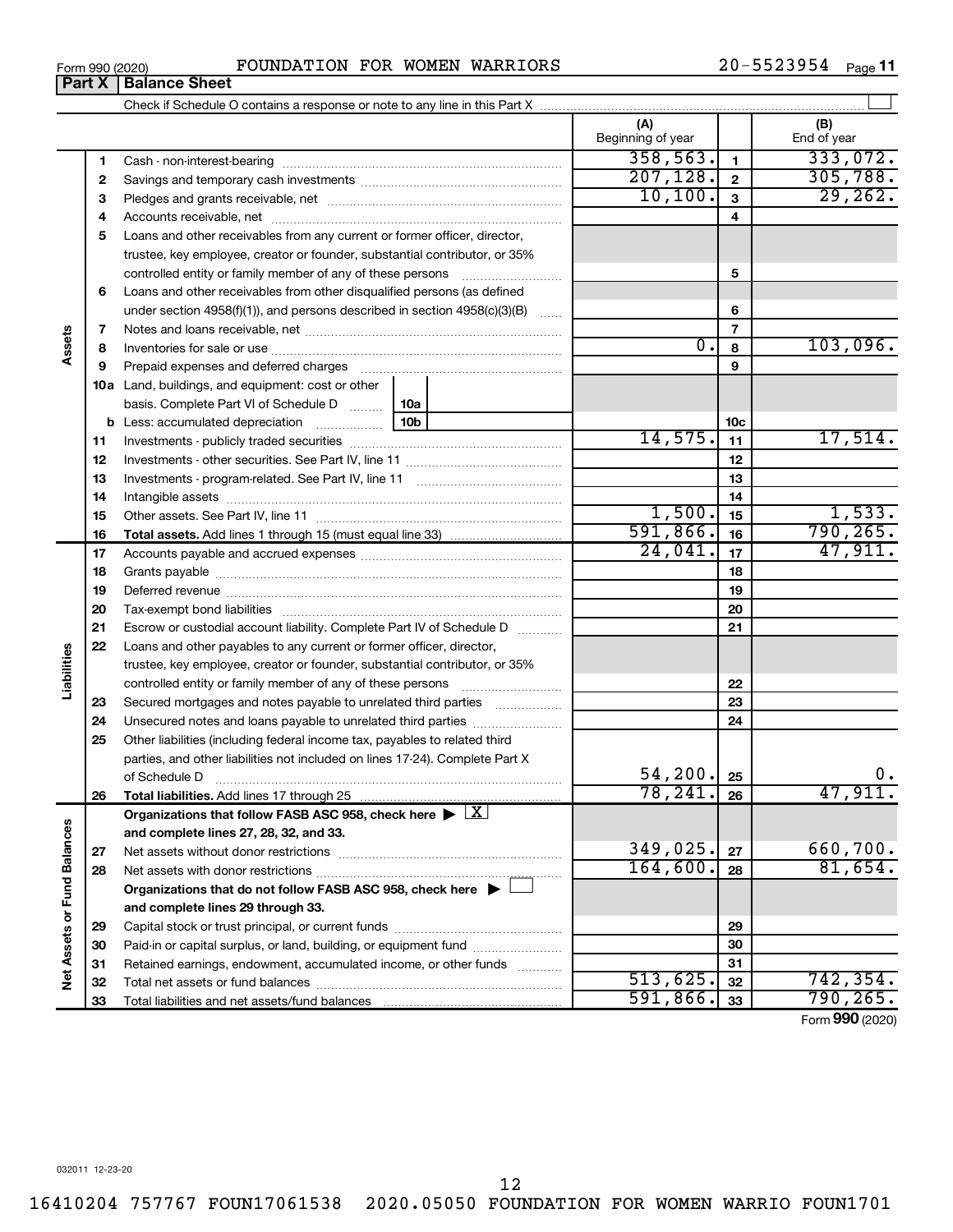|    | FOUNDATION FOR WOMEN WARRIORS<br>Form 990 (2020)                                                                                                                                                                               | 20-5523954              |                |     | Page 12          |
|----|--------------------------------------------------------------------------------------------------------------------------------------------------------------------------------------------------------------------------------|-------------------------|----------------|-----|------------------|
|    | Part XI   Reconciliation of Net Assets                                                                                                                                                                                         |                         |                |     |                  |
|    |                                                                                                                                                                                                                                |                         |                |     |                  |
|    |                                                                                                                                                                                                                                |                         |                |     |                  |
| 1  |                                                                                                                                                                                                                                | 1                       |                |     | 812,603.         |
| 2  |                                                                                                                                                                                                                                | $\mathbf{2}$            |                |     | 582,952.         |
| 3  |                                                                                                                                                                                                                                | 3                       |                |     | 229,651.         |
| 4  |                                                                                                                                                                                                                                | $\overline{\mathbf{4}}$ |                |     | 513,625.         |
| 5  |                                                                                                                                                                                                                                | 5                       |                |     | $-922.$          |
| 6  | Donated services and use of facilities [[111] matter contracts and use of facilities [[11] matter contracts and use of facilities [[11] matter contracts and use of facilities [[11] matter contracts and a service contract o | 6                       |                |     |                  |
| 7  |                                                                                                                                                                                                                                | $\overline{7}$          |                |     |                  |
| 8  |                                                                                                                                                                                                                                | 8                       |                |     |                  |
| 9  | Other changes in net assets or fund balances (explain on Schedule O)                                                                                                                                                           | 9                       |                |     | $\overline{0}$ . |
| 10 | Net assets or fund balances at end of year. Combine lines 3 through 9 (must equal Part X, line 32,                                                                                                                             |                         |                |     |                  |
|    |                                                                                                                                                                                                                                | 10                      |                |     | 742,354.         |
|    | Part XII Financial Statements and Reporting                                                                                                                                                                                    |                         |                |     |                  |
|    |                                                                                                                                                                                                                                |                         |                |     | $\vert X \vert$  |
|    |                                                                                                                                                                                                                                |                         |                | Yes | <b>No</b>        |
| 1  | $\mathbf{X}$ Accrual<br>Accounting method used to prepare the Form 990: $\Box$ Cash<br>$\Box$ Other                                                                                                                            |                         |                |     |                  |
|    | If the organization changed its method of accounting from a prior year or checked "Other," explain in Schedule O.                                                                                                              |                         |                |     |                  |
|    |                                                                                                                                                                                                                                |                         | 2a             |     | x                |
|    | If "Yes," check a box below to indicate whether the financial statements for the year were compiled or reviewed on a                                                                                                           |                         |                |     |                  |
|    | separate basis, consolidated basis, or both:                                                                                                                                                                                   |                         |                |     |                  |
|    | Both consolidated and separate basis<br>Separate basis<br>Consolidated basis                                                                                                                                                   |                         |                |     |                  |
|    |                                                                                                                                                                                                                                |                         | 2 <sub>b</sub> | x   |                  |
|    | If "Yes," check a box below to indicate whether the financial statements for the year were audited on a separate basis,                                                                                                        |                         |                |     |                  |
|    | consolidated basis, or both:                                                                                                                                                                                                   |                         |                |     |                  |
|    | $ \mathbf{X} $ Separate basis<br>Consolidated basis<br>Both consolidated and separate basis                                                                                                                                    |                         |                |     |                  |
|    | c If "Yes" to line 2a or 2b, does the organization have a committee that assumes responsibility for oversight of the audit,                                                                                                    |                         |                |     |                  |
|    | review, or compilation of its financial statements and selection of an independent accountant?                                                                                                                                 |                         | 2c             | X   |                  |
|    | If the organization changed either its oversight process or selection process during the tax year, explain on Schedule O.                                                                                                      |                         |                |     |                  |
|    | 3a As a result of a federal award, was the organization required to undergo an audit or audits as set forth in the Single Audit                                                                                                |                         |                |     |                  |
|    | Act and OMB Circular A-133?                                                                                                                                                                                                    |                         | 3a             |     | x                |
|    | b If "Yes," did the organization undergo the required audit or audits? If the organization did not undergo the required audit                                                                                                  |                         |                |     |                  |
|    |                                                                                                                                                                                                                                |                         | 3b             |     | $000 \text{$     |
|    |                                                                                                                                                                                                                                |                         |                |     |                  |

Form (2020) **990**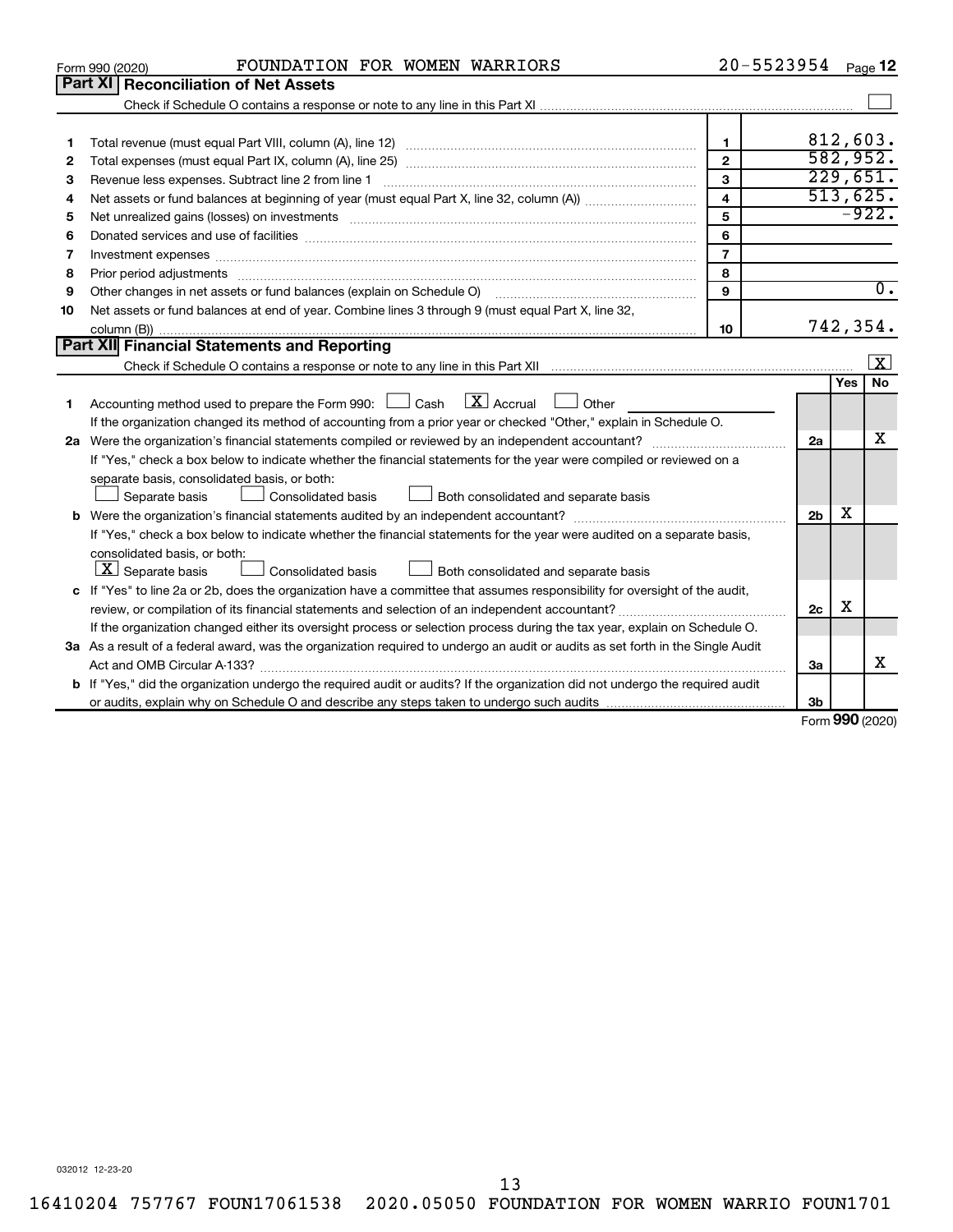| <b>SCHEDULE A</b> |  |
|-------------------|--|
|-------------------|--|

Department of the Treasury Internal Revenue Service

| (Form 990 or 990-EZ) |  |  |  |
|----------------------|--|--|--|
|----------------------|--|--|--|

## Form 990 or 990-EZ) **Public Charity Status and Public Support**<br>
Complete if the organization is a section 501(c)(3) organization or a section<br> **2020**

**4947(a)(1) nonexempt charitable trust. | Attach to Form 990 or Form 990-EZ.** 

**| Go to www.irs.gov/Form990 for instructions and the latest information.**

| <b>Open to Public</b><br>Inspection |
|-------------------------------------|

OMB No. 1545-0047

|              | Name of the organization                                                                                                                          |          |                               |                                    |    |                            | <b>Employer identification number</b> |
|--------------|---------------------------------------------------------------------------------------------------------------------------------------------------|----------|-------------------------------|------------------------------------|----|----------------------------|---------------------------------------|
|              |                                                                                                                                                   |          | FOUNDATION FOR WOMEN WARRIORS |                                    |    |                            | 20-5523954                            |
| Part I       | Reason for Public Charity Status. (All organizations must complete this part.) See instructions.                                                  |          |                               |                                    |    |                            |                                       |
|              | The organization is not a private foundation because it is: (For lines 1 through 12, check only one box.)                                         |          |                               |                                    |    |                            |                                       |
| 1            | A church, convention of churches, or association of churches described in section 170(b)(1)(A)(i).                                                |          |                               |                                    |    |                            |                                       |
| 2            | A school described in section 170(b)(1)(A)(ii). (Attach Schedule E (Form 990 or 990-EZ).)                                                         |          |                               |                                    |    |                            |                                       |
| З            | A hospital or a cooperative hospital service organization described in section 170(b)(1)(A)(iii).                                                 |          |                               |                                    |    |                            |                                       |
| 4            | A medical research organization operated in conjunction with a hospital described in section 170(b)(1)(A)(iii). Enter the hospital's name,        |          |                               |                                    |    |                            |                                       |
|              | city, and state:                                                                                                                                  |          |                               |                                    |    |                            |                                       |
| 5            | An organization operated for the benefit of a college or university owned or operated by a governmental unit described in                         |          |                               |                                    |    |                            |                                       |
|              | section 170(b)(1)(A)(iv). (Complete Part II.)                                                                                                     |          |                               |                                    |    |                            |                                       |
| 6.           | A federal, state, or local government or governmental unit described in section 170(b)(1)(A)(v).                                                  |          |                               |                                    |    |                            |                                       |
|              | 7 $ X $ An organization that normally receives a substantial part of its support from a governmental unit or from the general public described in |          |                               |                                    |    |                            |                                       |
|              | section 170(b)(1)(A)(vi). (Complete Part II.)                                                                                                     |          |                               |                                    |    |                            |                                       |
| 8            | A community trust described in section 170(b)(1)(A)(vi). (Complete Part II.)                                                                      |          |                               |                                    |    |                            |                                       |
| 9            | An agricultural research organization described in section 170(b)(1)(A)(ix) operated in conjunction with a land-grant college                     |          |                               |                                    |    |                            |                                       |
|              | or university or a non-land-grant college of agriculture (see instructions). Enter the name, city, and state of the college or                    |          |                               |                                    |    |                            |                                       |
|              | university:                                                                                                                                       |          |                               |                                    |    |                            |                                       |
| 10           | An organization that normally receives (1) more than 33 1/3% of its support from contributions, membership fees, and gross receipts from          |          |                               |                                    |    |                            |                                       |
|              | activities related to its exempt functions, subject to certain exceptions; and (2) no more than 33 1/3% of its support from gross investment      |          |                               |                                    |    |                            |                                       |
|              | income and unrelated business taxable income (less section 511 tax) from businesses acquired by the organization after June 30, 1975.             |          |                               |                                    |    |                            |                                       |
|              | See section 509(a)(2). (Complete Part III.)                                                                                                       |          |                               |                                    |    |                            |                                       |
| 11           | An organization organized and operated exclusively to test for public safety. See section 509(a)(4).                                              |          |                               |                                    |    |                            |                                       |
| 12           | An organization organized and operated exclusively for the benefit of, to perform the functions of, or to carry out the purposes of one or        |          |                               |                                    |    |                            |                                       |
|              | more publicly supported organizations described in section 509(a)(1) or section 509(a)(2). See section 509(a)(3). Check the box in                |          |                               |                                    |    |                            |                                       |
|              | lines 12a through 12d that describes the type of supporting organization and complete lines 12e, 12f, and 12g.                                    |          |                               |                                    |    |                            |                                       |
| а            | Type I. A supporting organization operated, supervised, or controlled by its supported organization(s), typically by giving                       |          |                               |                                    |    |                            |                                       |
|              | the supported organization(s) the power to regularly appoint or elect a majority of the directors or trustees of the supporting                   |          |                               |                                    |    |                            |                                       |
|              | organization. You must complete Part IV, Sections A and B.                                                                                        |          |                               |                                    |    |                            |                                       |
| b            |                                                                                                                                                   |          |                               |                                    |    |                            |                                       |
|              | Type II. A supporting organization supervised or controlled in connection with its supported organization(s), by having                           |          |                               |                                    |    |                            |                                       |
|              | control or management of the supporting organization vested in the same persons that control or manage the supported                              |          |                               |                                    |    |                            |                                       |
|              | organization(s). You must complete Part IV, Sections A and C.                                                                                     |          |                               |                                    |    |                            |                                       |
| с            | Type III functionally integrated. A supporting organization operated in connection with, and functionally integrated with,                        |          |                               |                                    |    |                            |                                       |
|              | its supported organization(s) (see instructions). You must complete Part IV, Sections A, D, and E.                                                |          |                               |                                    |    |                            |                                       |
| d            | Type III non-functionally integrated. A supporting organization operated in connection with its supported organization(s)                         |          |                               |                                    |    |                            |                                       |
|              | that is not functionally integrated. The organization generally must satisfy a distribution requirement and an attentiveness                      |          |                               |                                    |    |                            |                                       |
|              | requirement (see instructions). You must complete Part IV, Sections A and D, and Part V.                                                          |          |                               |                                    |    |                            |                                       |
|              | Check this box if the organization received a written determination from the IRS that it is a Type I, Type II, Type III                           |          |                               |                                    |    |                            |                                       |
|              | functionally integrated, or Type III non-functionally integrated supporting organization.                                                         |          |                               |                                    |    |                            |                                       |
|              | f Enter the number of supported organizations                                                                                                     |          |                               |                                    |    |                            |                                       |
|              | g Provide the following information about the supported organization(s).<br>(i) Name of supported                                                 | (ii) EIN | (iii) Type of organization    | (iv) Is the organization listed    |    | (v) Amount of monetary     | (vi) Amount of other                  |
|              | organization                                                                                                                                      |          | (described on lines 1-10      | in your governing document?<br>Yes | No | support (see instructions) | support (see instructions)            |
|              |                                                                                                                                                   |          | above (see instructions))     |                                    |    |                            |                                       |
|              |                                                                                                                                                   |          |                               |                                    |    |                            |                                       |
|              |                                                                                                                                                   |          |                               |                                    |    |                            |                                       |
|              |                                                                                                                                                   |          |                               |                                    |    |                            |                                       |
|              |                                                                                                                                                   |          |                               |                                    |    |                            |                                       |
|              |                                                                                                                                                   |          |                               |                                    |    |                            |                                       |
|              |                                                                                                                                                   |          |                               |                                    |    |                            |                                       |
|              |                                                                                                                                                   |          |                               |                                    |    |                            |                                       |
|              |                                                                                                                                                   |          |                               |                                    |    |                            |                                       |
|              |                                                                                                                                                   |          |                               |                                    |    |                            |                                       |
|              |                                                                                                                                                   |          |                               |                                    |    |                            |                                       |
| <b>Total</b> |                                                                                                                                                   |          |                               |                                    |    |                            |                                       |

LHA For Paperwork Reduction Act Notice, see the Instructions for Form 990 or 990-EZ. 032021 01-25-21 Schedule A (Form 990 or 990-EZ) 2020 14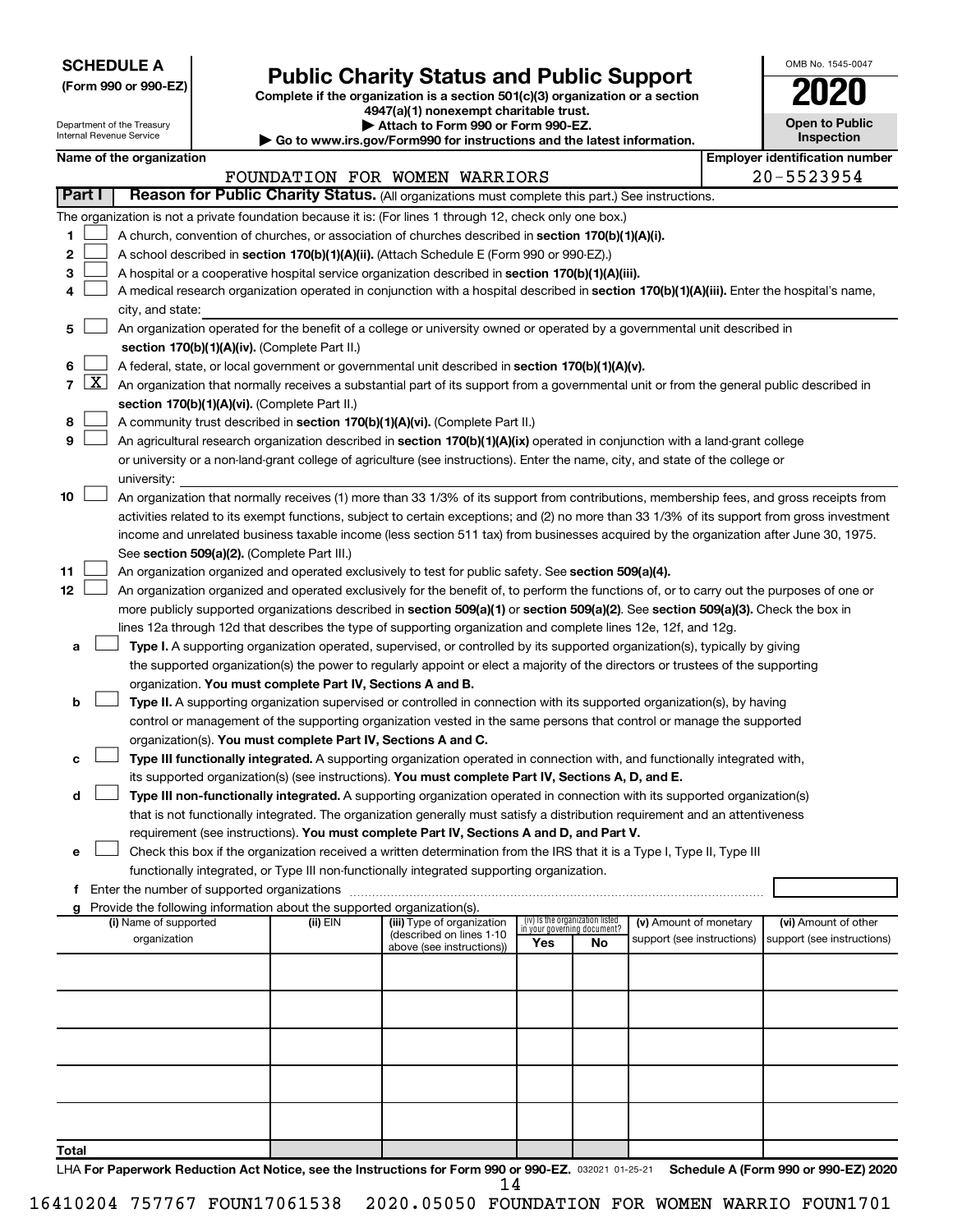### Schedule A (Form 990 or 990-EZ) 2020 Page FOUNDATION FOR WOMEN WARRIORS 20-5523954

**Part II Support Schedule for Organizations Described in Sections 170(b)(1)(A)(iv) and 170(b)(1)(A)(vi)**

(Complete only if you checked the box on line 5, 7, or 8 of Part I or if the organization failed to qualify under Part III. If the organization fails to qualify under the tests listed below, please complete Part III.)

|    | <b>Section A. Public Support</b>                                                                                                                                                                                               |                                    |                      |                        |                       |                                      |                                          |
|----|--------------------------------------------------------------------------------------------------------------------------------------------------------------------------------------------------------------------------------|------------------------------------|----------------------|------------------------|-----------------------|--------------------------------------|------------------------------------------|
|    | Calendar year (or fiscal year beginning in)                                                                                                                                                                                    | (a) 2016                           | (b) 2017             | $(c)$ 2018             | $(d)$ 2019            | (e) 2020                             | (f) Total                                |
|    | 1 Gifts, grants, contributions, and                                                                                                                                                                                            |                                    |                      |                        |                       |                                      |                                          |
|    | membership fees received. (Do not                                                                                                                                                                                              |                                    |                      |                        |                       |                                      |                                          |
|    | include any "unusual grants.")                                                                                                                                                                                                 | 160,005.                           | 356,505.             | 373, 176.              | 582,781.              | 812,789.                             | 2,285,256.                               |
|    | 2 Tax revenues levied for the organ-                                                                                                                                                                                           |                                    |                      |                        |                       |                                      |                                          |
|    | ization's benefit and either paid to                                                                                                                                                                                           |                                    |                      |                        |                       |                                      |                                          |
|    | or expended on its behalf                                                                                                                                                                                                      |                                    |                      |                        |                       |                                      |                                          |
|    | 3 The value of services or facilities                                                                                                                                                                                          |                                    |                      |                        |                       |                                      |                                          |
|    | furnished by a governmental unit to                                                                                                                                                                                            |                                    |                      |                        |                       |                                      |                                          |
|    | the organization without charge                                                                                                                                                                                                |                                    |                      |                        |                       |                                      |                                          |
|    | 4 Total. Add lines 1 through 3                                                                                                                                                                                                 | 160,005.                           | 356,505.             | 373, 176.              | 582,781.              | 812,789.                             | 2,285,256.                               |
|    | 5 The portion of total contributions                                                                                                                                                                                           |                                    |                      |                        |                       |                                      |                                          |
|    | by each person (other than a                                                                                                                                                                                                   |                                    |                      |                        |                       |                                      |                                          |
|    | governmental unit or publicly                                                                                                                                                                                                  |                                    |                      |                        |                       |                                      |                                          |
|    | supported organization) included                                                                                                                                                                                               |                                    |                      |                        |                       |                                      |                                          |
|    | on line 1 that exceeds 2% of the                                                                                                                                                                                               |                                    |                      |                        |                       |                                      |                                          |
|    | amount shown on line 11,                                                                                                                                                                                                       |                                    |                      |                        |                       |                                      |                                          |
|    | column (f)                                                                                                                                                                                                                     |                                    |                      |                        |                       |                                      | 360,575.                                 |
|    | 6 Public support. Subtract line 5 from line 4.                                                                                                                                                                                 |                                    |                      |                        |                       |                                      | 1,924,681.                               |
|    | <b>Section B. Total Support</b>                                                                                                                                                                                                |                                    |                      |                        |                       |                                      |                                          |
|    | Calendar year (or fiscal year beginning in)                                                                                                                                                                                    | (a) 2016<br>$\overline{160,005}$ . | (b) 2017<br>356,505. | $(c)$ 2018<br>373,176. | $(d)$ 2019<br>582,781 | (e) 2020<br>$\overline{812,789}$ .   | (f) Total<br>2,285,256.                  |
|    | 7 Amounts from line 4                                                                                                                                                                                                          |                                    |                      |                        |                       |                                      |                                          |
|    | 8 Gross income from interest,                                                                                                                                                                                                  |                                    |                      |                        |                       |                                      |                                          |
|    | dividends, payments received on                                                                                                                                                                                                |                                    |                      |                        |                       |                                      |                                          |
|    | securities loans, rents, royalties,<br>and income from similar sources                                                                                                                                                         | 51,801.                            | 7,317.               | 16.                    | 7,236.                | 161.                                 | 66,531.                                  |
|    | 9 Net income from unrelated business                                                                                                                                                                                           |                                    |                      |                        |                       |                                      |                                          |
|    | activities, whether or not the                                                                                                                                                                                                 |                                    |                      |                        |                       |                                      |                                          |
|    | business is regularly carried on                                                                                                                                                                                               |                                    |                      |                        |                       |                                      |                                          |
|    | 10 Other income. Do not include gain                                                                                                                                                                                           |                                    |                      |                        |                       |                                      |                                          |
|    | or loss from the sale of capital                                                                                                                                                                                               |                                    |                      |                        |                       |                                      |                                          |
|    | assets (Explain in Part VI.)                                                                                                                                                                                                   |                                    | 763.                 |                        | 3,387.                |                                      | 4,150.                                   |
|    | 11 Total support. Add lines 7 through 10                                                                                                                                                                                       |                                    |                      |                        |                       |                                      | 2,355,937.                               |
|    | <b>12</b> Gross receipts from related activities, etc. (see instructions)                                                                                                                                                      |                                    |                      |                        |                       | 12                                   | 361.                                     |
|    | 13 First 5 years. If the Form 990 is for the organization's first, second, third, fourth, or fifth tax year as a section 501(c)(3)                                                                                             |                                    |                      |                        |                       |                                      |                                          |
|    | organization, check this box and stop here [1, 2000] with the content of the content of the content of the content of the content of the content of the content of the content of the content of the content of the content of |                                    |                      |                        |                       |                                      |                                          |
|    | <b>Section C. Computation of Public Support Percentage</b>                                                                                                                                                                     |                                    |                      |                        |                       |                                      |                                          |
|    |                                                                                                                                                                                                                                |                                    |                      |                        |                       | 14                                   | 81.69<br>%                               |
|    |                                                                                                                                                                                                                                |                                    |                      |                        |                       | 15                                   | 69.51<br>$\%$                            |
|    | 16a 33 1/3% support test - 2020. If the organization did not check the box on line 13, and line 14 is 33 1/3% or more, check this box and                                                                                      |                                    |                      |                        |                       |                                      |                                          |
|    | stop here. The organization qualifies as a publicly supported organization manufaction manufacture or manufacture or the organization manufacture or the organization of the state of the state of the state of the state of t |                                    |                      |                        |                       |                                      | $\blacktriangleright$ $\boxed{\text{X}}$ |
|    | b 33 1/3% support test - 2019. If the organization did not check a box on line 13 or 16a, and line 15 is 33 1/3% or more, check this box                                                                                       |                                    |                      |                        |                       |                                      |                                          |
|    |                                                                                                                                                                                                                                |                                    |                      |                        |                       |                                      |                                          |
|    | 17a 10% -facts-and-circumstances test - 2020. If the organization did not check a box on line 13, 16a, or 16b, and line 14 is 10% or more,                                                                                     |                                    |                      |                        |                       |                                      |                                          |
|    | and if the organization meets the facts-and-circumstances test, check this box and stop here. Explain in Part VI how the organization                                                                                          |                                    |                      |                        |                       |                                      |                                          |
|    | meets the facts-and-circumstances test. The organization qualifies as a publicly supported organization                                                                                                                        |                                    |                      |                        |                       |                                      |                                          |
|    | <b>b 10%</b> -facts-and-circumstances test - 2019. If the organization did not check a box on line 13, 16a, 16b, or 17a, and line 15 is 10% or                                                                                 |                                    |                      |                        |                       |                                      |                                          |
|    | more, and if the organization meets the facts-and-circumstances test, check this box and stop here. Explain in Part VI how the                                                                                                 |                                    |                      |                        |                       |                                      |                                          |
|    | organization meets the facts-and-circumstances test. The organization qualifies as a publicly supported organization                                                                                                           |                                    |                      |                        |                       |                                      |                                          |
| 18 | Private foundation. If the organization did not check a box on line 13, 16a, 16b, 17a, or 17b, check this box and see instructions.                                                                                            |                                    |                      |                        |                       |                                      |                                          |
|    |                                                                                                                                                                                                                                |                                    |                      |                        |                       | Schedule A (Form 990 or 990-EZ) 2020 |                                          |

15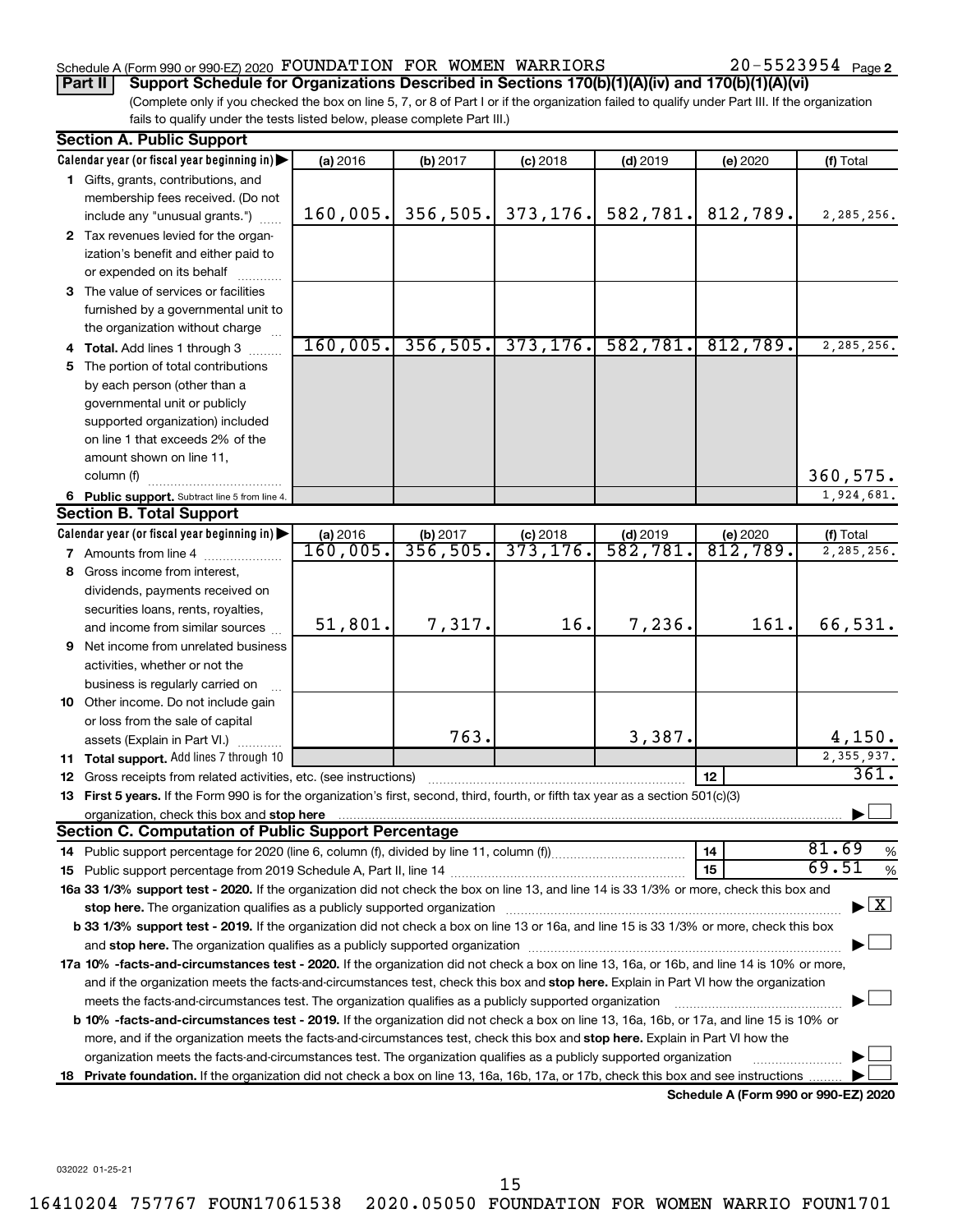#### Schedule A (Form 990 or 990-EZ) 2020 Page FOUNDATION FOR WOMEN WARRIORS 20-5523954 **Part III Support Schedule for Organizations Described in Section 509(a)(2)**

(Complete only if you checked the box on line 10 of Part I or if the organization failed to qualify under Part II. If the organization fails to qualify under the tests listed below, please complete Part II.)

| <b>Section A. Public Support</b>                                                                                                                                                                                               |          |          |            |            |          |                                      |
|--------------------------------------------------------------------------------------------------------------------------------------------------------------------------------------------------------------------------------|----------|----------|------------|------------|----------|--------------------------------------|
| Calendar year (or fiscal year beginning in)                                                                                                                                                                                    | (a) 2016 | (b) 2017 | $(c)$ 2018 | $(d)$ 2019 | (e) 2020 | (f) Total                            |
| 1 Gifts, grants, contributions, and                                                                                                                                                                                            |          |          |            |            |          |                                      |
| membership fees received. (Do not                                                                                                                                                                                              |          |          |            |            |          |                                      |
| include any "unusual grants.")                                                                                                                                                                                                 |          |          |            |            |          |                                      |
| 2 Gross receipts from admissions,<br>merchandise sold or services per-<br>formed, or facilities furnished in<br>any activity that is related to the<br>organization's tax-exempt purpose                                       |          |          |            |            |          |                                      |
| 3 Gross receipts from activities that                                                                                                                                                                                          |          |          |            |            |          |                                      |
| are not an unrelated trade or bus-                                                                                                                                                                                             |          |          |            |            |          |                                      |
| iness under section 513                                                                                                                                                                                                        |          |          |            |            |          |                                      |
| 4 Tax revenues levied for the organ-                                                                                                                                                                                           |          |          |            |            |          |                                      |
| ization's benefit and either paid to                                                                                                                                                                                           |          |          |            |            |          |                                      |
| or expended on its behalf                                                                                                                                                                                                      |          |          |            |            |          |                                      |
| 5 The value of services or facilities                                                                                                                                                                                          |          |          |            |            |          |                                      |
| furnished by a governmental unit to                                                                                                                                                                                            |          |          |            |            |          |                                      |
| the organization without charge                                                                                                                                                                                                |          |          |            |            |          |                                      |
|                                                                                                                                                                                                                                |          |          |            |            |          |                                      |
| 6 Total. Add lines 1 through 5                                                                                                                                                                                                 |          |          |            |            |          |                                      |
| 7a Amounts included on lines 1, 2, and                                                                                                                                                                                         |          |          |            |            |          |                                      |
| 3 received from disqualified persons<br><b>b</b> Amounts included on lines 2 and 3 received<br>from other than disqualified persons that<br>exceed the greater of \$5,000 or 1% of the<br>amount on line 13 for the year       |          |          |            |            |          |                                      |
| c Add lines 7a and 7b                                                                                                                                                                                                          |          |          |            |            |          |                                      |
| 8 Public support. (Subtract line 7c from line 6.)                                                                                                                                                                              |          |          |            |            |          |                                      |
| <b>Section B. Total Support</b>                                                                                                                                                                                                |          |          |            |            |          |                                      |
| Calendar year (or fiscal year beginning in)                                                                                                                                                                                    | (a) 2016 | (b) 2017 | $(c)$ 2018 | $(d)$ 2019 | (e) 2020 | (f) Total                            |
| <b>9</b> Amounts from line 6                                                                                                                                                                                                   |          |          |            |            |          |                                      |
| <b>10a</b> Gross income from interest,<br>dividends, payments received on<br>securities loans, rents, royalties,<br>and income from similar sources                                                                            |          |          |            |            |          |                                      |
| <b>b</b> Unrelated business taxable income                                                                                                                                                                                     |          |          |            |            |          |                                      |
| (less section 511 taxes) from businesses<br>acquired after June 30, 1975                                                                                                                                                       |          |          |            |            |          |                                      |
| c Add lines 10a and 10b                                                                                                                                                                                                        |          |          |            |            |          |                                      |
| 11 Net income from unrelated business<br>activities not included in line 10b.<br>whether or not the business is<br>regularly carried on                                                                                        |          |          |            |            |          |                                      |
| <b>12</b> Other income. Do not include gain<br>or loss from the sale of capital<br>assets (Explain in Part VI.)                                                                                                                |          |          |            |            |          |                                      |
| <b>13</b> Total support. (Add lines 9, 10c, 11, and 12.)                                                                                                                                                                       |          |          |            |            |          |                                      |
| 14 First 5 years. If the Form 990 is for the organization's first, second, third, fourth, or fifth tax year as a section 501(c)(3) organization,                                                                               |          |          |            |            |          |                                      |
| check this box and stop here manufactured and stop here and stop here are manufactured and stop here and stop here and stop here and stop here and stop here and stop here and stop here are all the stop of the stop of the s |          |          |            |            |          |                                      |
| <b>Section C. Computation of Public Support Percentage</b>                                                                                                                                                                     |          |          |            |            |          |                                      |
|                                                                                                                                                                                                                                |          |          |            |            | 15       | ℅                                    |
| 16 Public support percentage from 2019 Schedule A, Part III, line 15                                                                                                                                                           |          |          |            |            | 16       | %                                    |
| Section D. Computation of Investment Income Percentage                                                                                                                                                                         |          |          |            |            |          |                                      |
|                                                                                                                                                                                                                                |          |          |            |            | 17       | %                                    |
| 18 Investment income percentage from 2019 Schedule A, Part III, line 17                                                                                                                                                        |          |          |            |            | 18       | %                                    |
| 19a 33 1/3% support tests - 2020. If the organization did not check the box on line 14, and line 15 is more than 33 1/3%, and line 17 is not                                                                                   |          |          |            |            |          |                                      |
| more than 33 1/3%, check this box and stop here. The organization qualifies as a publicly supported organization                                                                                                               |          |          |            |            |          |                                      |
| b 33 1/3% support tests - 2019. If the organization did not check a box on line 14 or line 19a, and line 16 is more than 33 1/3%, and                                                                                          |          |          |            |            |          |                                      |
| line 18 is not more than 33 1/3%, check this box and stop here. The organization qualifies as a publicly supported organization                                                                                                |          |          |            |            |          |                                      |
|                                                                                                                                                                                                                                |          |          |            |            |          |                                      |
| 032023 01-25-21                                                                                                                                                                                                                |          |          |            |            |          | Schedule A (Form 990 or 990-EZ) 2020 |
|                                                                                                                                                                                                                                |          |          | 16         |            |          |                                      |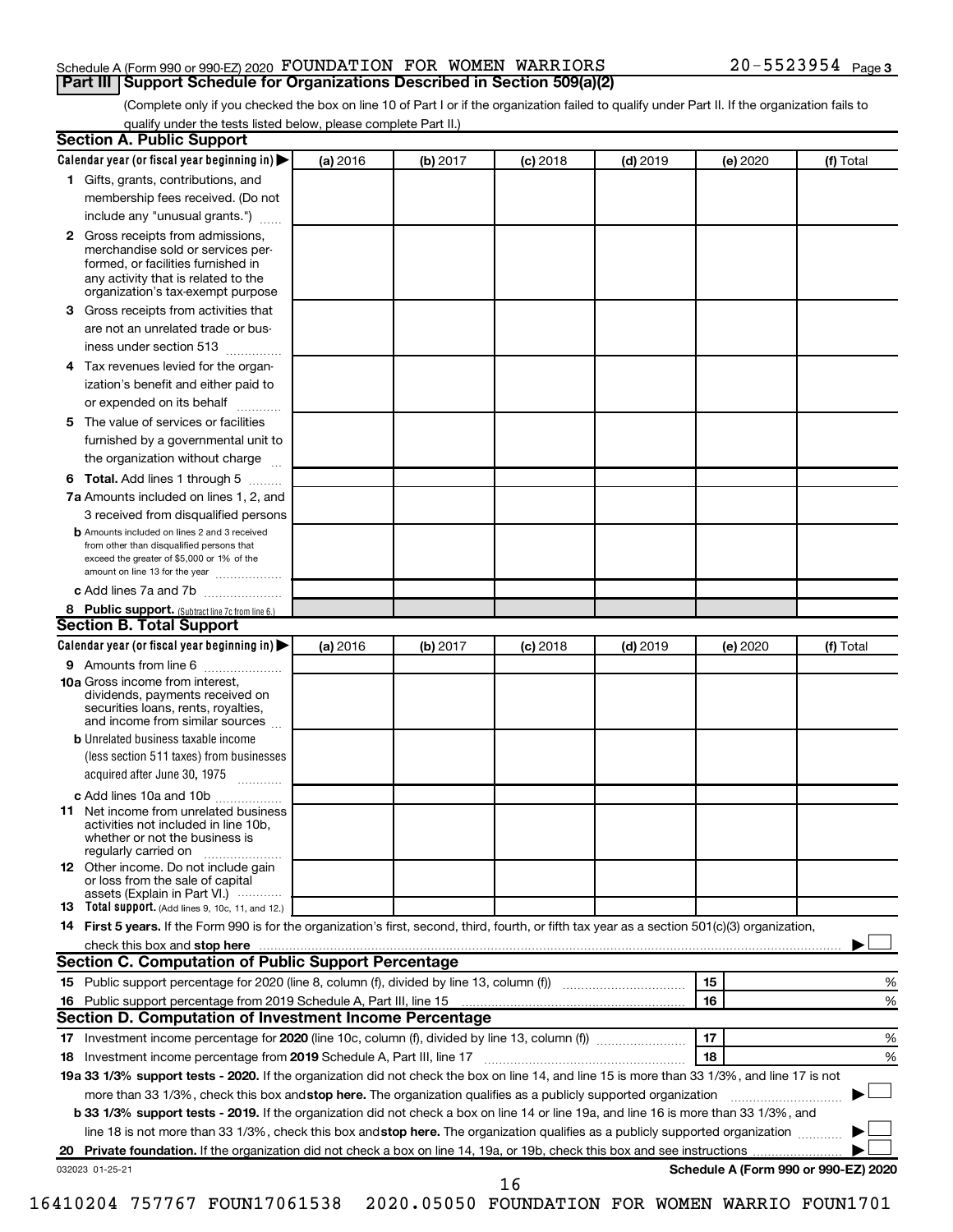### Schedule A (Form 990 or 990-EZ) 2020 Page FOUNDATION FOR WOMEN WARRIORS 20-5523954

**1**

**2**

**3a**

**3b**

**3c**

**4a**

**4b**

**4c**

**5a**

**5b 5c**

**6**

**7**

**8**

**9a**

**9b**

**9c**

**10a**

**10b**

**Yes No**

### **Part IV Supporting Organizations**

(Complete only if you checked a box in line 12 on Part I. If you checked box 12a, Part I, complete Sections A and B. If you checked box 12b, Part I, complete Sections A and C. If you checked box 12c, Part I, complete Sections A, D, and E. If you checked box 12d, Part I, complete Sections A and D, and complete Part V.)

### **Section A. All Supporting Organizations**

- **1** Are all of the organization's supported organizations listed by name in the organization's governing documents? If "No," describe in Part VI how the supported organizations are designated. If designated by *class or purpose, describe the designation. If historic and continuing relationship, explain.*
- **2** Did the organization have any supported organization that does not have an IRS determination of status under section 509(a)(1) or (2)? If "Yes," explain in Part **VI** how the organization determined that the supported *organization was described in section 509(a)(1) or (2).*
- **3a** Did the organization have a supported organization described in section 501(c)(4), (5), or (6)? If "Yes," answer *lines 3b and 3c below.*
- **b** Did the organization confirm that each supported organization qualified under section 501(c)(4), (5), or (6) and satisfied the public support tests under section 509(a)(2)? If "Yes," describe in Part VI when and how the *organization made the determination.*
- **c** Did the organization ensure that all support to such organizations was used exclusively for section 170(c)(2)(B) purposes? If "Yes," explain in Part VI what controls the organization put in place to ensure such use.
- **4 a** *If* Was any supported organization not organized in the United States ("foreign supported organization")? *"Yes," and if you checked box 12a or 12b in Part I, answer lines 4b and 4c below.*
- **b** Did the organization have ultimate control and discretion in deciding whether to make grants to the foreign supported organization? If "Yes," describe in Part VI how the organization had such control and discretion *despite being controlled or supervised by or in connection with its supported organizations.*
- **c** Did the organization support any foreign supported organization that does not have an IRS determination under sections 501(c)(3) and 509(a)(1) or (2)? If "Yes," explain in Part VI what controls the organization used *to ensure that all support to the foreign supported organization was used exclusively for section 170(c)(2)(B) purposes.*
- **5a** Did the organization add, substitute, or remove any supported organizations during the tax year? If "Yes," answer lines 5b and 5c below (if applicable). Also, provide detail in **Part VI,** including (i) the names and EIN *numbers of the supported organizations added, substituted, or removed; (ii) the reasons for each such action; (iii) the authority under the organization's organizing document authorizing such action; and (iv) how the action was accomplished (such as by amendment to the organizing document).*
- **b Type I or Type II only.** Was any added or substituted supported organization part of a class already designated in the organization's organizing document?
- **c Substitutions only.**  Was the substitution the result of an event beyond the organization's control?
- **6** Did the organization provide support (whether in the form of grants or the provision of services or facilities) to **Part VI.** support or benefit one or more of the filing organization's supported organizations? If "Yes," provide detail in anyone other than (i) its supported organizations, (ii) individuals that are part of the charitable class benefited by one or more of its supported organizations, or (iii) other supporting organizations that also
- **7** Did the organization provide a grant, loan, compensation, or other similar payment to a substantial contributor regard to a substantial contributor? If "Yes," complete Part I of Schedule L (Form 990 or 990-EZ). (as defined in section 4958(c)(3)(C)), a family member of a substantial contributor, or a 35% controlled entity with
- **8** Did the organization make a loan to a disqualified person (as defined in section 4958) not described in line 7? *If "Yes," complete Part I of Schedule L (Form 990 or 990-EZ).*
- **9 a** Was the organization controlled directly or indirectly at any time during the tax year by one or more in section 509(a)(1) or (2))? If "Yes," provide detail in **Part VI.** disqualified persons, as defined in section 4946 (other than foundation managers and organizations described
- **b** Did one or more disqualified persons (as defined in line 9a) hold a controlling interest in any entity in which the supporting organization had an interest? If "Yes," provide detail in Part VI.
- **c** Did a disqualified person (as defined in line 9a) have an ownership interest in, or derive any personal benefit from, assets in which the supporting organization also had an interest? If "Yes," provide detail in Part VI.
- **10 a** Was the organization subject to the excess business holdings rules of section 4943 because of section supporting organizations)? If "Yes," answer line 10b below. 4943(f) (regarding certain Type II supporting organizations, and all Type III non-functionally integrated
	- **b** Did the organization have any excess business holdings in the tax year? (Use Schedule C, Form 4720, to *determine whether the organization had excess business holdings.)*

032024 01-25-21

**Schedule A (Form 990 or 990-EZ) 2020**

17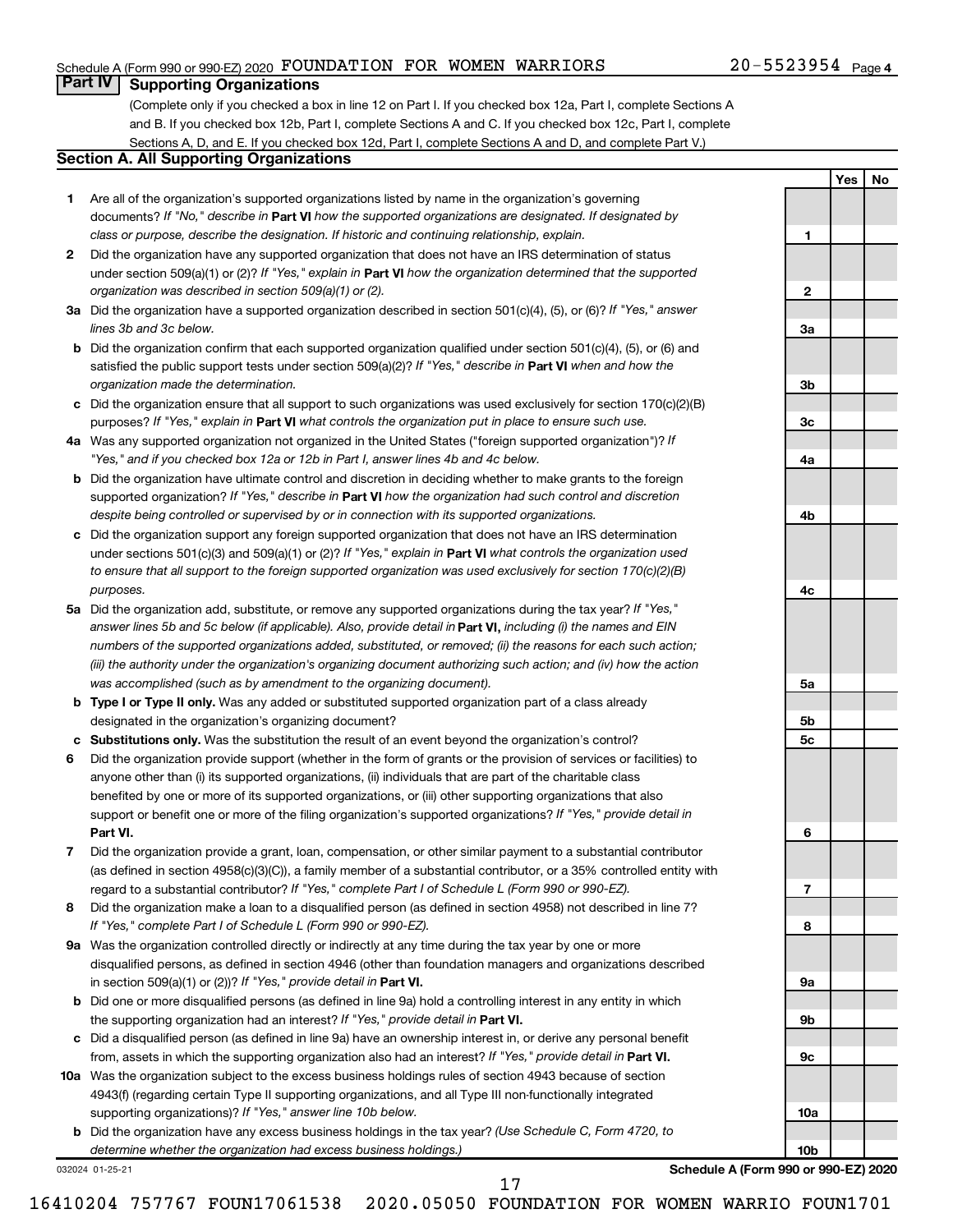### Schedule A (Form 990 or 990-EZ) 2020 Page FOUNDATION FOR WOMEN WARRIORS 20-5523954 **Part IV | Supporting Organizations** *(continued)*

|              |                                                                                                                                                                                                                                              |                 | Yes | No |
|--------------|----------------------------------------------------------------------------------------------------------------------------------------------------------------------------------------------------------------------------------------------|-----------------|-----|----|
| 11           | Has the organization accepted a gift or contribution from any of the following persons?                                                                                                                                                      |                 |     |    |
|              | a A person who directly or indirectly controls, either alone or together with persons described in lines 11b and                                                                                                                             |                 |     |    |
|              | 11c below, the governing body of a supported organization?                                                                                                                                                                                   | 11a             |     |    |
|              | <b>b</b> A family member of a person described in line 11a above?                                                                                                                                                                            | 11 <sub>b</sub> |     |    |
|              | c A 35% controlled entity of a person described in line 11a or 11b above?If "Yes" to line 11a, 11b, or 11c, provide                                                                                                                          |                 |     |    |
|              | detail in Part VI.                                                                                                                                                                                                                           | 11c             |     |    |
|              | <b>Section B. Type I Supporting Organizations</b>                                                                                                                                                                                            |                 |     |    |
|              |                                                                                                                                                                                                                                              |                 | Yes | No |
| 1            | Did the governing body, members of the governing body, officers acting in their official capacity, or membership of one or                                                                                                                   |                 |     |    |
|              | more supported organizations have the power to regularly appoint or elect at least a majority of the organization's officers,                                                                                                                |                 |     |    |
|              | directors, or trustees at all times during the tax year? If "No," describe in Part VI how the supported organization(s)                                                                                                                      |                 |     |    |
|              | effectively operated, supervised, or controlled the organization's activities. If the organization had more than one supported                                                                                                               |                 |     |    |
|              | organization, describe how the powers to appoint and/or remove officers, directors, or trustees were allocated among the<br>supported organizations and what conditions or restrictions, if any, applied to such powers during the tax year. | 1               |     |    |
|              | Did the organization operate for the benefit of any supported organization other than the supported                                                                                                                                          |                 |     |    |
| $\mathbf{2}$ | organization(s) that operated, supervised, or controlled the supporting organization? If "Yes," explain in                                                                                                                                   |                 |     |    |
|              | Part VI how providing such benefit carried out the purposes of the supported organization(s) that operated,                                                                                                                                  |                 |     |    |
|              | supervised, or controlled the supporting organization.                                                                                                                                                                                       | 2               |     |    |
|              | <b>Section C. Type II Supporting Organizations</b>                                                                                                                                                                                           |                 |     |    |
|              |                                                                                                                                                                                                                                              |                 |     |    |
|              |                                                                                                                                                                                                                                              |                 | Yes | No |
| 1.           | Were a majority of the organization's directors or trustees during the tax year also a majority of the directors                                                                                                                             |                 |     |    |
|              | or trustees of each of the organization's supported organization(s)? If "No," describe in Part VI how control                                                                                                                                |                 |     |    |
|              | or management of the supporting organization was vested in the same persons that controlled or managed                                                                                                                                       |                 |     |    |
|              | the supported organization(s).                                                                                                                                                                                                               | 1               |     |    |
|              | <b>Section D. All Type III Supporting Organizations</b>                                                                                                                                                                                      |                 |     |    |
|              |                                                                                                                                                                                                                                              |                 | Yes | No |
| 1            | Did the organization provide to each of its supported organizations, by the last day of the fifth month of the                                                                                                                               |                 |     |    |
|              | organization's tax year, (i) a written notice describing the type and amount of support provided during the prior tax                                                                                                                        |                 |     |    |
|              | year, (ii) a copy of the Form 990 that was most recently filed as of the date of notification, and (iii) copies of the                                                                                                                       |                 |     |    |
|              | organization's governing documents in effect on the date of notification, to the extent not previously provided?                                                                                                                             | 1               |     |    |
| 2            | Were any of the organization's officers, directors, or trustees either (i) appointed or elected by the supported                                                                                                                             |                 |     |    |
|              | organization(s) or (ii) serving on the governing body of a supported organization? If "No," explain in Part VI how                                                                                                                           |                 |     |    |
|              | the organization maintained a close and continuous working relationship with the supported organization(s).                                                                                                                                  | 2               |     |    |
| 3            | By reason of the relationship described in line 2, above, did the organization's supported organizations have a                                                                                                                              |                 |     |    |
|              | significant voice in the organization's investment policies and in directing the use of the organization's                                                                                                                                   |                 |     |    |
|              | income or assets at all times during the tax year? If "Yes," describe in Part VI the role the organization's                                                                                                                                 |                 |     |    |
|              | supported organizations played in this regard.                                                                                                                                                                                               | 3               |     |    |
|              | Section E. Type III Functionally Integrated Supporting Organizations                                                                                                                                                                         |                 |     |    |
| 1            | Check the box next to the method that the organization used to satisfy the Integral Part Test during the yealsee instructions).                                                                                                              |                 |     |    |
| a            | The organization satisfied the Activities Test. Complete line 2 below.                                                                                                                                                                       |                 |     |    |
| b            | The organization is the parent of each of its supported organizations. Complete line 3 below.                                                                                                                                                |                 |     |    |
| c            | The organization supported a governmental entity. Describe in Part VI how you supported a governmental entity (see instructions).                                                                                                            |                 |     |    |
| 2            | Activities Test. Answer lines 2a and 2b below.                                                                                                                                                                                               |                 | Yes | No |
| а            | Did substantially all of the organization's activities during the tax year directly further the exempt purposes of                                                                                                                           |                 |     |    |
|              | the supported organization(s) to which the organization was responsive? If "Yes," then in Part VI identify                                                                                                                                   |                 |     |    |
|              | those supported organizations and explain how these activities directly furthered their exempt purposes,                                                                                                                                     |                 |     |    |
|              | how the organization was responsive to those supported organizations, and how the organization determined                                                                                                                                    |                 |     |    |
|              | that these activities constituted substantially all of its activities.                                                                                                                                                                       | 2a              |     |    |
| b            | Did the activities described in line 2a, above, constitute activities that, but for the organization's involvement,                                                                                                                          |                 |     |    |
|              | one or more of the organization's supported organization(s) would have been engaged in? If "Yes," explain in                                                                                                                                 |                 |     |    |
|              | <b>Part VI</b> the reasons for the organization's position that its supported organization(s) would have engaged in                                                                                                                          |                 |     |    |
|              | these activities but for the organization's involvement.                                                                                                                                                                                     | 2b              |     |    |
| 3            | Parent of Supported Organizations. Answer lines 3a and 3b below.                                                                                                                                                                             |                 |     |    |
| а            | Did the organization have the power to regularly appoint or elect a majority of the officers, directors, or                                                                                                                                  |                 |     |    |
|              | trustees of each of the supported organizations? If "Yes" or "No" provide details in Part VI.                                                                                                                                                | За              |     |    |
| b            | Did the organization exercise a substantial degree of direction over the policies, programs, and activities of each                                                                                                                          |                 |     |    |
|              | of its supported organizations? If "Yes," describe in Part VI the role played by the organization in this regard.                                                                                                                            | Зb              |     |    |
|              | Schedule A (Form 990 or 990-EZ) 2020<br>032025 01-25-21                                                                                                                                                                                      |                 |     |    |
|              | 18                                                                                                                                                                                                                                           |                 |     |    |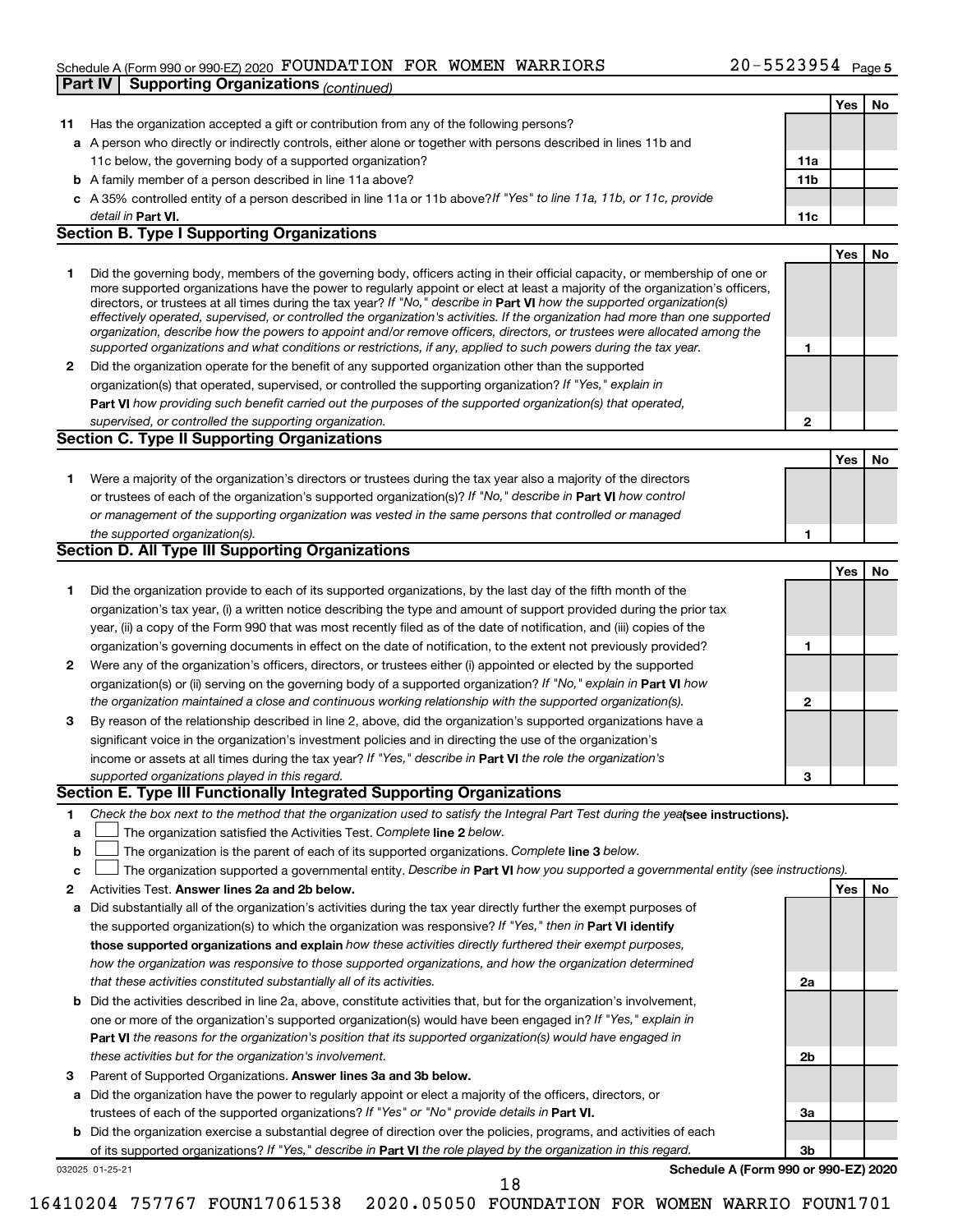### Schedule A (Form 990 or 990-EZ) 2020 Page FOUNDATION FOR WOMEN WARRIORS 20-5523954 **Part V Type III Non-Functionally Integrated 509(a)(3) Supporting Organizations**

### 20-5523954 Page 6

1 **Letter See instructions.** Check here if the organization satisfied the Integral Part Test as a qualifying trust on Nov. 20, 1970 (*explain in* Part **VI**). See instructions. All other Type III non-functionally integrated supporting organizations must complete Sections A through E.

|    | Section A - Adjusted Net Income                                             |                | (A) Prior Year | (B) Current Year<br>(optional) |
|----|-----------------------------------------------------------------------------|----------------|----------------|--------------------------------|
| 1  | Net short-term capital gain                                                 | 1              |                |                                |
| 2  | Recoveries of prior-year distributions                                      | $\mathbf{2}$   |                |                                |
| 3  | Other gross income (see instructions)                                       | 3              |                |                                |
| 4  | Add lines 1 through 3.                                                      | 4              |                |                                |
| 5  | Depreciation and depletion                                                  | 5              |                |                                |
| 6  | Portion of operating expenses paid or incurred for production or            |                |                |                                |
|    | collection of gross income or for management, conservation, or              |                |                |                                |
|    | maintenance of property held for production of income (see instructions)    | 6              |                |                                |
| 7  | Other expenses (see instructions)                                           | $\overline{7}$ |                |                                |
| 8  | Adjusted Net Income (subtract lines 5, 6, and 7 from line 4)                | 8              |                |                                |
|    | <b>Section B - Minimum Asset Amount</b>                                     |                | (A) Prior Year | (B) Current Year<br>(optional) |
| 1. | Aggregate fair market value of all non-exempt-use assets (see               |                |                |                                |
|    | instructions for short tax year or assets held for part of year):           |                |                |                                |
|    | a Average monthly value of securities                                       | 1a             |                |                                |
|    | <b>b</b> Average monthly cash balances                                      | 1b             |                |                                |
|    | c Fair market value of other non-exempt-use assets                          | 1c             |                |                                |
|    | d Total (add lines 1a, 1b, and 1c)                                          | 1d             |                |                                |
|    | e Discount claimed for blockage or other factors                            |                |                |                                |
|    | (explain in detail in Part VI):                                             |                |                |                                |
| 2  | Acquisition indebtedness applicable to non-exempt-use assets                | $\mathbf{2}$   |                |                                |
| З  | Subtract line 2 from line 1d.                                               | 3              |                |                                |
| 4  | Cash deemed held for exempt use. Enter 0.015 of line 3 (for greater amount, |                |                |                                |
|    | see instructions).                                                          | 4              |                |                                |
| 5  | Net value of non-exempt-use assets (subtract line 4 from line 3)            | 5              |                |                                |
| 6  | Multiply line 5 by 0.035.                                                   | 6              |                |                                |
| 7  | Recoveries of prior-year distributions                                      | $\overline{7}$ |                |                                |
| 8  | Minimum Asset Amount (add line 7 to line 6)                                 | 8              |                |                                |
|    | <b>Section C - Distributable Amount</b>                                     |                |                | <b>Current Year</b>            |
| 1  | Adjusted net income for prior year (from Section A, line 8, column A)       | 1              |                |                                |
| 2  | Enter 0.85 of line 1.                                                       | $\mathbf{2}$   |                |                                |
| 3  | Minimum asset amount for prior year (from Section B, line 8, column A)      | 3              |                |                                |
| 4  | Enter greater of line 2 or line 3.                                          | 4              |                |                                |
| 5  | Income tax imposed in prior year                                            | 5              |                |                                |
| 6  | <b>Distributable Amount.</b> Subtract line 5 from line 4, unless subject to |                |                |                                |
|    | emergency temporary reduction (see instructions).                           | 6              |                |                                |
|    |                                                                             |                |                |                                |

**7** Check here if the current year is the organization's first as a non-functionally integrated Type III supporting organization (see † instructions).

**Schedule A (Form 990 or 990-EZ) 2020**

032026 01-25-21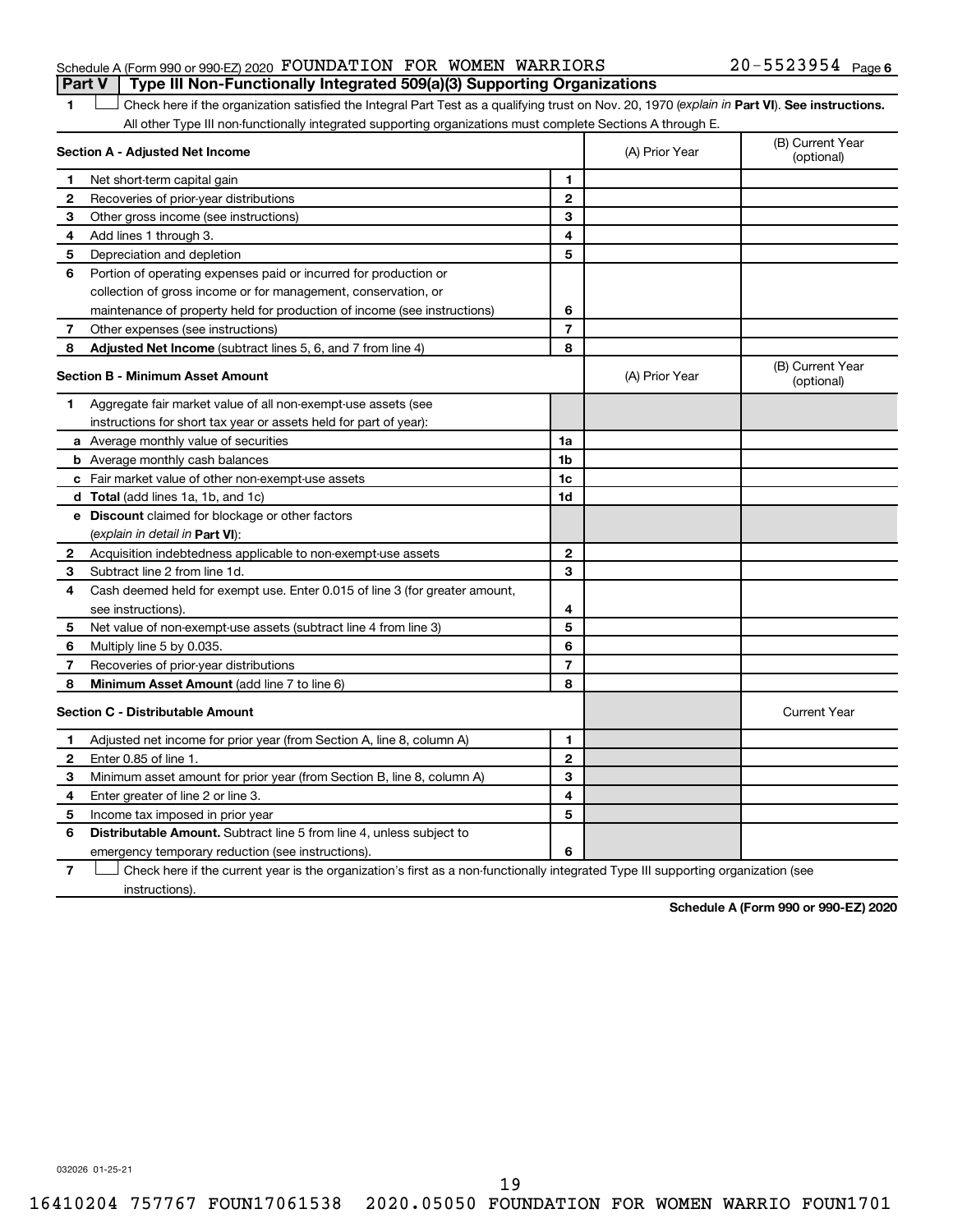#### $\footnotesize$  Schedule A (Form 990 or 990-EZ) 2020 <code>FOUNDATION</code> FOR <code>WOMEN</code> WARRIORS  $\footnotesize$   $\footnotesize$   $\footnotesize$   $\footnotesize$   $\footnotesize$   $\footnotesize$   $\footnotesize$   $\footnotesize$   $\footnotesize$   $\footnotesize$   $\footnotesize$   $\footnotesize$   $\footnotesize$   $\footnotesize$   $\footnotesize$   $\footnotesize$   $\footnotesize$   $\footnotesize$   $\footnotesize$   $\footnotesize$   $\foot$ FOUNDATION FOR WOMEN WARRIORS 20-5523954

| <b>Part V</b> | Type III Non-Functionally Integrated 509(a)(3) Supporting Organizations (continued)        |                                    |                                               |    |                                                  |
|---------------|--------------------------------------------------------------------------------------------|------------------------------------|-----------------------------------------------|----|--------------------------------------------------|
|               | <b>Section D - Distributions</b>                                                           |                                    |                                               |    | <b>Current Year</b>                              |
| 1             | Amounts paid to supported organizations to accomplish exempt purposes                      |                                    |                                               | 1  |                                                  |
| 2             | Amounts paid to perform activity that directly furthers exempt purposes of supported       |                                    |                                               |    |                                                  |
|               | organizations, in excess of income from activity                                           |                                    |                                               | 2  |                                                  |
| 3             | Administrative expenses paid to accomplish exempt purposes of supported organizations      |                                    |                                               | 3  |                                                  |
| 4             | Amounts paid to acquire exempt-use assets                                                  |                                    |                                               | 4  |                                                  |
| 5             | Qualified set-aside amounts (prior IRS approval required - provide details in Part VI)     |                                    |                                               | 5  |                                                  |
| 6             | Other distributions ( <i>describe in Part VI</i> ). See instructions.                      |                                    |                                               | 6  |                                                  |
| 7             | Total annual distributions. Add lines 1 through 6.                                         |                                    |                                               | 7  |                                                  |
| 8             | Distributions to attentive supported organizations to which the organization is responsive |                                    |                                               |    |                                                  |
|               | (provide details in Part VI). See instructions.                                            |                                    |                                               | 8  |                                                  |
| 9             | Distributable amount for 2020 from Section C, line 6                                       |                                    |                                               | 9  |                                                  |
| 10            | Line 8 amount divided by line 9 amount                                                     |                                    |                                               | 10 |                                                  |
|               | <b>Section E - Distribution Allocations (see instructions)</b>                             | (i)<br><b>Excess Distributions</b> | (ii)<br><b>Underdistributions</b><br>Pre-2020 |    | (iii)<br><b>Distributable</b><br>Amount for 2020 |
| 1             | Distributable amount for 2020 from Section C, line 6                                       |                                    |                                               |    |                                                  |
| 2             | Underdistributions, if any, for years prior to 2020 (reason-                               |                                    |                                               |    |                                                  |
|               | able cause required - explain in Part VI). See instructions.                               |                                    |                                               |    |                                                  |
| 3             | Excess distributions carryover, if any, to 2020                                            |                                    |                                               |    |                                                  |
|               | a From 2015                                                                                |                                    |                                               |    |                                                  |
|               | <b>b</b> From 2016                                                                         |                                    |                                               |    |                                                  |
|               | c From 2017                                                                                |                                    |                                               |    |                                                  |
|               | d From 2018                                                                                |                                    |                                               |    |                                                  |
|               | e From 2019                                                                                |                                    |                                               |    |                                                  |
|               | f Total of lines 3a through 3e                                                             |                                    |                                               |    |                                                  |
|               | g Applied to underdistributions of prior years                                             |                                    |                                               |    |                                                  |
|               | <b>h</b> Applied to 2020 distributable amount                                              |                                    |                                               |    |                                                  |
| Ť.            | Carryover from 2015 not applied (see instructions)                                         |                                    |                                               |    |                                                  |
|               | Remainder. Subtract lines 3g, 3h, and 3i from line 3f.                                     |                                    |                                               |    |                                                  |
| 4             | Distributions for 2020 from Section D,                                                     |                                    |                                               |    |                                                  |
|               | line $7:$                                                                                  |                                    |                                               |    |                                                  |
|               | a Applied to underdistributions of prior years                                             |                                    |                                               |    |                                                  |
|               | <b>b</b> Applied to 2020 distributable amount                                              |                                    |                                               |    |                                                  |
|               | c Remainder. Subtract lines 4a and 4b from line 4.                                         |                                    |                                               |    |                                                  |
| 5             | Remaining underdistributions for years prior to 2020, if                                   |                                    |                                               |    |                                                  |
|               | any. Subtract lines 3g and 4a from line 2. For result greater                              |                                    |                                               |    |                                                  |
|               | than zero, explain in Part VI. See instructions.                                           |                                    |                                               |    |                                                  |
| 6             | Remaining underdistributions for 2020. Subtract lines 3h                                   |                                    |                                               |    |                                                  |
|               | and 4b from line 1. For result greater than zero, explain in                               |                                    |                                               |    |                                                  |
|               | <b>Part VI.</b> See instructions.                                                          |                                    |                                               |    |                                                  |
| 7             | Excess distributions carryover to 2021. Add lines 3j                                       |                                    |                                               |    |                                                  |
|               | and 4c.                                                                                    |                                    |                                               |    |                                                  |
| 8             | Breakdown of line 7:                                                                       |                                    |                                               |    |                                                  |
|               | a Excess from 2016                                                                         |                                    |                                               |    |                                                  |
|               | <b>b</b> Excess from 2017                                                                  |                                    |                                               |    |                                                  |
|               | c Excess from 2018                                                                         |                                    |                                               |    |                                                  |
|               | d Excess from 2019                                                                         |                                    |                                               |    |                                                  |
|               | e Excess from 2020                                                                         |                                    |                                               |    |                                                  |

**Schedule A (Form 990 or 990-EZ) 2020**

032027 01-25-21

20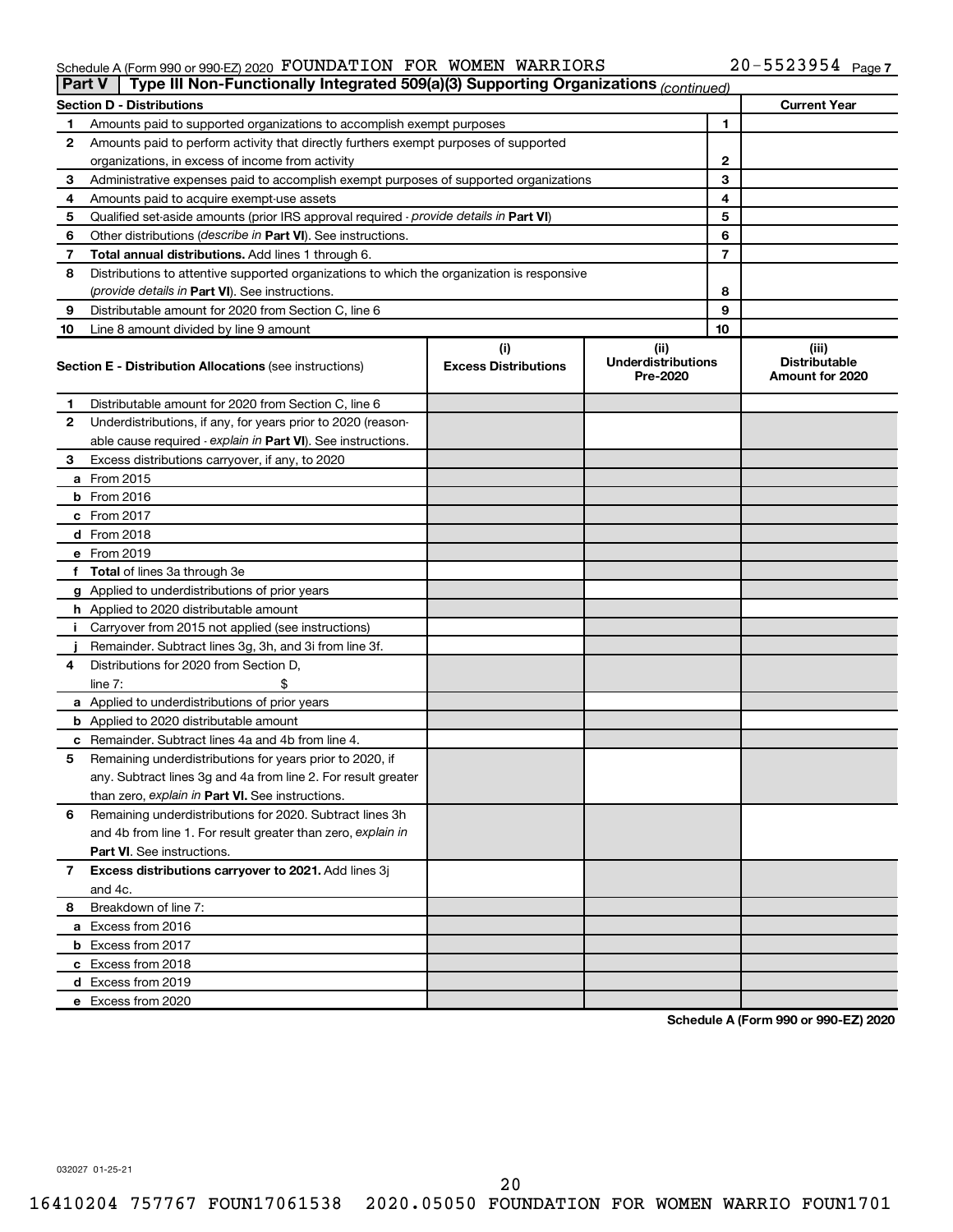| <b>Part VI</b>  | Schedule A (Form 990 or 990-EZ) 2020 FOUNDATION FOR WOMEN WARRIORS                                                                                                                                                                     |  |    | $20 - 5523954$ Page 8                |  |
|-----------------|----------------------------------------------------------------------------------------------------------------------------------------------------------------------------------------------------------------------------------------|--|----|--------------------------------------|--|
|                 | <b>Supplemental Information.</b> Provide the explanations required by Part II, line 10; Part II, line 17a or 17b; Part III, line 12;<br>Part IV, Section A, lines 1, 2, 3b, 3c, 4b, 4c, 5a, 6, 9a, 9b, 9c, 11a, 11b, and 11c; Part IV, |  |    |                                      |  |
|                 | Section D, lines 5, 6, and 8; and Part V, Section E, lines 2, 5, and 6. Also complete this part for any additional information.<br>(See instructions.)                                                                                 |  |    |                                      |  |
|                 |                                                                                                                                                                                                                                        |  |    |                                      |  |
|                 |                                                                                                                                                                                                                                        |  |    |                                      |  |
|                 |                                                                                                                                                                                                                                        |  |    |                                      |  |
|                 |                                                                                                                                                                                                                                        |  |    |                                      |  |
|                 |                                                                                                                                                                                                                                        |  |    |                                      |  |
|                 |                                                                                                                                                                                                                                        |  |    |                                      |  |
|                 |                                                                                                                                                                                                                                        |  |    |                                      |  |
|                 |                                                                                                                                                                                                                                        |  |    |                                      |  |
|                 |                                                                                                                                                                                                                                        |  |    |                                      |  |
|                 |                                                                                                                                                                                                                                        |  |    |                                      |  |
|                 |                                                                                                                                                                                                                                        |  |    |                                      |  |
|                 |                                                                                                                                                                                                                                        |  |    |                                      |  |
|                 |                                                                                                                                                                                                                                        |  |    |                                      |  |
|                 |                                                                                                                                                                                                                                        |  |    |                                      |  |
|                 |                                                                                                                                                                                                                                        |  |    |                                      |  |
|                 |                                                                                                                                                                                                                                        |  |    |                                      |  |
|                 |                                                                                                                                                                                                                                        |  |    |                                      |  |
|                 |                                                                                                                                                                                                                                        |  |    |                                      |  |
|                 |                                                                                                                                                                                                                                        |  |    |                                      |  |
|                 |                                                                                                                                                                                                                                        |  |    |                                      |  |
|                 |                                                                                                                                                                                                                                        |  |    |                                      |  |
|                 |                                                                                                                                                                                                                                        |  |    |                                      |  |
|                 |                                                                                                                                                                                                                                        |  |    |                                      |  |
|                 |                                                                                                                                                                                                                                        |  |    |                                      |  |
|                 |                                                                                                                                                                                                                                        |  |    |                                      |  |
|                 |                                                                                                                                                                                                                                        |  |    |                                      |  |
|                 |                                                                                                                                                                                                                                        |  |    |                                      |  |
|                 |                                                                                                                                                                                                                                        |  |    |                                      |  |
|                 |                                                                                                                                                                                                                                        |  |    |                                      |  |
|                 |                                                                                                                                                                                                                                        |  |    |                                      |  |
|                 |                                                                                                                                                                                                                                        |  |    |                                      |  |
|                 |                                                                                                                                                                                                                                        |  |    |                                      |  |
|                 |                                                                                                                                                                                                                                        |  |    |                                      |  |
|                 |                                                                                                                                                                                                                                        |  |    |                                      |  |
|                 |                                                                                                                                                                                                                                        |  |    |                                      |  |
|                 |                                                                                                                                                                                                                                        |  |    |                                      |  |
|                 |                                                                                                                                                                                                                                        |  |    |                                      |  |
|                 |                                                                                                                                                                                                                                        |  |    |                                      |  |
|                 |                                                                                                                                                                                                                                        |  |    |                                      |  |
|                 |                                                                                                                                                                                                                                        |  |    |                                      |  |
| 032028 01-25-21 |                                                                                                                                                                                                                                        |  |    | Schedule A (Form 990 or 990-EZ) 2020 |  |
|                 | 16410204 757767 FOUN17061538 2020.05050 FOUNDATION FOR WOMEN WARRIO FOUN1701                                                                                                                                                           |  | 21 |                                      |  |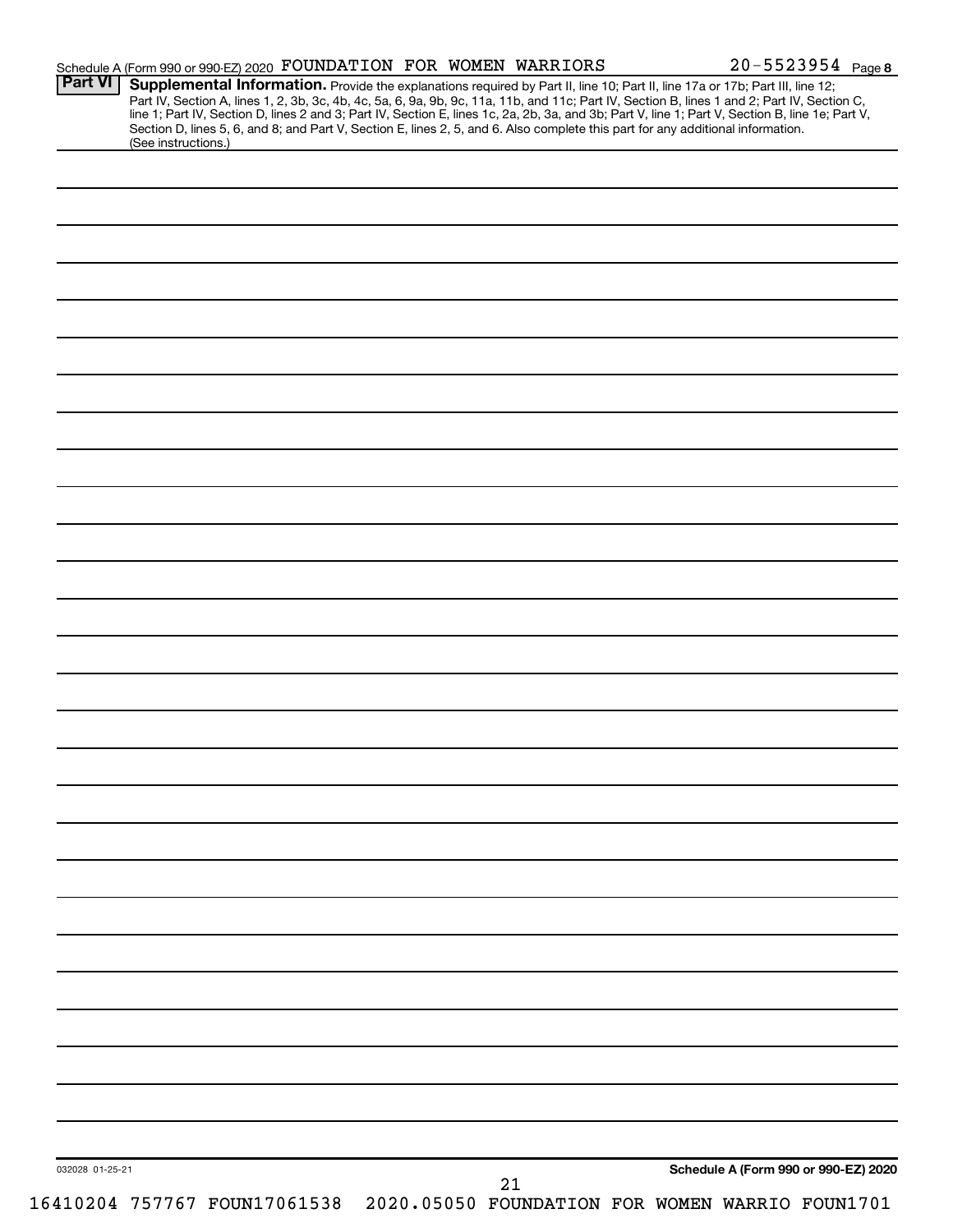**(Form 990, 990-EZ,**

Department of the Treasury Internal Revenue Service

Name of the organization

## **Schedule B Schedule of Contributors**

**or 990-PF) | Attach to Form 990, Form 990-EZ, or Form 990-PF. | Go to www.irs.gov/Form990 for the latest information.** OMB No. 1545-0047

**2020**

**Employer identification number**

| 20-552395 |
|-----------|
|-----------|

|                                       | FOUNDATION FOR WOMEN WARRIORS |  | 20-5523954 |
|---------------------------------------|-------------------------------|--|------------|
| <b>Organization type (check one):</b> |                               |  |            |
| Filers of:                            | Section:                      |  |            |
|                                       | $\overline{z}$                |  |            |

| Form 990 or 990-FZ | $\overline{X}$ 501(c)( 3) (enter number) organization                              |
|--------------------|------------------------------------------------------------------------------------|
|                    | $4947(a)(1)$ nonexempt charitable trust <b>not</b> treated as a private foundation |
|                    | 527 political organization                                                         |
| Form 990-PF        | 501(c)(3) exempt private foundation                                                |
|                    | 4947(a)(1) nonexempt charitable trust treated as a private foundation              |
|                    | 501(c)(3) taxable private foundation                                               |

Check if your organization is covered by the General Rule or a Special Rule. **Note:**  Only a section 501(c)(7), (8), or (10) organization can check boxes for both the General Rule and a Special Rule. See instructions.

### **General Rule**

 $\Box$ 

 $\Box$ 

For an organization filing Form 990, 990-EZ, or 990-PF that received, during the year, contributions totaling \$5,000 or more (in money or property) from any one contributor. Complete Parts I and II. See instructions for determining a contributor's total contributions.

### **Special Rules**

- any one contributor, during the year, total contributions of the greater of (1) \$5,000; or (2) 2% of the amount on (i) Form 990, Part VIII, line 1h;  $\boxed{\text{X}}$  For an organization described in section 501(c)(3) filing Form 990 or 990-EZ that met the 33 1/3% support test of the regulations under sections 509(a)(1) and 170(b)(1)(A)(vi), that checked Schedule A (Form 990 or 990-EZ), Part II, line 13, 16a, or 16b, and that received from or (ii) Form 990-EZ, line 1. Complete Parts I and II.
- For an organization described in section 501(c)(7), (8), or (10) filing Form 990 or 990-EZ that received from any one contributor, during the year, total contributions of more than \$1,000 exclusively for religious, charitable, scientific, literary, or educational purposes, or for the prevention of cruelty to children or animals. Complete Parts I (entering "N/A" in column (b) instead of the contributor name and address), II, and III.  $\Box$

purpose. Don't complete any of the parts unless the General Rule applies to this organization because it received nonexclusively year, contributions exclusively for religious, charitable, etc., purposes, but no such contributions totaled more than \$1,000. If this box is checked, enter here the total contributions that were received during the year for an exclusively religious, charitable, etc., For an organization described in section 501(c)(7), (8), or (10) filing Form 990 or 990-EZ that received from any one contributor, during the religious, charitable, etc., contributions totaling \$5,000 or more during the year  $~\ldots\ldots\ldots\ldots\ldots\ldots\ldots\ldots\blacktriangleright~$ \$

**Caution:**  An organization that isn't covered by the General Rule and/or the Special Rules doesn't file Schedule B (Form 990, 990-EZ, or 990-PF),  **must** but it answer "No" on Part IV, line 2, of its Form 990; or check the box on line H of its Form 990-EZ or on its Form 990-PF, Part I, line 2, to certify that it doesn't meet the filing requirements of Schedule B (Form 990, 990-EZ, or 990-PF).

**For Paperwork Reduction Act Notice, see the instructions for Form 990, 990-EZ, or 990-PF. Schedule B (Form 990, 990-EZ, or 990-PF) (2020)** LHA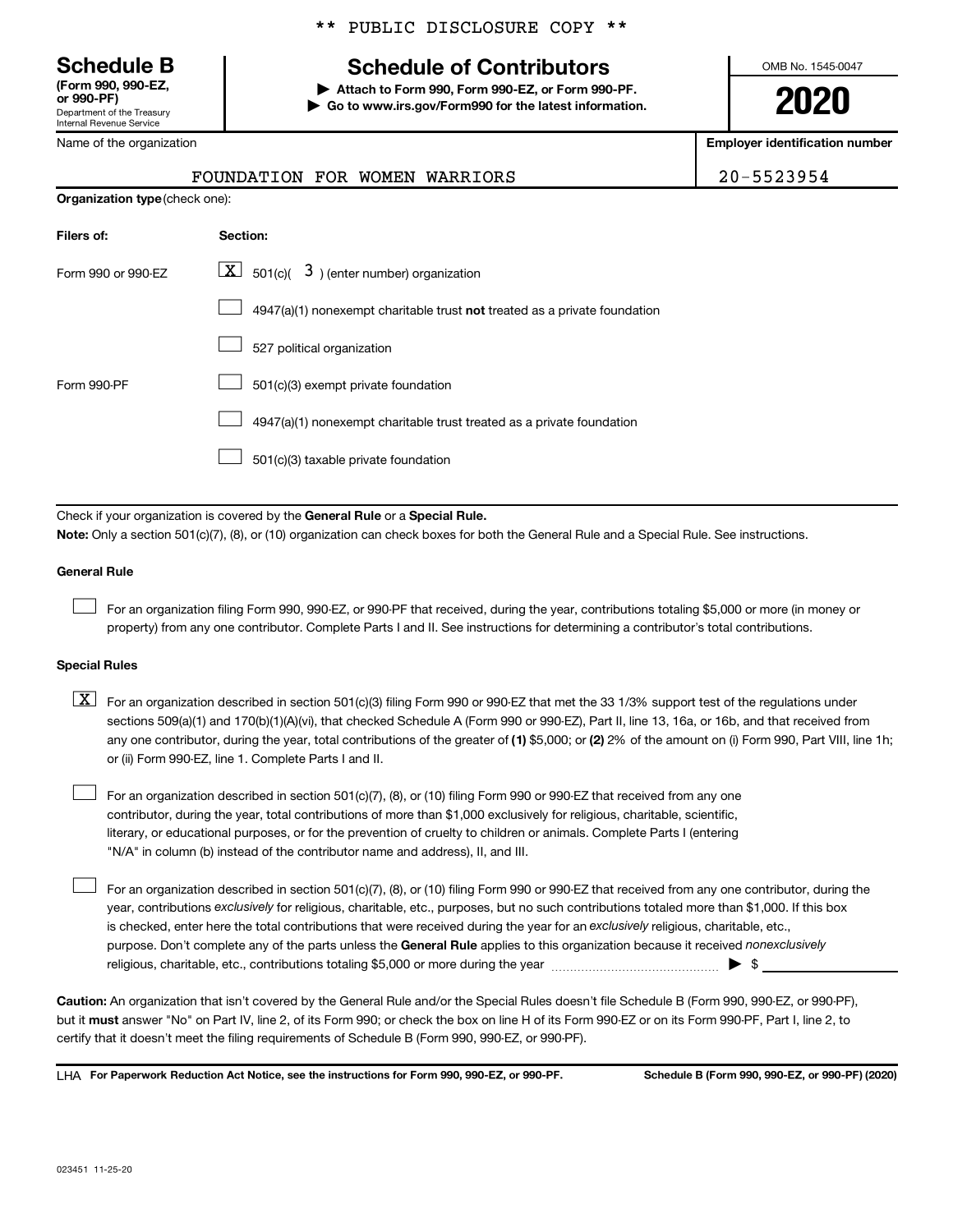| Schedule B (Form 990, 990-EZ, or 990-PF) (2020)<br>. The state of the state $\mathcal{L}$ is the state of the state of the state of the state of the state of the state of the state of the state of the state of the state of the state of the state of the state of the state of th | Page |
|---------------------------------------------------------------------------------------------------------------------------------------------------------------------------------------------------------------------------------------------------------------------------------------|------|
|---------------------------------------------------------------------------------------------------------------------------------------------------------------------------------------------------------------------------------------------------------------------------------------|------|

Name of organization

**Employer identification number**

### FOUNDATION FOR WOMEN WARRIORS 20-5523954

**Part I** Contributors (see instructions). Use duplicate copies of Part I if additional space is needed.

| (a) | (b)                               | (c)                               | (d)                                                                                                         |
|-----|-----------------------------------|-----------------------------------|-------------------------------------------------------------------------------------------------------------|
| No. | Name, address, and ZIP + 4        | <b>Total contributions</b>        | Type of contribution                                                                                        |
| 1   |                                   | 20,000.<br>\$                     | $\overline{\text{X}}$<br>Person<br>Payroll<br>Noncash<br>(Complete Part II for<br>noncash contributions.)   |
| (a) | (b)<br>Name, address, and ZIP + 4 | (c)<br><b>Total contributions</b> | (d)<br>Type of contribution                                                                                 |
| No. |                                   |                                   |                                                                                                             |
| 2   |                                   | 19,853.<br>\$                     | $\overline{\mathbf{X}}$<br>Person<br>Payroll<br>Noncash<br>(Complete Part II for<br>noncash contributions.) |
| (a) | (b)                               | (c)                               | (d)                                                                                                         |
| No. | Name, address, and ZIP + 4        | <b>Total contributions</b>        | Type of contribution                                                                                        |
| 3   |                                   | 50,000.<br>\$                     | $\overline{\textbf{X}}$<br>Person<br>Payroll<br>Noncash<br>(Complete Part II for<br>noncash contributions.) |
| (a) | (b)                               | (c)                               | (d)                                                                                                         |
| No. |                                   |                                   |                                                                                                             |
|     | Name, address, and ZIP + 4        | <b>Total contributions</b>        | Type of contribution                                                                                        |
| 4   |                                   | 25,000.<br>\$                     | x<br>Person<br>Payroll<br><b>Noncash</b><br>(Complete Part II for<br>noncash contributions.)                |
| (a) | (b)                               | (c)                               | (d)                                                                                                         |
| No. | Name, address, and $ZIP + 4$      | <b>Total contributions</b>        | Type of contribution                                                                                        |
| 5   |                                   | 20,000.<br>\$                     | $\overline{\mathbf{X}}$<br>Person<br>Payroll<br>Noncash<br>(Complete Part II for<br>noncash contributions.) |
| (a) | (b)                               | (c)                               | (d)                                                                                                         |
| No. | Name, address, and ZIP + 4        | <b>Total contributions</b>        | Type of contribution                                                                                        |
| 6   |                                   | 25,000.<br>\$                     | $\boxed{\text{X}}$<br>Person<br>Payroll<br>Noncash<br>(Complete Part II for<br>noncash contributions.)      |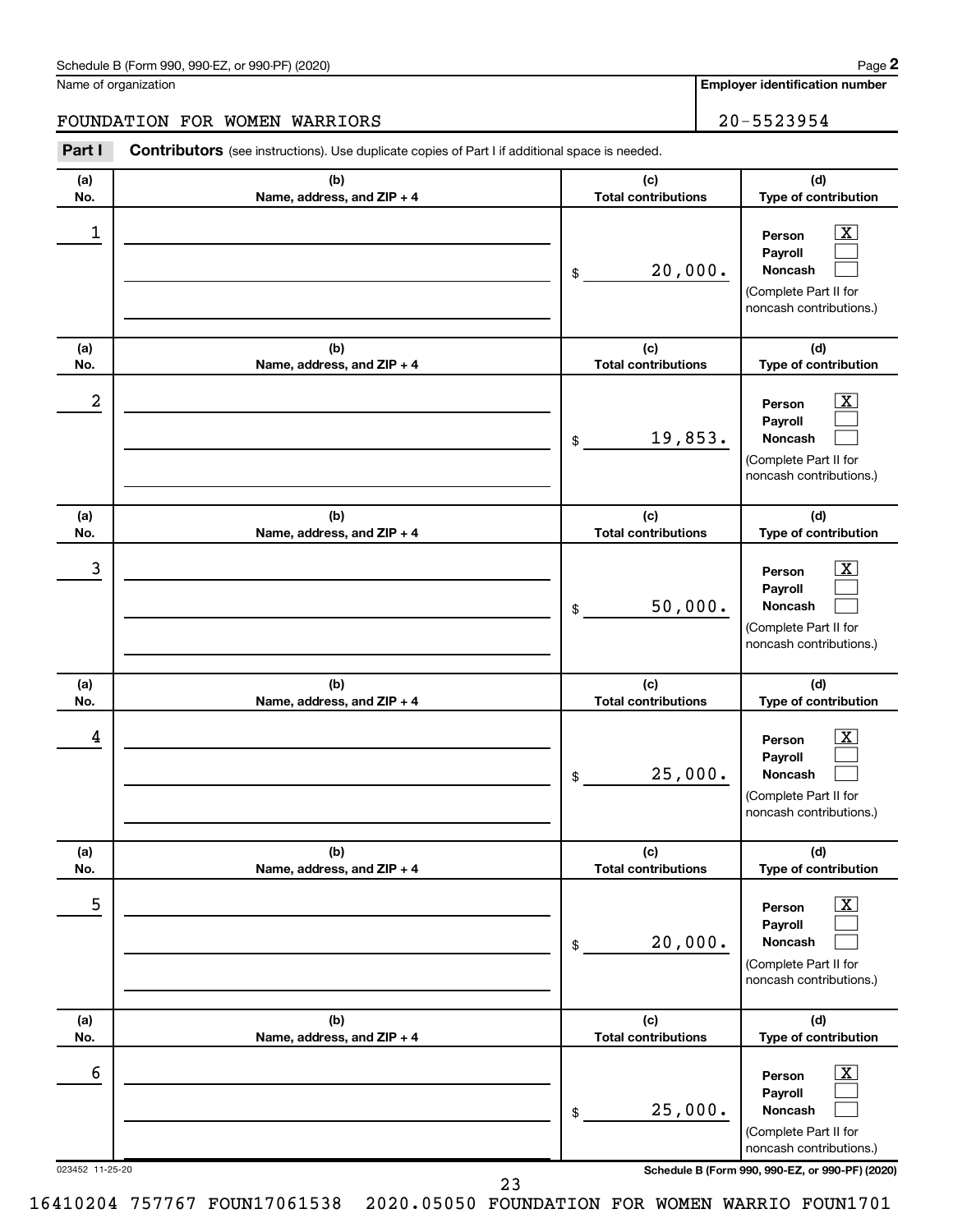Name of organization

### FOUNDATION FOR WOMEN WARRIORS | 20-5523954

**Part I** Contributors (see instructions). Use duplicate copies of Part I if additional space is needed.

| (a)             | (b)                               | (c)                               | (d)                                                                                                                                 |
|-----------------|-----------------------------------|-----------------------------------|-------------------------------------------------------------------------------------------------------------------------------------|
| No.             | Name, address, and ZIP + 4        | <b>Total contributions</b>        | Type of contribution                                                                                                                |
| 7               |                                   | 25,000.<br>\$                     | $\overline{\mathbf{X}}$<br>Person<br>Payroll<br>Noncash<br>(Complete Part II for<br>noncash contributions.)                         |
| (a)<br>No.      | (b)<br>Name, address, and ZIP + 4 | (c)<br><b>Total contributions</b> | (d)<br>Type of contribution                                                                                                         |
| 8               |                                   | 20,000.<br>\$                     | $\overline{\text{X}}$<br>Person<br>Payroll<br>Noncash<br>(Complete Part II for<br>noncash contributions.)                           |
| (a)<br>No.      | (b)<br>Name, address, and ZIP + 4 | (c)<br><b>Total contributions</b> | (d)<br>Type of contribution                                                                                                         |
| 9               |                                   | 35, 250.<br>\$                    | $\overline{\mathbf{X}}$<br>Person<br>Payroll<br><b>Noncash</b><br>(Complete Part II for<br>noncash contributions.)                  |
| (a)<br>No.      | (b)<br>Name, address, and ZIP + 4 | (c)<br><b>Total contributions</b> | (d)<br>Type of contribution                                                                                                         |
| 10              |                                   | 50,000.<br>\$                     | $\overline{\mathbf{X}}$<br>Person<br>Payroll<br>Noncash<br>(Complete Part II for<br>noncash contributions.)                         |
| (a)<br>NO.      | (b)<br>Name, address, and ZIP + 4 | (c)<br>Total contributions        | (d)<br>Type of contribution                                                                                                         |
|                 |                                   | \$                                | Person<br>Payroll<br>Noncash<br>(Complete Part II for<br>noncash contributions.)                                                    |
| (a)<br>No.      | (b)<br>Name, address, and ZIP + 4 | (c)<br><b>Total contributions</b> | (d)<br>Type of contribution                                                                                                         |
| 023452 11-25-20 |                                   | \$                                | Person<br>Payroll<br>Noncash<br>(Complete Part II for<br>noncash contributions.)<br>Schedule B (Form 990, 990-EZ, or 990-PF) (2020) |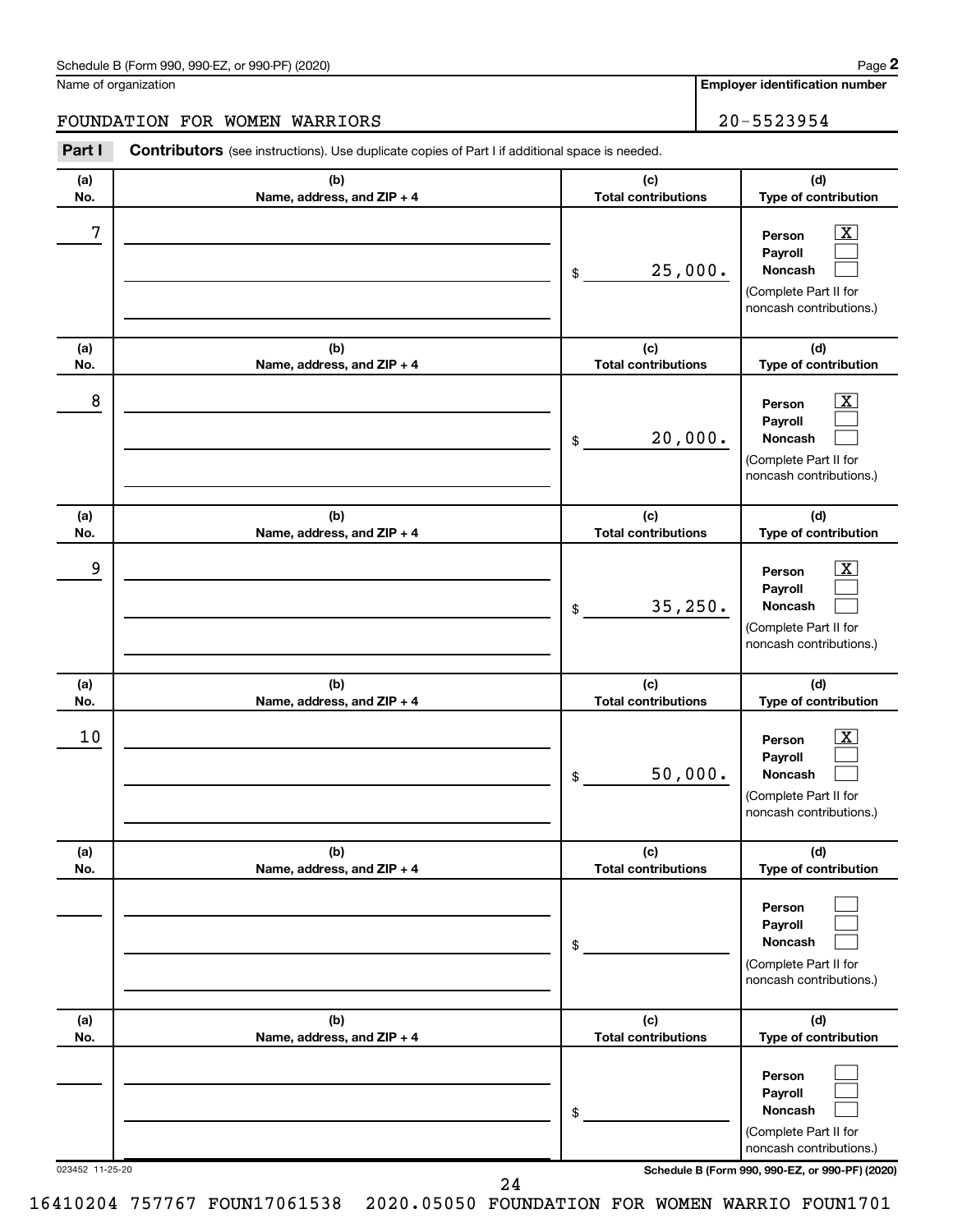Name of organization

**Employer identification number**

FOUNDATION FOR WOMEN WARRIORS | 20-5523954

Part II Noncash Property (see instructions). Use duplicate copies of Part II if additional space is needed.

| (a)<br>No.<br>from<br>Part I | (b)<br>Description of noncash property given | (c)<br>FMV (or estimate)<br>(See instructions.) | (d)<br>Date received                            |
|------------------------------|----------------------------------------------|-------------------------------------------------|-------------------------------------------------|
|                              |                                              |                                                 |                                                 |
|                              |                                              | $\frac{1}{2}$                                   |                                                 |
| (a)<br>No.<br>from<br>Part I | (b)<br>Description of noncash property given | (c)<br>FMV (or estimate)<br>(See instructions.) | (d)<br>Date received                            |
|                              |                                              |                                                 |                                                 |
|                              |                                              | $\frac{1}{2}$                                   |                                                 |
| (a)<br>No.<br>from<br>Part I | (b)<br>Description of noncash property given | (c)<br>FMV (or estimate)<br>(See instructions.) | (d)<br>Date received                            |
|                              |                                              |                                                 |                                                 |
|                              |                                              | $\frac{1}{2}$                                   |                                                 |
| (a)<br>No.<br>from<br>Part I | (b)<br>Description of noncash property given | (c)<br>FMV (or estimate)<br>(See instructions.) | (d)<br>Date received                            |
|                              |                                              |                                                 |                                                 |
|                              |                                              | $\frac{1}{2}$                                   |                                                 |
| (a)<br>No.<br>from<br>Part I | (b)<br>Description of noncash property given | (c)<br>FMV (or estimate)<br>(See instructions.) | (d)<br>Date received                            |
|                              |                                              |                                                 |                                                 |
|                              |                                              | \$                                              |                                                 |
| (a)<br>No.<br>from<br>Part I | (b)<br>Description of noncash property given | (c)<br>FMV (or estimate)<br>(See instructions.) | (d)<br>Date received                            |
|                              |                                              |                                                 |                                                 |
| 023453 11-25-20              |                                              | \$                                              | Schedule B (Form 990, 990-EZ, or 990-PF) (2020) |
|                              | 25                                           |                                                 |                                                 |

16410204 757767 FOUN17061538 2020.05050 FOUNDATION FOR WOMEN WARRIO FOUN1701

**3**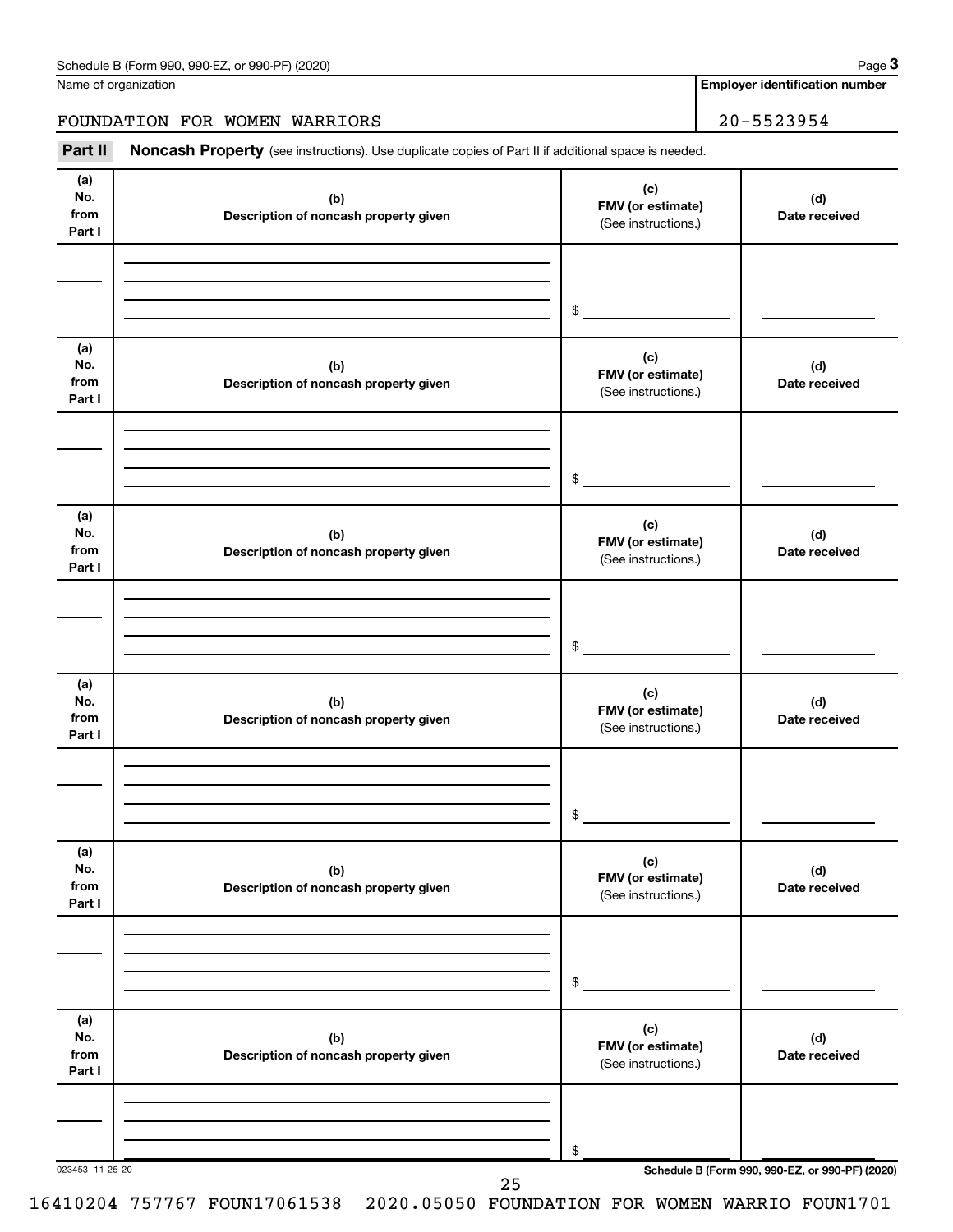|                           | Schedule B (Form 990, 990-EZ, or 990-PF) (2020)                                                                                                                                                                                                                                                                                                                                                                                                                                                                  |                      | Page 4                                          |
|---------------------------|------------------------------------------------------------------------------------------------------------------------------------------------------------------------------------------------------------------------------------------------------------------------------------------------------------------------------------------------------------------------------------------------------------------------------------------------------------------------------------------------------------------|----------------------|-------------------------------------------------|
|                           | Name of organization                                                                                                                                                                                                                                                                                                                                                                                                                                                                                             |                      | <b>Employer identification number</b>           |
|                           | FOUNDATION FOR WOMEN WARRIORS                                                                                                                                                                                                                                                                                                                                                                                                                                                                                    |                      | 20-5523954                                      |
| Part III                  | Exclusively religious, charitable, etc., contributions to organizations described in section 501(c)(7), (8), or (10) that total more than \$1,000 for the year<br>from any one contributor. Complete columns (a) through (e) and the following line entry. For organizations<br>completing Part III, enter the total of exclusively religious, charitable, etc., contributions of \$1,000 or less for the year. (Enter this info. once.) > \$<br>Use duplicate copies of Part III if additional space is needed. |                      |                                                 |
| (a) No.<br>from<br>Part I | (b) Purpose of gift                                                                                                                                                                                                                                                                                                                                                                                                                                                                                              | (c) Use of gift      | (d) Description of how gift is held             |
|                           |                                                                                                                                                                                                                                                                                                                                                                                                                                                                                                                  |                      |                                                 |
|                           |                                                                                                                                                                                                                                                                                                                                                                                                                                                                                                                  | (e) Transfer of gift |                                                 |
|                           | Transferee's name, address, and $ZIP + 4$                                                                                                                                                                                                                                                                                                                                                                                                                                                                        |                      | Relationship of transferor to transferee        |
| (a) No.                   |                                                                                                                                                                                                                                                                                                                                                                                                                                                                                                                  |                      |                                                 |
| from<br>Part I            | (b) Purpose of gift                                                                                                                                                                                                                                                                                                                                                                                                                                                                                              | (c) Use of gift      | (d) Description of how gift is held             |
|                           |                                                                                                                                                                                                                                                                                                                                                                                                                                                                                                                  |                      |                                                 |
|                           |                                                                                                                                                                                                                                                                                                                                                                                                                                                                                                                  | (e) Transfer of gift |                                                 |
|                           | Transferee's name, address, and $ZIP + 4$                                                                                                                                                                                                                                                                                                                                                                                                                                                                        |                      | Relationship of transferor to transferee        |
|                           |                                                                                                                                                                                                                                                                                                                                                                                                                                                                                                                  |                      |                                                 |
| (a) No.<br>from<br>Part I | (b) Purpose of gift                                                                                                                                                                                                                                                                                                                                                                                                                                                                                              | (c) Use of gift      | (d) Description of how gift is held             |
|                           |                                                                                                                                                                                                                                                                                                                                                                                                                                                                                                                  |                      |                                                 |
|                           |                                                                                                                                                                                                                                                                                                                                                                                                                                                                                                                  | (e) Transfer of gift |                                                 |
|                           | Transferee's name, address, and ZIP + 4                                                                                                                                                                                                                                                                                                                                                                                                                                                                          |                      | Relationship of transferor to transferee        |
|                           |                                                                                                                                                                                                                                                                                                                                                                                                                                                                                                                  |                      |                                                 |
| (a) No.<br>from<br>Part I | (b) Purpose of gift                                                                                                                                                                                                                                                                                                                                                                                                                                                                                              | (c) Use of gift      | (d) Description of how gift is held             |
|                           |                                                                                                                                                                                                                                                                                                                                                                                                                                                                                                                  |                      |                                                 |
|                           |                                                                                                                                                                                                                                                                                                                                                                                                                                                                                                                  | (e) Transfer of gift |                                                 |
|                           | Transferee's name, address, and ZIP + 4                                                                                                                                                                                                                                                                                                                                                                                                                                                                          |                      | Relationship of transferor to transferee        |
|                           |                                                                                                                                                                                                                                                                                                                                                                                                                                                                                                                  |                      |                                                 |
| 023454 11-25-20           |                                                                                                                                                                                                                                                                                                                                                                                                                                                                                                                  | 26                   | Schedule B (Form 990, 990-EZ, or 990-PF) (2020) |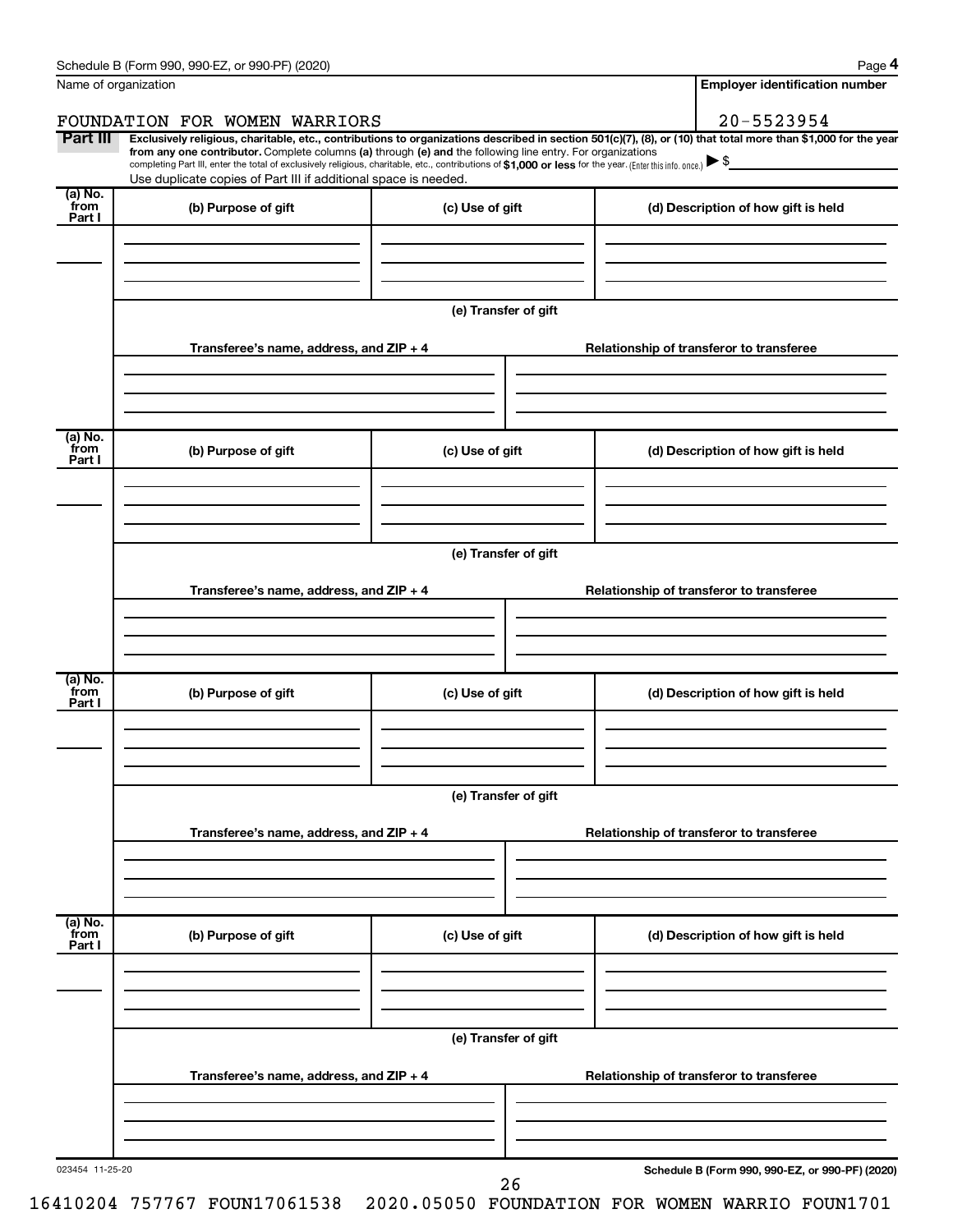| <b>SCHEDULE D</b> |  |
|-------------------|--|
|-------------------|--|

| (Form 990) |
|------------|
|            |

# **SCHEDULE D Supplemental Financial Statements**<br> **Form 990 2020**<br> **Part IV** line 6.7.8.9.10, 11a, 11b, 11d, 11d, 11d, 11d, 11d, 12a, 0r, 12b

**(Form 990) | Complete if the organization answered "Yes" on Form 990, Part IV, line 6, 7, 8, 9, 10, 11a, 11b, 11c, 11d, 11e, 11f, 12a, or 12b.**

**| Attach to Form 990. |Go to www.irs.gov/Form990 for instructions and the latest information.**



Department of the Treasury Internal Revenue Service

### FOUNDATION FOR WOMEN WARRIORS

| Name of the organization |                               |  |                                                                                       | <b>Emplover identification number</b> |
|--------------------------|-------------------------------|--|---------------------------------------------------------------------------------------|---------------------------------------|
|                          | FOUNDATION FOR WOMEN WARRIORS |  |                                                                                       | $20 - 5523954$                        |
| $P_{\text{max}}$         |                               |  | . Queent-etiana Mainteining Danau Adulaad Funda ay Qikay Qindiay Funda ay Aaaayyata a |                                       |

| Part I  | Organizations Maintaining Donor Advised Funds or Other Similar Funds or Accounts. Complete if the                                                                                                                             |                         |                                                    |
|---------|-------------------------------------------------------------------------------------------------------------------------------------------------------------------------------------------------------------------------------|-------------------------|----------------------------------------------------|
|         | organization answered "Yes" on Form 990, Part IV, line 6.                                                                                                                                                                     |                         |                                                    |
|         |                                                                                                                                                                                                                               | (a) Donor advised funds | (b) Funds and other accounts                       |
| 1.      |                                                                                                                                                                                                                               |                         |                                                    |
| 2       | Aggregate value of contributions to (during year)                                                                                                                                                                             |                         |                                                    |
| з       | Aggregate value of grants from (during year)                                                                                                                                                                                  |                         |                                                    |
| 4       |                                                                                                                                                                                                                               |                         |                                                    |
| 5       | Did the organization inform all donors and donor advisors in writing that the assets held in donor advised funds                                                                                                              |                         |                                                    |
|         |                                                                                                                                                                                                                               |                         | Yes<br><b>No</b>                                   |
| 6       | Did the organization inform all grantees, donors, and donor advisors in writing that grant funds can be used only                                                                                                             |                         |                                                    |
|         | for charitable purposes and not for the benefit of the donor or donor advisor, or for any other purpose conferring                                                                                                            |                         |                                                    |
|         | impermissible private benefit?                                                                                                                                                                                                |                         | Yes<br>No                                          |
| Part II | Conservation Easements. Complete if the organization answered "Yes" on Form 990, Part IV, line 7.                                                                                                                             |                         |                                                    |
| 1       | Purpose(s) of conservation easements held by the organization (check all that apply).                                                                                                                                         |                         |                                                    |
|         | Preservation of land for public use (for example, recreation or education)                                                                                                                                                    |                         | Preservation of a historically important land area |
|         | Protection of natural habitat                                                                                                                                                                                                 |                         | Preservation of a certified historic structure     |
|         | Preservation of open space                                                                                                                                                                                                    |                         |                                                    |
| 2       | Complete lines 2a through 2d if the organization held a qualified conservation contribution in the form of a conservation easement on the last                                                                                |                         |                                                    |
|         | day of the tax year.                                                                                                                                                                                                          |                         | Held at the End of the Tax Year                    |
| а       |                                                                                                                                                                                                                               |                         | 2a                                                 |
|         |                                                                                                                                                                                                                               |                         | 2 <sub>b</sub>                                     |
|         |                                                                                                                                                                                                                               |                         | 2c                                                 |
|         | d Number of conservation easements included in (c) acquired after 7/25/06, and not on a historic structure                                                                                                                    |                         |                                                    |
|         | listed in the National Register [111] Marshall Register [11] Marshall Register [11] Marshall Register [11] Marshall Register [11] Marshall Register [11] Marshall Register [11] Marshall Register [11] Marshall Register [11] |                         | 2d                                                 |
| 3       | Number of conservation easements modified, transferred, released, extinguished, or terminated by the organization during the tax                                                                                              |                         |                                                    |
|         | year                                                                                                                                                                                                                          |                         |                                                    |
| 4       | Number of states where property subject to conservation easement is located >                                                                                                                                                 |                         |                                                    |
| 5       | Does the organization have a written policy regarding the periodic monitoring, inspection, handling of                                                                                                                        |                         |                                                    |
|         | violations, and enforcement of the conservation easements it holds?                                                                                                                                                           |                         | Yes<br><b>No</b>                                   |
| 6       | Staff and volunteer hours devoted to monitoring, inspecting, handling of violations, and enforcing conservation easements during the year                                                                                     |                         |                                                    |
|         |                                                                                                                                                                                                                               |                         |                                                    |
| 7       | Amount of expenses incurred in monitoring, inspecting, handling of violations, and enforcing conservation easements during the year                                                                                           |                         |                                                    |
|         | $\blacktriangleright$ s                                                                                                                                                                                                       |                         |                                                    |
| 8       | Does each conservation easement reported on line 2(d) above satisfy the requirements of section 170(h)(4)(B)(i)                                                                                                               |                         |                                                    |
|         |                                                                                                                                                                                                                               |                         | Yes<br><b>No</b>                                   |
| 9       | In Part XIII, describe how the organization reports conservation easements in its revenue and expense statement and                                                                                                           |                         |                                                    |
|         | balance sheet, and include, if applicable, the text of the footnote to the organization's financial statements that describes the                                                                                             |                         |                                                    |
|         | organization's accounting for conservation easements.<br>Organizations Maintaining Collections of Art, Historical Treasures, or Other Similar Assets.<br>Part III                                                             |                         |                                                    |
|         | Complete if the organization answered "Yes" on Form 990, Part IV, line 8.                                                                                                                                                     |                         |                                                    |
|         | 1a If the organization elected, as permitted under FASB ASC 958, not to report in its revenue statement and balance sheet works                                                                                               |                         |                                                    |
|         | of art, historical treasures, or other similar assets held for public exhibition, education, or research in furtherance of public                                                                                             |                         |                                                    |
|         | service, provide in Part XIII the text of the footnote to its financial statements that describes these items.                                                                                                                |                         |                                                    |
|         | <b>b</b> If the organization elected, as permitted under FASB ASC 958, to report in its revenue statement and balance sheet works of                                                                                          |                         |                                                    |
|         | art, historical treasures, or other similar assets held for public exhibition, education, or research in furtherance of public service,                                                                                       |                         |                                                    |
|         | provide the following amounts relating to these items:                                                                                                                                                                        |                         |                                                    |
|         |                                                                                                                                                                                                                               |                         | - \$                                               |
|         | (ii) Assets included in Form 990, Part X                                                                                                                                                                                      |                         | $\triangleright$ \$                                |
| 2       | If the organization received or held works of art, historical treasures, or other similar assets for financial gain, provide                                                                                                  |                         |                                                    |
|         | the following amounts required to be reported under FASB ASC 958 relating to these items:                                                                                                                                     |                         |                                                    |
| а       |                                                                                                                                                                                                                               |                         | - \$<br>▶                                          |
|         |                                                                                                                                                                                                                               |                         | $\blacktriangleright$ s                            |
|         | LHA For Paperwork Reduction Act Notice, see the Instructions for Form 990.                                                                                                                                                    |                         | Schedule D (Form 990) 2020                         |
|         | 032051 12-01-20                                                                                                                                                                                                               |                         |                                                    |
|         |                                                                                                                                                                                                                               | 27                      |                                                    |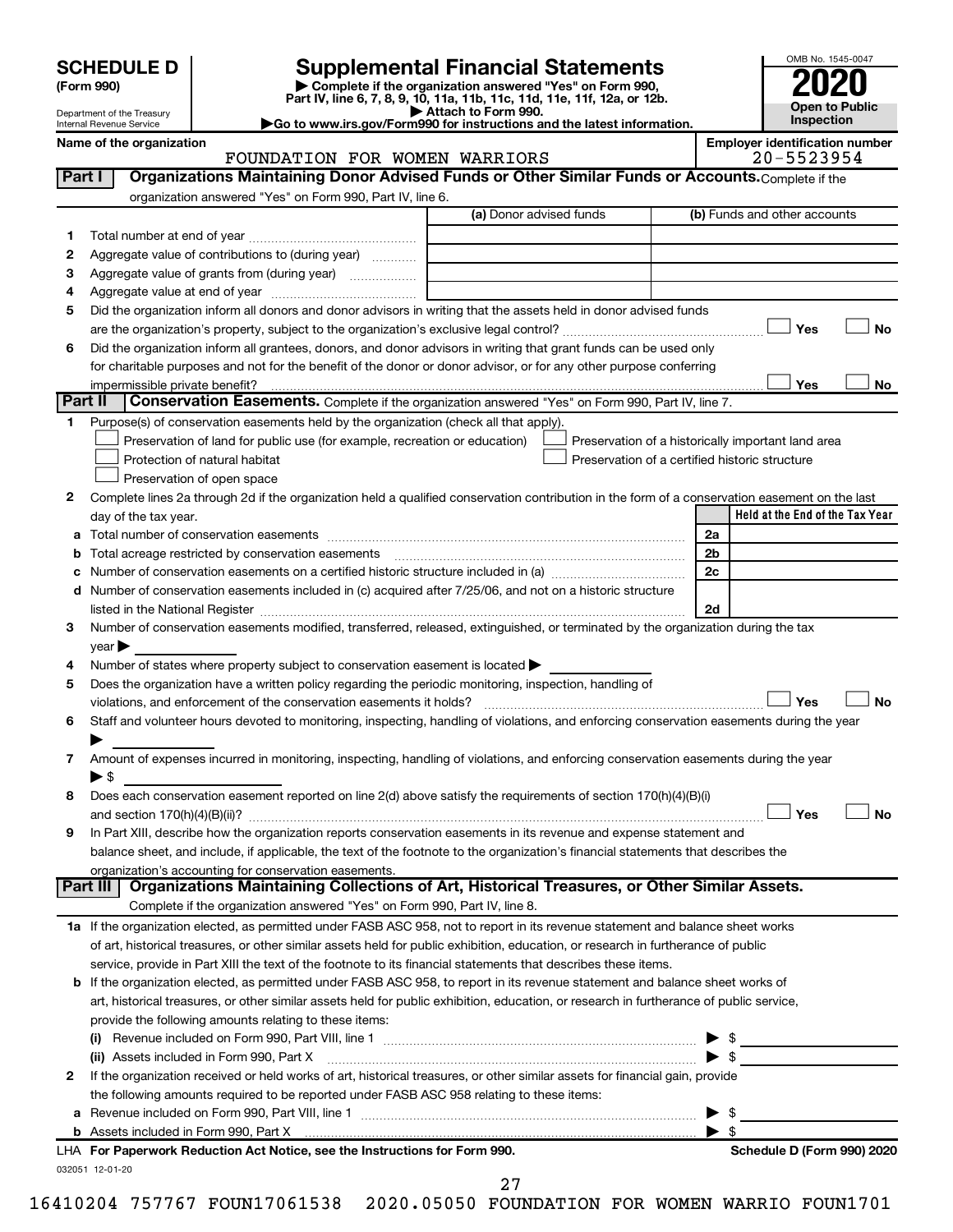|               | Schedule D (Form 990) 2020                                                                                                                                                                                                     | FOUNDATION FOR WOMEN WARRIORS |   |                |                                                                                                                                                                                                                                |  |                 | 20-5523954 Page 2          |                |     |    |
|---------------|--------------------------------------------------------------------------------------------------------------------------------------------------------------------------------------------------------------------------------|-------------------------------|---|----------------|--------------------------------------------------------------------------------------------------------------------------------------------------------------------------------------------------------------------------------|--|-----------------|----------------------------|----------------|-----|----|
|               | Organizations Maintaining Collections of Art, Historical Treasures, or Other Similar Assets (continued)<br>Part III                                                                                                            |                               |   |                |                                                                                                                                                                                                                                |  |                 |                            |                |     |    |
| 3             | Using the organization's acquisition, accession, and other records, check any of the following that make significant use of its                                                                                                |                               |   |                |                                                                                                                                                                                                                                |  |                 |                            |                |     |    |
|               | collection items (check all that apply):                                                                                                                                                                                       |                               |   |                |                                                                                                                                                                                                                                |  |                 |                            |                |     |    |
| а             | Public exhibition                                                                                                                                                                                                              |                               |   |                | Loan or exchange program                                                                                                                                                                                                       |  |                 |                            |                |     |    |
| b             | Scholarly research                                                                                                                                                                                                             | e                             |   |                | Other and the control of the control of the control of the control of the control of the control of the control of the control of the control of the control of the control of the control of the control of the control of th |  |                 |                            |                |     |    |
| с             | Preservation for future generations                                                                                                                                                                                            |                               |   |                |                                                                                                                                                                                                                                |  |                 |                            |                |     |    |
| 4             | Provide a description of the organization's collections and explain how they further the organization's exempt purpose in Part XIII.                                                                                           |                               |   |                |                                                                                                                                                                                                                                |  |                 |                            |                |     |    |
| 5             | During the year, did the organization solicit or receive donations of art, historical treasures, or other similar assets                                                                                                       |                               |   |                |                                                                                                                                                                                                                                |  |                 |                            |                |     |    |
|               |                                                                                                                                                                                                                                |                               |   |                |                                                                                                                                                                                                                                |  |                 |                            | Yes            |     | No |
|               | Part IV<br><b>Escrow and Custodial Arrangements.</b> Complete if the organization answered "Yes" on Form 990, Part IV, line 9, or                                                                                              |                               |   |                |                                                                                                                                                                                                                                |  |                 |                            |                |     |    |
|               | reported an amount on Form 990, Part X, line 21.                                                                                                                                                                               |                               |   |                |                                                                                                                                                                                                                                |  |                 |                            |                |     |    |
|               | 1a Is the organization an agent, trustee, custodian or other intermediary for contributions or other assets not included                                                                                                       |                               |   |                |                                                                                                                                                                                                                                |  |                 |                            |                |     |    |
|               |                                                                                                                                                                                                                                |                               |   |                |                                                                                                                                                                                                                                |  |                 |                            | Yes            |     | No |
|               | b If "Yes," explain the arrangement in Part XIII and complete the following table:                                                                                                                                             |                               |   |                |                                                                                                                                                                                                                                |  |                 |                            |                |     |    |
|               |                                                                                                                                                                                                                                |                               |   |                |                                                                                                                                                                                                                                |  |                 |                            | Amount         |     |    |
|               |                                                                                                                                                                                                                                |                               |   |                |                                                                                                                                                                                                                                |  | 1c              |                            |                |     |    |
|               |                                                                                                                                                                                                                                |                               |   |                |                                                                                                                                                                                                                                |  | 1d              |                            |                |     |    |
| е             | Distributions during the year manufactured and an account of the year manufactured and the year manufactured and the year manufactured and the year manufactured and the year manufactured and the year manufactured and the y |                               |   |                |                                                                                                                                                                                                                                |  | 1e<br>1f        |                            |                |     |    |
| f.            | 2a Did the organization include an amount on Form 990, Part X, line 21, for escrow or custodial account liability?                                                                                                             |                               |   |                |                                                                                                                                                                                                                                |  |                 |                            | Yes            |     | No |
|               | <b>b</b> If "Yes," explain the arrangement in Part XIII. Check here if the explanation has been provided on Part XIII                                                                                                          |                               |   |                |                                                                                                                                                                                                                                |  |                 |                            |                |     |    |
| <b>Part V</b> | Endowment Funds. Complete if the organization answered "Yes" on Form 990, Part IV, line 10.                                                                                                                                    |                               |   |                |                                                                                                                                                                                                                                |  |                 |                            |                |     |    |
|               |                                                                                                                                                                                                                                | (a) Current year              |   | (b) Prior year | (c) Two years back $\vert$ (d) Three years back $\vert$ (e) Four years back                                                                                                                                                    |  |                 |                            |                |     |    |
| 1a            | Beginning of year balance                                                                                                                                                                                                      | 25,276.                       |   | 25,178.        |                                                                                                                                                                                                                                |  |                 |                            |                |     |    |
| b             |                                                                                                                                                                                                                                |                               |   |                | 25,000.                                                                                                                                                                                                                        |  |                 |                            |                |     |    |
| с             | Net investment earnings, gains, and losses                                                                                                                                                                                     | $-1, 229.$                    |   | 351.           | 225.                                                                                                                                                                                                                           |  |                 |                            |                |     |    |
| d             | Grants or scholarships [ <i>[[[[[[[[[[[[[[[[[[[[[[[[[[[[[[[]]]]</i> ]]]                                                                                                                                                        |                               |   |                |                                                                                                                                                                                                                                |  |                 |                            |                |     |    |
|               | e Other expenditures for facilities                                                                                                                                                                                            |                               |   |                |                                                                                                                                                                                                                                |  |                 |                            |                |     |    |
|               | and programs                                                                                                                                                                                                                   |                               |   |                |                                                                                                                                                                                                                                |  |                 |                            |                |     |    |
|               | f Administrative expenses <i></i>                                                                                                                                                                                              | 150.                          |   | 253.           | 47.                                                                                                                                                                                                                            |  |                 |                            |                |     |    |
| g             | End of year balance <i>manually contained</i>                                                                                                                                                                                  | 23,897.                       |   | 25,276.        | 25, 178.                                                                                                                                                                                                                       |  |                 |                            |                |     |    |
| 2             | Provide the estimated percentage of the current year end balance (line 1g, column (a)) held as:                                                                                                                                |                               |   |                |                                                                                                                                                                                                                                |  |                 |                            |                |     |    |
| а             | Board designated or quasi-endowment                                                                                                                                                                                            |                               | % |                |                                                                                                                                                                                                                                |  |                 |                            |                |     |    |
| b             | Permanent endowment > 100.0000                                                                                                                                                                                                 | %                             |   |                |                                                                                                                                                                                                                                |  |                 |                            |                |     |    |
| с             | Term endowment $\blacktriangleright$                                                                                                                                                                                           | %                             |   |                |                                                                                                                                                                                                                                |  |                 |                            |                |     |    |
|               | The percentages on lines 2a, 2b, and 2c should equal 100%.                                                                                                                                                                     |                               |   |                |                                                                                                                                                                                                                                |  |                 |                            |                |     |    |
|               | 3a Are there endowment funds not in the possession of the organization that are held and administered for the organization                                                                                                     |                               |   |                |                                                                                                                                                                                                                                |  |                 |                            |                |     |    |
|               | by:                                                                                                                                                                                                                            |                               |   |                |                                                                                                                                                                                                                                |  |                 |                            |                | Yes | No |
|               | (i)                                                                                                                                                                                                                            |                               |   |                |                                                                                                                                                                                                                                |  |                 |                            | 3a(i)          |     | x  |
|               |                                                                                                                                                                                                                                |                               |   |                |                                                                                                                                                                                                                                |  |                 |                            | 3a(ii)         |     | х  |
|               |                                                                                                                                                                                                                                |                               |   |                |                                                                                                                                                                                                                                |  |                 |                            | 3b             |     |    |
| 4             | Describe in Part XIII the intended uses of the organization's endowment funds.                                                                                                                                                 |                               |   |                |                                                                                                                                                                                                                                |  |                 |                            |                |     |    |
|               | Land, Buildings, and Equipment.<br><b>Part VI</b>                                                                                                                                                                              |                               |   |                |                                                                                                                                                                                                                                |  |                 |                            |                |     |    |
|               | Complete if the organization answered "Yes" on Form 990, Part IV, line 11a. See Form 990, Part X, line 10.                                                                                                                     |                               |   |                |                                                                                                                                                                                                                                |  |                 |                            |                |     |    |
|               | Description of property                                                                                                                                                                                                        | (a) Cost or other             |   |                | (b) Cost or other                                                                                                                                                                                                              |  | (c) Accumulated |                            | (d) Book value |     |    |
|               |                                                                                                                                                                                                                                | basis (investment)            |   | basis (other)  |                                                                                                                                                                                                                                |  | depreciation    |                            |                |     |    |
|               |                                                                                                                                                                                                                                |                               |   |                |                                                                                                                                                                                                                                |  |                 |                            |                |     |    |
| b             |                                                                                                                                                                                                                                |                               |   |                |                                                                                                                                                                                                                                |  |                 |                            |                |     |    |
| c             | Leasehold improvements                                                                                                                                                                                                         |                               |   |                |                                                                                                                                                                                                                                |  |                 |                            |                |     |    |
| d             |                                                                                                                                                                                                                                |                               |   |                |                                                                                                                                                                                                                                |  |                 |                            |                |     |    |
|               |                                                                                                                                                                                                                                |                               |   |                |                                                                                                                                                                                                                                |  |                 |                            |                |     |    |
|               | Total. Add lines 1a through 1e. (Column (d) must equal Form 990, Part X, column (B), line 10c.)                                                                                                                                |                               |   |                |                                                                                                                                                                                                                                |  |                 |                            |                |     | 0. |
|               |                                                                                                                                                                                                                                |                               |   |                |                                                                                                                                                                                                                                |  |                 | Schedule D (Form 990) 2020 |                |     |    |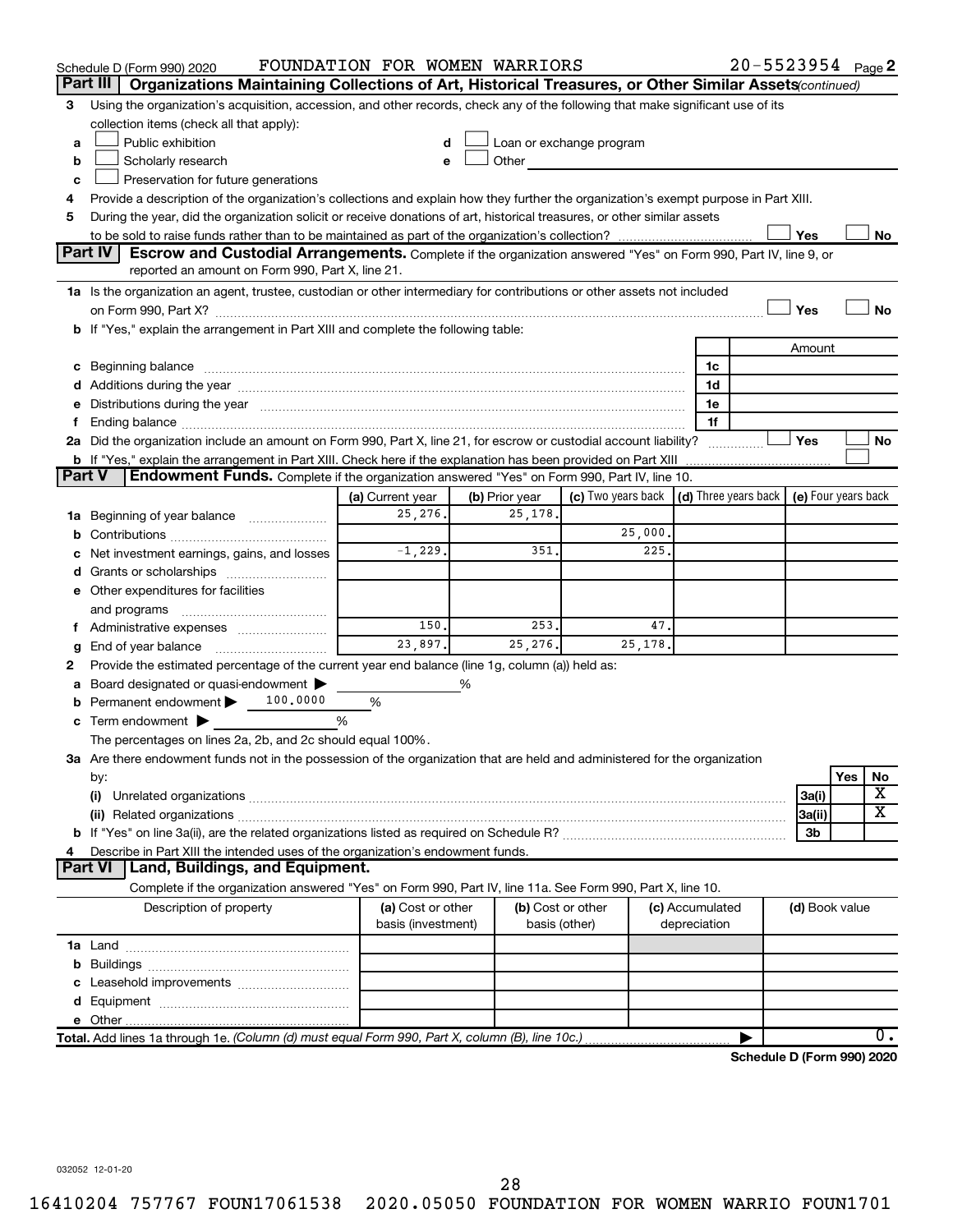|             | Part VII Investments - Other Securities.<br>Complete if the organization answered "Yes" on Form 990, Part IV, line 11b. See Form 990, Part X, line 12. |                 |                                                           |                |
|-------------|--------------------------------------------------------------------------------------------------------------------------------------------------------|-----------------|-----------------------------------------------------------|----------------|
|             | (a) Description of security or category (including name of security)                                                                                   | (b) Book value  | (c) Method of valuation: Cost or end-of-year market value |                |
|             |                                                                                                                                                        |                 |                                                           |                |
|             |                                                                                                                                                        |                 |                                                           |                |
| $(3)$ Other |                                                                                                                                                        |                 |                                                           |                |
| (A)         |                                                                                                                                                        |                 |                                                           |                |
| (B)         |                                                                                                                                                        |                 |                                                           |                |
| (C)         |                                                                                                                                                        |                 |                                                           |                |
| (D)         |                                                                                                                                                        |                 |                                                           |                |
| (E)         |                                                                                                                                                        |                 |                                                           |                |
| (F)         |                                                                                                                                                        |                 |                                                           |                |
| (G)         |                                                                                                                                                        |                 |                                                           |                |
| (H)         |                                                                                                                                                        |                 |                                                           |                |
|             | Total. (Col. (b) must equal Form 990, Part X, col. (B) line 12.) $\blacktriangleright$                                                                 |                 |                                                           |                |
|             | Part VIII Investments - Program Related.                                                                                                               |                 |                                                           |                |
|             | Complete if the organization answered "Yes" on Form 990, Part IV, line 11c. See Form 990, Part X, line 13.                                             |                 |                                                           |                |
|             | (a) Description of investment                                                                                                                          | (b) Book value  | (c) Method of valuation: Cost or end-of-year market value |                |
| (1)         |                                                                                                                                                        |                 |                                                           |                |
| (2)         |                                                                                                                                                        |                 |                                                           |                |
| (3)         |                                                                                                                                                        |                 |                                                           |                |
| (4)         |                                                                                                                                                        |                 |                                                           |                |
| (5)         |                                                                                                                                                        |                 |                                                           |                |
| (6)         |                                                                                                                                                        |                 |                                                           |                |
| (7)         |                                                                                                                                                        |                 |                                                           |                |
| (8)         |                                                                                                                                                        |                 |                                                           |                |
| (9)         |                                                                                                                                                        |                 |                                                           |                |
| Part IX     | Total. (Col. (b) must equal Form 990, Part X, col. (B) line 13.)<br><b>Other Assets.</b>                                                               |                 |                                                           |                |
|             |                                                                                                                                                        |                 |                                                           |                |
|             | Complete if the organization answered "Yes" on Form 990, Part IV, line 11d. See Form 990, Part X, line 15.                                             | (a) Description |                                                           | (b) Book value |
|             |                                                                                                                                                        |                 |                                                           |                |
| (1)<br>(2)  |                                                                                                                                                        |                 |                                                           |                |
| (3)         |                                                                                                                                                        |                 |                                                           |                |
| (4)         |                                                                                                                                                        |                 |                                                           |                |
| (5)         |                                                                                                                                                        |                 |                                                           |                |
| (6)         |                                                                                                                                                        |                 |                                                           |                |
| (7)         |                                                                                                                                                        |                 |                                                           |                |
| (8)         |                                                                                                                                                        |                 |                                                           |                |
| (9)         |                                                                                                                                                        |                 |                                                           |                |
|             | Total. (Column (b) must equal Form 990, Part X, col. (B) line 15.).                                                                                    |                 |                                                           |                |
| Part X      | <b>Other Liabilities.</b>                                                                                                                              |                 |                                                           |                |
|             | Complete if the organization answered "Yes" on Form 990, Part IV, line 11e or 11f. See Form 990, Part X, line 25.                                      |                 |                                                           |                |
| 1.          | (a) Description of liability                                                                                                                           |                 |                                                           | (b) Book value |
| (1)         | Federal income taxes                                                                                                                                   |                 |                                                           |                |
|             |                                                                                                                                                        |                 |                                                           |                |
|             |                                                                                                                                                        |                 |                                                           |                |
| (2)         |                                                                                                                                                        |                 |                                                           |                |
| (3)<br>(4)  |                                                                                                                                                        |                 |                                                           |                |
| (5)         |                                                                                                                                                        |                 |                                                           |                |
| (6)         |                                                                                                                                                        |                 |                                                           |                |
| (7)         |                                                                                                                                                        |                 |                                                           |                |
| (8)         |                                                                                                                                                        |                 |                                                           |                |
| (9)         |                                                                                                                                                        |                 |                                                           |                |
|             |                                                                                                                                                        |                 |                                                           |                |

Schedule D (Form 990) 2020  $\qquad$   $\qquad$   $\qquad$   $\qquad$   $\qquad$   $\qquad$   $\qquad$   $\qquad$   $\qquad$   $\qquad$   $\qquad$   $\qquad$   $\qquad$   $\qquad$   $\qquad$   $\qquad$   $\qquad$   $\qquad$   $\qquad$   $\qquad$   $\qquad$   $\qquad$   $\qquad$   $\qquad$   $\qquad$   $\qquad$   $\qquad$   $\qquad$   $\qquad$   $\qquad$   $\qquad$   $\qquad$   $\$ 

**Schedule D (Form 990) 2020**

20-5523954 Page 3

032053 12-01-20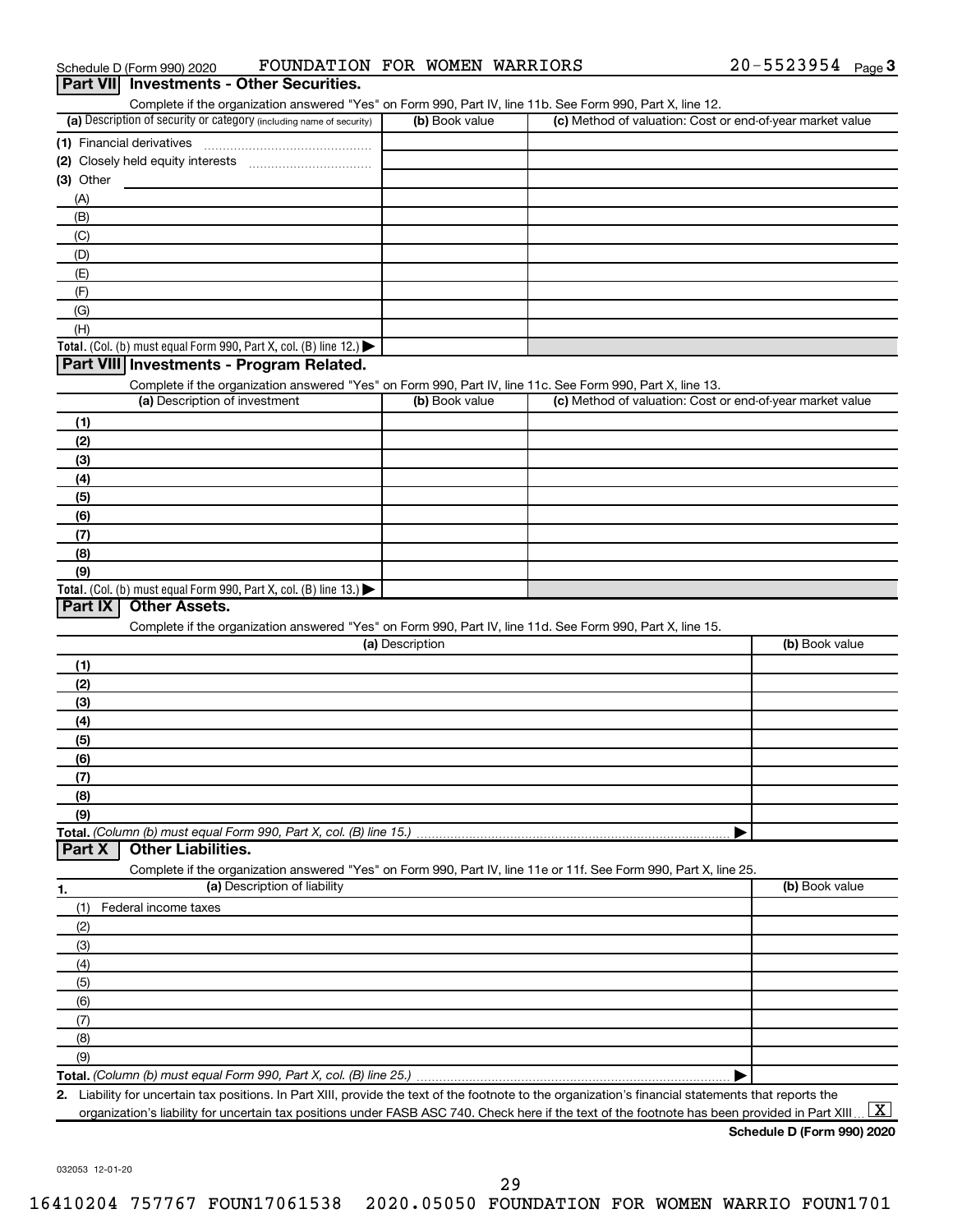|   | FOUNDATION FOR WOMEN WARRIORS<br>Schedule D (Form 990) 2020                                                                                                                                                                         |                |         |                | 20-5523954 Page 4 |
|---|-------------------------------------------------------------------------------------------------------------------------------------------------------------------------------------------------------------------------------------|----------------|---------|----------------|-------------------|
|   | Reconciliation of Revenue per Audited Financial Statements With Revenue per Return.<br><b>Part XI</b>                                                                                                                               |                |         |                |                   |
|   | Complete if the organization answered "Yes" on Form 990, Part IV, line 12a.                                                                                                                                                         |                |         |                |                   |
| 1 | Total revenue, gains, and other support per audited financial statements [11] [11] Total revenue, gains, and other support per audited financial statements                                                                         |                |         | $\blacksquare$ | 837,878.          |
| 2 | Amounts included on line 1 but not on Form 990, Part VIII, line 12:                                                                                                                                                                 |                |         |                |                   |
| a |                                                                                                                                                                                                                                     | 2a             | $-922.$ |                |                   |
| b |                                                                                                                                                                                                                                     | 2 <sub>b</sub> | 26,625. |                |                   |
| с |                                                                                                                                                                                                                                     | 2 <sub>c</sub> |         |                |                   |
| d |                                                                                                                                                                                                                                     | 2d             |         |                |                   |
| е | Add lines 2a through 2d <b>contained a contained a contained a contained a</b> contained a contained a contained a contained a contained a contained a contained a contained a contained a contained a contained a contained a cont |                |         | 2е             | 25,703.           |
| 3 | Subtract line 2e from line 1 <b>manufacture in the contract of the 2e</b> from line 1                                                                                                                                               |                |         | 3              | 812, 175.         |
| 4 | Amounts included on Form 990, Part VIII, line 12, but not on line 1:                                                                                                                                                                |                |         |                |                   |
| a |                                                                                                                                                                                                                                     | l 4a           | 428.    |                |                   |
| b |                                                                                                                                                                                                                                     | 4 <sub>h</sub> |         |                |                   |
| c | Add lines 4a and 4b                                                                                                                                                                                                                 |                |         | 4с             | 428.              |
| 5 |                                                                                                                                                                                                                                     |                |         | 5              | 812,603.          |
|   |                                                                                                                                                                                                                                     |                |         |                |                   |
|   | Part XII   Reconciliation of Expenses per Audited Financial Statements With Expenses per Return.                                                                                                                                    |                |         |                |                   |
|   | Complete if the organization answered "Yes" on Form 990, Part IV, line 12a.                                                                                                                                                         |                |         |                |                   |
| 1 |                                                                                                                                                                                                                                     |                |         | $\blacksquare$ | 609, 149.         |
| 2 | Amounts included on line 1 but not on Form 990, Part IX, line 25:                                                                                                                                                                   |                |         |                |                   |
| a |                                                                                                                                                                                                                                     | 2a             | 26,625. |                |                   |
| b |                                                                                                                                                                                                                                     | 2 <sub>b</sub> |         |                |                   |
| c |                                                                                                                                                                                                                                     | 2 <sub>c</sub> |         |                |                   |
| d |                                                                                                                                                                                                                                     | 2d             |         |                |                   |
| е | Add lines 2a through 2d <b>contained a contained a contained a contained a</b> contained a contact the contact of the                                                                                                               |                |         | 2е             | 26,625.           |
| з |                                                                                                                                                                                                                                     |                |         | 3              | 582, 524.         |
| 4 | Amounts included on Form 990, Part IX, line 25, but not on line 1:                                                                                                                                                                  |                |         |                |                   |
| a |                                                                                                                                                                                                                                     | 4a             | 428.    |                |                   |
| b |                                                                                                                                                                                                                                     | 4 <sub>h</sub> |         |                |                   |
|   | Add lines 4a and 4b                                                                                                                                                                                                                 |                |         | 4c             | 428.              |
|   | Part XIII Supplemental Information.                                                                                                                                                                                                 |                |         | 5              | 582,952.          |

Provide the descriptions required for Part II, lines 3, 5, and 9; Part III, lines 1a and 4; Part IV, lines 1b and 2b; Part V, line 4; Part X, line 2; Part XI, lines 2d and 4b; and Part XII, lines 2d and 4b. Also complete this part to provide any additional information.

### PART X, LINE 2:

| THE ORGANIZATION FOLLOWS ACCOUNTING STANDARDS WHICH PROVIDE ACCOUNTING AND |
|----------------------------------------------------------------------------|
| DISCLOSURE GUIDANCE ABOUT POSITIONS TAKEN BY AN ENTITY IN ITS TAX RETURNS  |
| THAT MIGHT BE UNCERTAIN. MANAGEMENT HAS CONSIDERED ITS TAX POSITION AND    |
| BELIEVES THAT ALL OF THE POSITIONS TAKEN IN ITS EXEMPT ORGANIZATION TAX    |
| RETURNS ARE MORE LIKELY THAN NOT TO BE SUSTAINED UPON EXAMINATION. AS OF   |
| JUNE 30, 2021, THE ORGANIZATION HAS NO ACCRUED INTEREST OR PENALTIES       |
| RELATED TO UNCERTAIN TAX POSITIONS. THE ORGANIZATION FILES TAX RETURNS IN  |
| THE U.S. FEDERAL JURISDICTION AND THE STATE OF CALIFORNIA.                 |

30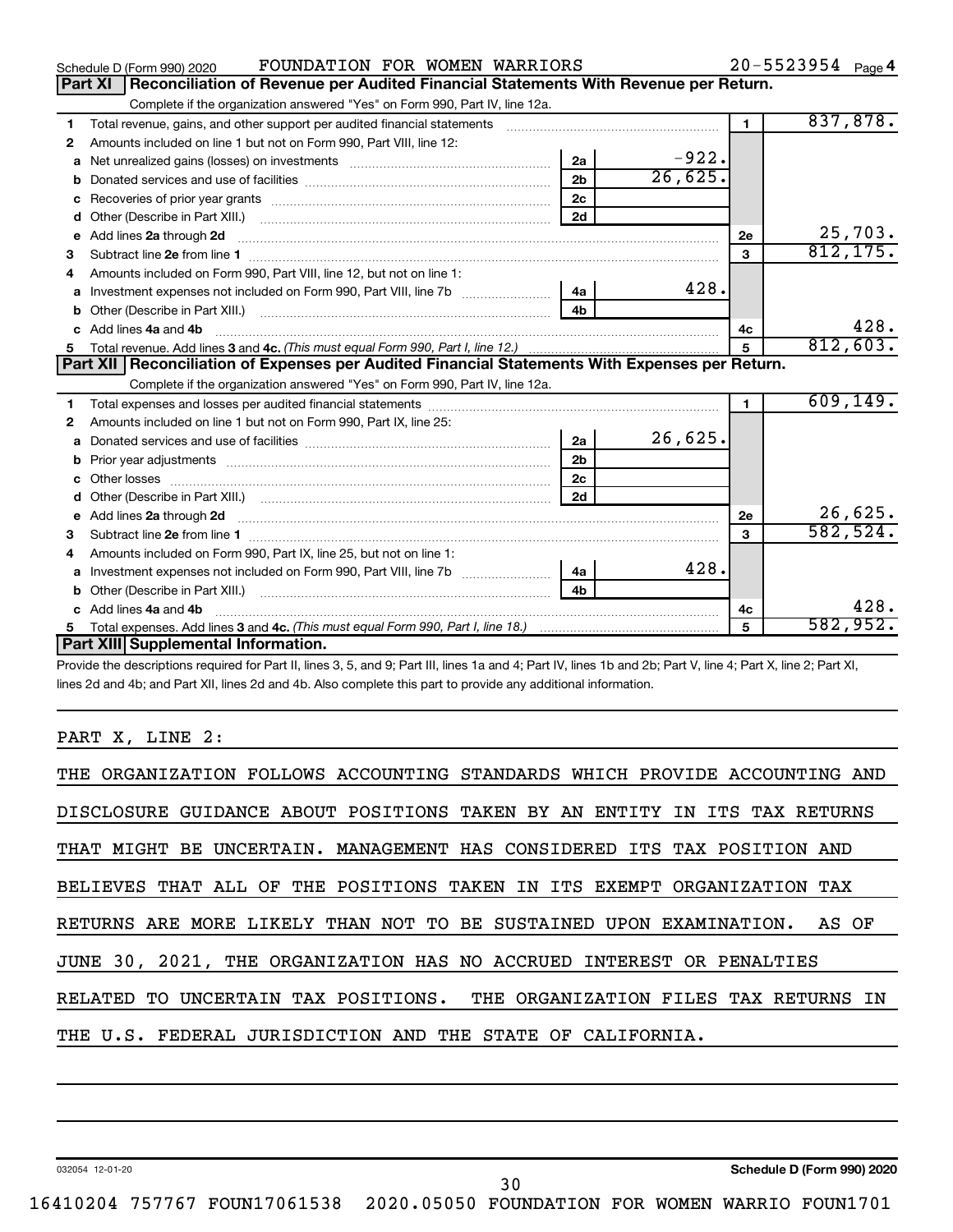| Schedule D (Form 990) 2020 |  |
|----------------------------|--|
|                            |  |

|                 | <b>Part XIII Supplemental Information (continued)</b>                        |    |                            |  |
|-----------------|------------------------------------------------------------------------------|----|----------------------------|--|
|                 |                                                                              |    |                            |  |
|                 |                                                                              |    |                            |  |
|                 |                                                                              |    |                            |  |
|                 |                                                                              |    |                            |  |
|                 |                                                                              |    |                            |  |
|                 |                                                                              |    |                            |  |
|                 |                                                                              |    |                            |  |
|                 |                                                                              |    |                            |  |
|                 |                                                                              |    |                            |  |
|                 |                                                                              |    |                            |  |
|                 |                                                                              |    |                            |  |
|                 |                                                                              |    |                            |  |
|                 |                                                                              |    |                            |  |
|                 |                                                                              |    |                            |  |
|                 |                                                                              |    |                            |  |
|                 |                                                                              |    |                            |  |
|                 |                                                                              |    |                            |  |
|                 |                                                                              |    |                            |  |
|                 |                                                                              |    |                            |  |
|                 |                                                                              |    |                            |  |
|                 |                                                                              |    |                            |  |
|                 |                                                                              |    |                            |  |
|                 |                                                                              |    |                            |  |
|                 |                                                                              |    |                            |  |
|                 |                                                                              |    |                            |  |
|                 |                                                                              |    |                            |  |
|                 |                                                                              |    |                            |  |
|                 |                                                                              |    |                            |  |
|                 |                                                                              |    |                            |  |
|                 |                                                                              |    |                            |  |
|                 |                                                                              |    |                            |  |
|                 |                                                                              |    |                            |  |
|                 |                                                                              |    |                            |  |
|                 |                                                                              |    |                            |  |
|                 |                                                                              |    |                            |  |
| 032055 12-01-20 |                                                                              |    | Schedule D (Form 990) 2020 |  |
|                 | 16410204 757767 FOUN17061538 2020.05050 FOUNDATION FOR WOMEN WARRIO FOUN1701 | 31 |                            |  |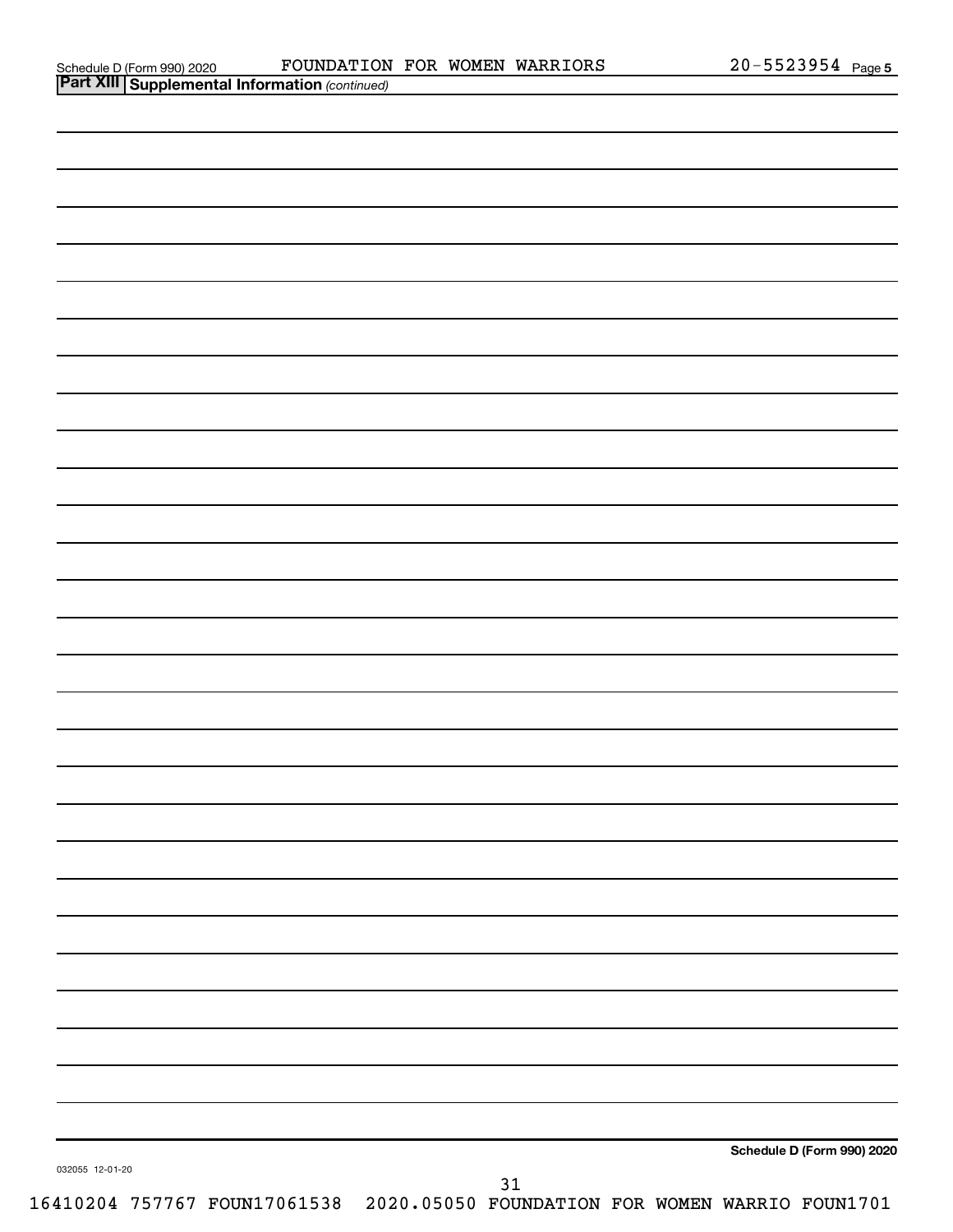| <b>SCHEDULE I</b><br>(Form 990)                                                                                                        |                                                                                                                                                                                                                                                                                       | <b>Grants and Other Assistance to Organizations,</b><br>Governments, and Individuals in the United States<br>Complete if the organization answered "Yes" on Form 990, Part IV, line 21 or 22. |                                    |                             |                                         |                                                                |                                          | OMB No. 1545-0047<br>2020                           |
|----------------------------------------------------------------------------------------------------------------------------------------|---------------------------------------------------------------------------------------------------------------------------------------------------------------------------------------------------------------------------------------------------------------------------------------|-----------------------------------------------------------------------------------------------------------------------------------------------------------------------------------------------|------------------------------------|-----------------------------|-----------------------------------------|----------------------------------------------------------------|------------------------------------------|-----------------------------------------------------|
| Attach to Form 990.<br>Department of the Treasury<br>Internal Revenue Service<br>Go to www.irs.gov/Form990 for the latest information. |                                                                                                                                                                                                                                                                                       |                                                                                                                                                                                               |                                    |                             |                                         | <b>Open to Public</b><br>Inspection                            |                                          |                                                     |
| Name of the organization<br>FOUNDATION FOR WOMEN WARRIORS                                                                              |                                                                                                                                                                                                                                                                                       |                                                                                                                                                                                               |                                    |                             |                                         |                                                                |                                          | <b>Employer identification number</b><br>20-5523954 |
| Part I                                                                                                                                 | <b>General Information on Grants and Assistance</b>                                                                                                                                                                                                                                   |                                                                                                                                                                                               |                                    |                             |                                         |                                                                |                                          |                                                     |
| $\mathbf 1$                                                                                                                            | Does the organization maintain records to substantiate the amount of the grants or assistance, the grantees' eligibility for the grants or assistance, and the selection<br>l Yes                                                                                                     |                                                                                                                                                                                               |                                    |                             |                                         |                                                                |                                          | $\sqrt{X}$ No                                       |
| Part II                                                                                                                                | 2 Describe in Part IV the organization's procedures for monitoring the use of grant funds in the United States.<br>Grants and Other Assistance to Domestic Organizations and Domestic Governments. Complete if the organization answered "Yes" on Form 990, Part IV, line 21, for any |                                                                                                                                                                                               |                                    |                             |                                         |                                                                |                                          |                                                     |
|                                                                                                                                        | recipient that received more than \$5,000. Part II can be duplicated if additional space is needed.                                                                                                                                                                                   |                                                                                                                                                                                               |                                    |                             |                                         |                                                                |                                          |                                                     |
|                                                                                                                                        | 1 (a) Name and address of organization<br>or government                                                                                                                                                                                                                               | $(b)$ EIN                                                                                                                                                                                     | (c) IRC section<br>(if applicable) | (d) Amount of<br>cash grant | (e) Amount of<br>non-cash<br>assistance | (f) Method of<br>valuation (book,<br>FMV, appraisal,<br>other) | (g) Description of<br>noncash assistance | (h) Purpose of grant<br>or assistance               |
|                                                                                                                                        |                                                                                                                                                                                                                                                                                       |                                                                                                                                                                                               |                                    |                             |                                         |                                                                |                                          |                                                     |
| 2                                                                                                                                      |                                                                                                                                                                                                                                                                                       |                                                                                                                                                                                               |                                    |                             |                                         |                                                                |                                          |                                                     |
| 3                                                                                                                                      | Enter total number of other organizations listed in the line 1 table                                                                                                                                                                                                                  |                                                                                                                                                                                               |                                    |                             |                                         |                                                                |                                          |                                                     |

**For Paperwork Reduction Act Notice, see the Instructions for Form 990. Schedule I (Form 990) 2020** LHA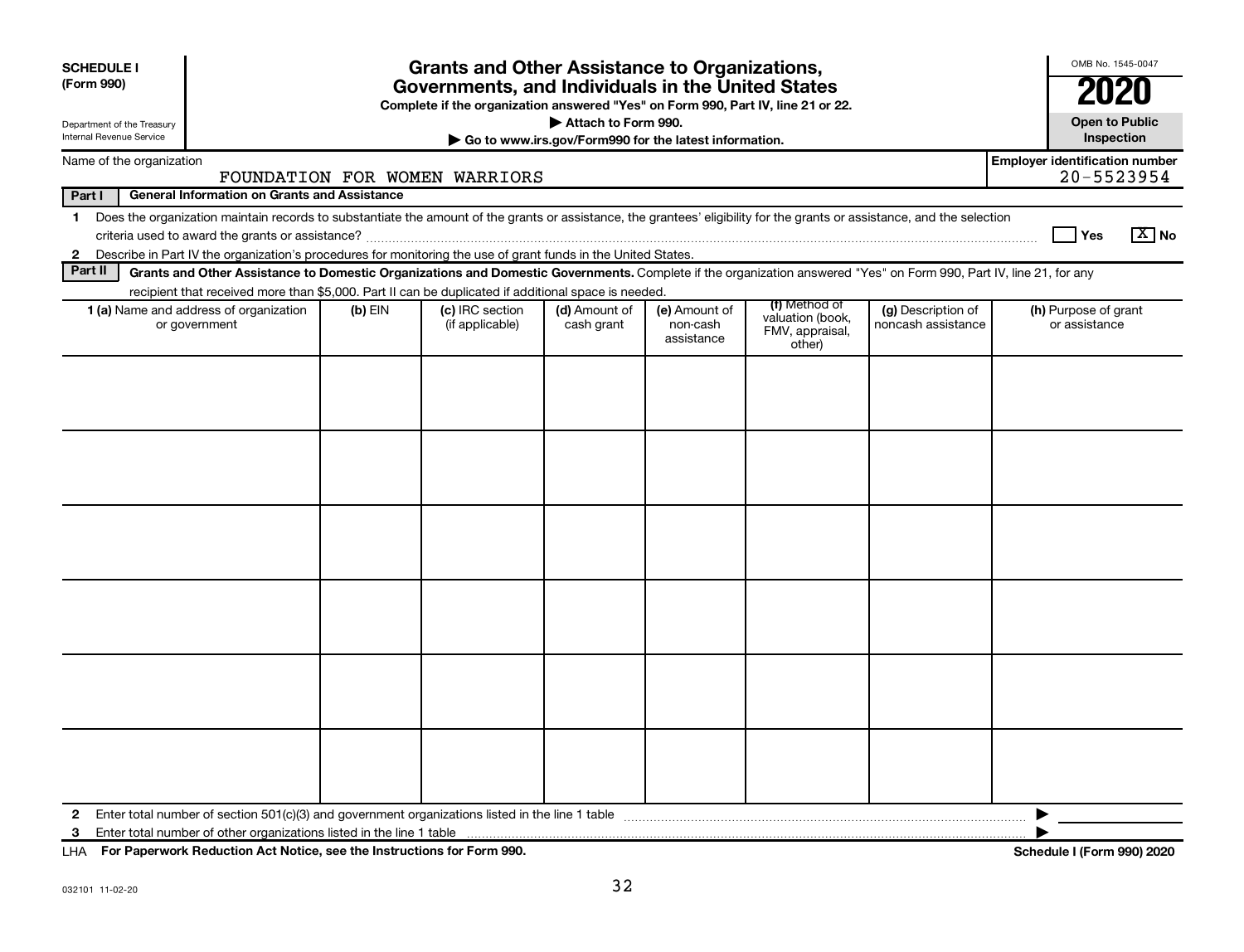Schedule I (Form 990) 2020 **FOUNDATION FOR WOMEN WARRIORS** Page

**2**

Part III | Grants and Other Assistance to Domestic Individuals. Complete if the organization answered "Yes" on Form 990, Part IV, line 22. Part III can be duplicated if additional space is needed.

| (a) Type of grant or assistance | (b) Number of<br>recipients | (c) Amount of<br>cash grant | (d) Amount of non-<br>cash assistance | (e) Method of valuation<br>(book, FMV, appraisal, other) | (f) Description of noncash assistance |
|---------------------------------|-----------------------------|-----------------------------|---------------------------------------|----------------------------------------------------------|---------------------------------------|
|                                 |                             |                             |                                       |                                                          |                                       |
| CASH GRANTS - CHILD CARE        | 31                          | 7,908.                      | $0$ .                                 |                                                          |                                       |
|                                 |                             |                             |                                       |                                                          |                                       |
| CASH GRANTS - WARRIOR ASSIST    | 122                         | 52,118.                     | $\mathbf{0}$ .                        |                                                          |                                       |
|                                 |                             |                             |                                       |                                                          |                                       |
| NON-CASH ASSISTANCE             | 228                         | 0.                          | 72,585.FMV                            |                                                          | SUPPLIES AND GOODS                    |
|                                 |                             |                             |                                       |                                                          |                                       |
|                                 |                             |                             |                                       |                                                          |                                       |
|                                 |                             |                             |                                       |                                                          |                                       |
|                                 |                             |                             |                                       |                                                          |                                       |

Part IV | Supplemental Information. Provide the information required in Part I, line 2; Part III, column (b); and any other additional information.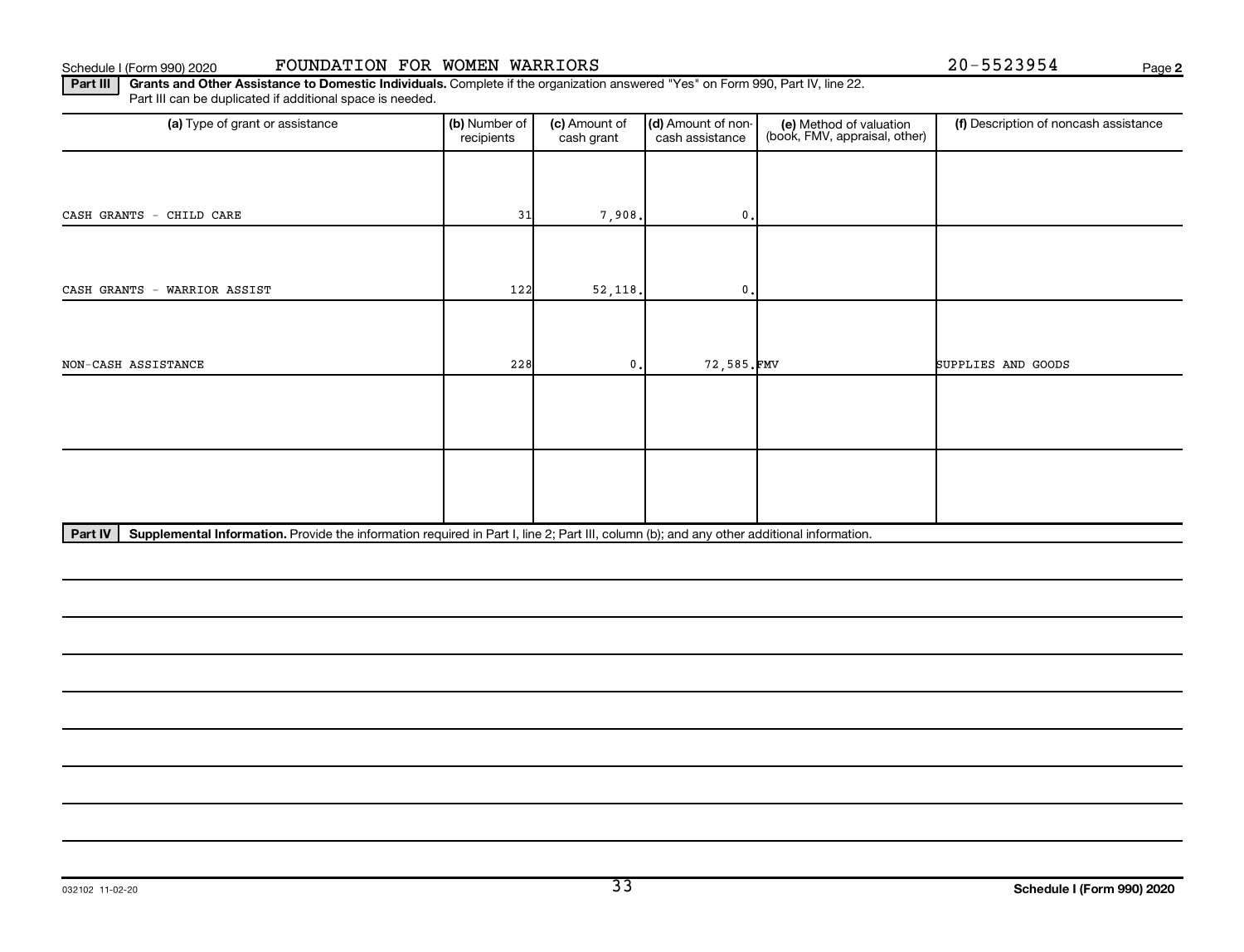### **SCHEDULE M (Form 990)**

## **Noncash Contributions**

OMB No. 1545-0047

**Open to Public Inspection**

**Employer identification number**

Department of the Treasury Internal Revenue Service

**Part I Types of Property**

◆ Complete if the organizations answered "Yes" on Form 990, Part IV, lines 29 or 30.<br>● Complete if the organizations answered "Yes" on Form 990, Part IV, lines 29 or 30. **Attach to Form 990.**  $\blacktriangleright$ 

 **Go to www.irs.gov/Form990 for instructions and the latest information.** J

Name of the organization

### FOUNDATION FOR WOMEN WARRIORS 20-5523954

|    | raı ı ı<br><b>Types of Froperty</b>                                                                                            |                               |                                      |                                                                                                      |                                                              |     |     |     |
|----|--------------------------------------------------------------------------------------------------------------------------------|-------------------------------|--------------------------------------|------------------------------------------------------------------------------------------------------|--------------------------------------------------------------|-----|-----|-----|
|    |                                                                                                                                | (a)<br>Check if<br>applicable | (b)<br>Number of<br>contributions or | (c)<br>Noncash contribution<br>amounts reported on<br>items contributed Form 990, Part VIII, line 1g | (d)<br>Method of determining<br>noncash contribution amounts |     |     |     |
| 1. |                                                                                                                                |                               |                                      |                                                                                                      |                                                              |     |     |     |
| 2  |                                                                                                                                |                               |                                      |                                                                                                      |                                                              |     |     |     |
| З  | Art - Fractional interests                                                                                                     |                               |                                      |                                                                                                      |                                                              |     |     |     |
| 4  |                                                                                                                                |                               |                                      |                                                                                                      |                                                              |     |     |     |
| 5  | Books and publications                                                                                                         |                               |                                      |                                                                                                      |                                                              |     |     |     |
|    | Clothing and household goods                                                                                                   |                               |                                      |                                                                                                      |                                                              |     |     |     |
| 6  | Cars and other vehicles                                                                                                        |                               |                                      |                                                                                                      |                                                              |     |     |     |
| 7  |                                                                                                                                |                               |                                      |                                                                                                      |                                                              |     |     |     |
| 8  |                                                                                                                                |                               |                                      |                                                                                                      |                                                              |     |     |     |
| 9  | Securities - Publicly traded                                                                                                   |                               |                                      |                                                                                                      |                                                              |     |     |     |
| 10 | Securities - Closely held stock                                                                                                |                               |                                      |                                                                                                      |                                                              |     |     |     |
| 11 | Securities - Partnership, LLC, or                                                                                              |                               |                                      |                                                                                                      |                                                              |     |     |     |
|    | trust interests                                                                                                                |                               |                                      |                                                                                                      |                                                              |     |     |     |
| 12 | Securities - Miscellaneous                                                                                                     |                               |                                      |                                                                                                      |                                                              |     |     |     |
| 13 | Qualified conservation contribution -                                                                                          |                               |                                      |                                                                                                      |                                                              |     |     |     |
| 14 | Qualified conservation contribution - Other                                                                                    |                               |                                      |                                                                                                      |                                                              |     |     |     |
| 15 |                                                                                                                                |                               |                                      |                                                                                                      |                                                              |     |     |     |
| 16 | Real estate - Commercial                                                                                                       |                               |                                      |                                                                                                      |                                                              |     |     |     |
| 17 |                                                                                                                                |                               |                                      |                                                                                                      |                                                              |     |     |     |
| 18 |                                                                                                                                |                               |                                      |                                                                                                      |                                                              |     |     |     |
| 19 |                                                                                                                                |                               |                                      |                                                                                                      |                                                              |     |     |     |
| 20 | Drugs and medical supplies                                                                                                     |                               |                                      |                                                                                                      |                                                              |     |     |     |
| 21 |                                                                                                                                |                               |                                      |                                                                                                      |                                                              |     |     |     |
| 22 |                                                                                                                                |                               |                                      |                                                                                                      |                                                              |     |     |     |
| 23 |                                                                                                                                |                               |                                      |                                                                                                      |                                                              |     |     |     |
| 24 | Archeological artifacts                                                                                                        |                               |                                      |                                                                                                      |                                                              |     |     |     |
| 25 | (SUPPLIES AND)<br>Other $\blacktriangleright$                                                                                  | х                             | 139                                  |                                                                                                      | 175,681. FAIR MARKET VALUE                                   |     |     |     |
| 26 | Other $\blacktriangleright$<br>(                                                                                               |                               |                                      |                                                                                                      |                                                              |     |     |     |
| 27 | Other $\blacktriangleright$                                                                                                    |                               |                                      |                                                                                                      |                                                              |     |     |     |
| 28 | Other $\blacktriangleright$                                                                                                    |                               |                                      |                                                                                                      |                                                              |     |     |     |
| 29 | Number of Forms 8283 received by the organization during the tax year for contributions                                        |                               |                                      |                                                                                                      |                                                              |     |     |     |
|    | for which the organization completed Form 8283, Part V, Donee Acknowledgement                                                  |                               |                                      | 29                                                                                                   |                                                              |     |     |     |
|    |                                                                                                                                |                               |                                      |                                                                                                      |                                                              |     | Yes | No. |
|    | 30a During the year, did the organization receive by contribution any property reported in Part I, lines 1 through 28, that it |                               |                                      |                                                                                                      |                                                              |     |     |     |
|    | must hold for at least three years from the date of the initial contribution, and which isn't required to be used for          |                               |                                      |                                                                                                      |                                                              |     |     |     |
|    |                                                                                                                                |                               |                                      |                                                                                                      |                                                              | 30a |     | х   |
|    | <b>b</b> If "Yes," describe the arrangement in Part II.                                                                        |                               |                                      |                                                                                                      |                                                              |     |     |     |
| 31 | Does the organization have a gift acceptance policy that requires the review of any nonstandard contributions?                 |                               |                                      |                                                                                                      |                                                              | 31  |     | x.  |
|    | 32a Does the organization hire or use third parties or related organizations to solicit, process, or sell noncash              |                               |                                      |                                                                                                      |                                                              |     |     |     |
|    | contributions?                                                                                                                 |                               |                                      |                                                                                                      |                                                              | 32a |     | x   |

**33** If the organization didn't report an amount in column (c) for a type of property for which column (a) is checked, describe in Part II.

**For Paperwork Reduction Act Notice, see the Instructions for Form 990. Schedule M (Form 990) 2020** LHA

032141 11-23-20

**b** If "Yes," describe in Part II.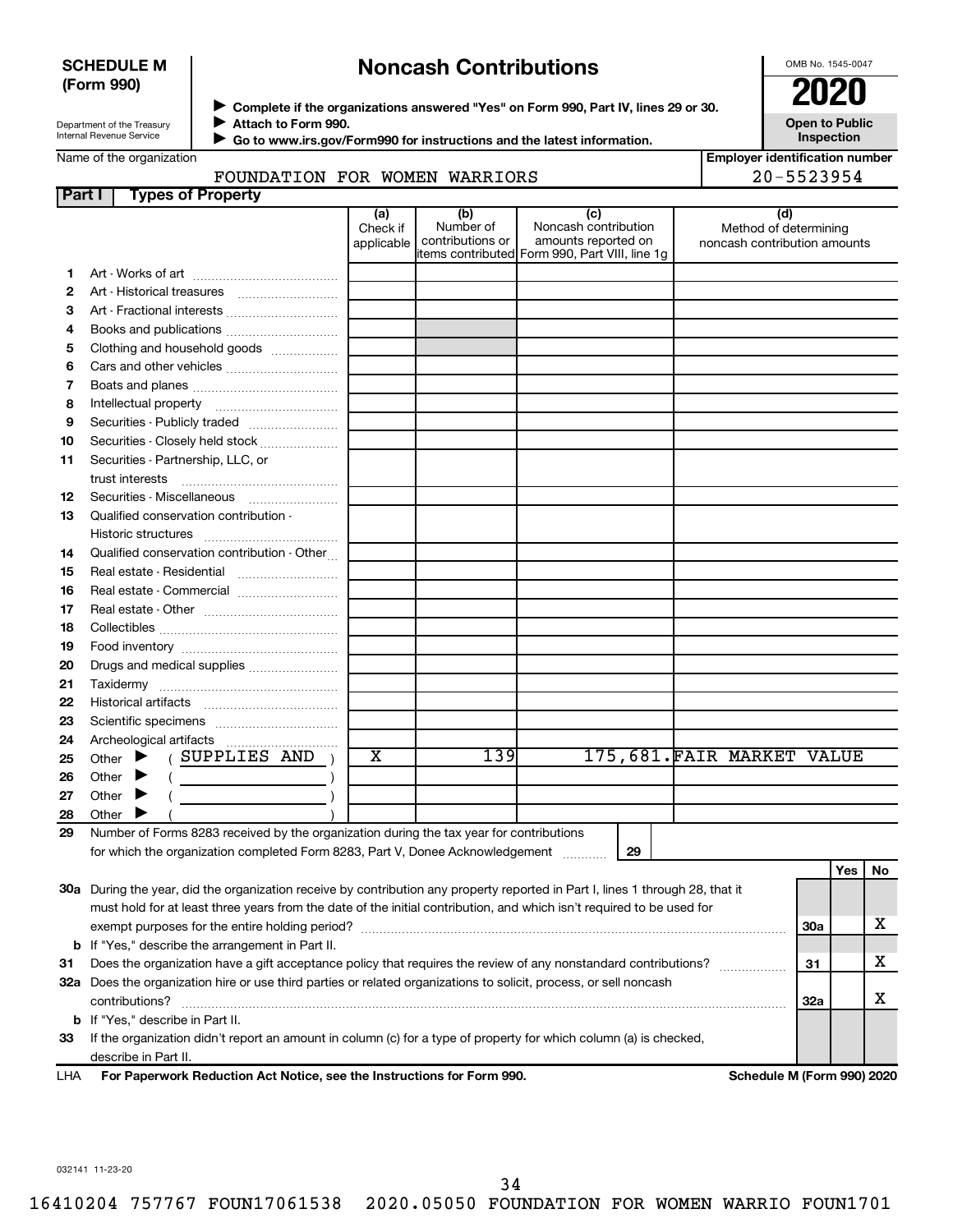**2** Provide the information required by Part I, lines 30b, 32b, and 33, and whether the organization is reporting in Part I, column (b), the number of contributions, the number of items received, or a combination of both. Also complete this part for any additional information. **Part II Supplemental Information.** 

| 032142 11-23-20 | 35 | Schedule M (Form 990) 2020 |
|-----------------|----|----------------------------|
|                 |    |                            |
|                 |    |                            |
|                 |    |                            |
|                 |    |                            |
|                 |    |                            |
|                 |    |                            |
|                 |    |                            |
|                 |    |                            |
|                 |    |                            |
|                 |    |                            |
|                 |    |                            |
|                 |    |                            |
|                 |    |                            |
|                 |    |                            |
|                 |    |                            |
|                 |    |                            |
|                 |    |                            |
|                 |    |                            |
|                 |    |                            |
|                 |    |                            |
|                 |    |                            |
|                 |    |                            |
|                 |    |                            |
|                 |    |                            |
|                 |    |                            |